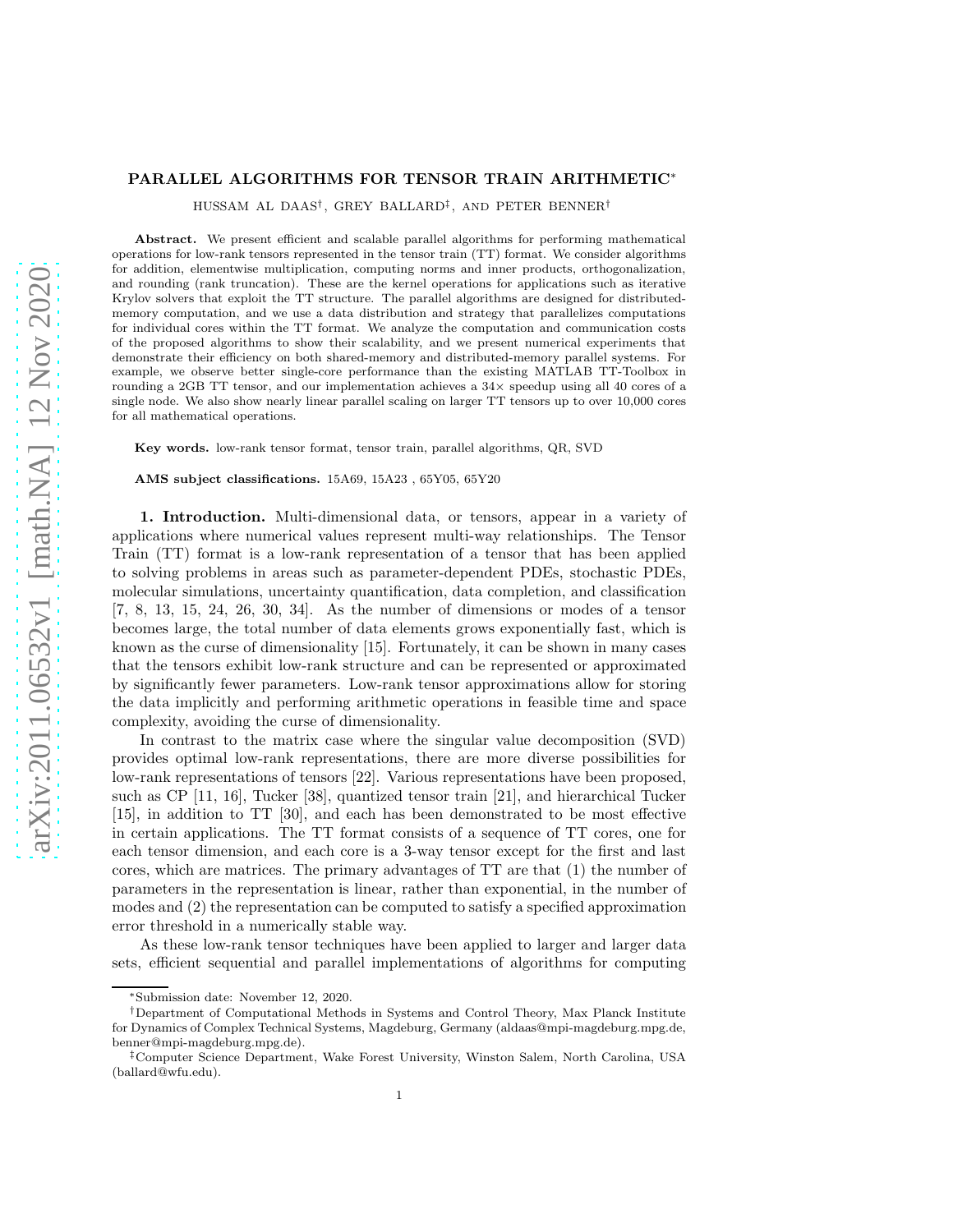and manipulating these formats have also been developed. Toolboxes and libraries in productivity-oriented languages such as MATLAB and Python [3, 23, 28, 40] are available for moderately sized data, and parallel algorithms implemented in performanceoriented languages exist for computation of decompositions such as CP [14, 36, 27] and Tucker [2, 6, 20, 35] and operations such as tensor contraction [37], allowing for scalability to much larger data and numbers of processors. However, no such parallelization exists for TT tensors. The goal of this work is to establish efficient and scalable algorithms for implementing the key mathematical operations on TT tensors.

We consider mathematical operations such as addition, Hadamard (elementwise) multiplication, computing norms and inner products, left- and right- orthogonalization, as well as rounding (rank truncation). These are the operations required to, for example, solve a structured linear system whose solution can be approximated well by a tensor in TT format [26]. As we will see in Section 2, mathematical operations can increase the formal ranks of the TT tensor, which can then be recompressed, or rounded back to smaller ranks, in order to maintain feasible time and space complexity with some controllable loss of accuracy. As a result, the rounding procedure (and the orthogonalization it requires) is of prime importance in developing efficient and scalable TT algorithms. We will assume throughout that full tensors are never formed explicitly, though there are efficient (sequential) procedures for computing a TT approximation of a full tensor [30].

In order to develop scalable parallel algorithms, we use a data distribution and parallelization techniques that maintain computational load balance and attempt to minimize interprocessor communication, which is the most expensive operation on parallel machines in terms of both time and energy consumption. As discussed in Section 3, we distribute the slices of each TT core across all processors, where slices are matrices (or vectors) whose dimensions are determined by the low ranks of the TT representation. This distribution allows for full parallelization of each core-wise computation and avoids the need for communication within slice-wise computations. The orthogonalization and rounding algorithms depend on parallel QR decompositions, and our approach enables the use of the Tall-Skinny QR algorithm, which is communication optimal for the matrix dimensions in this application [12]. We analyze the parallel computation and communication costs of each TT algorithm, demonstrating that the bulk of the computation is load balanced perfectly across processors. The communication costs are independent of the original tensor dimensions, so their relative costs diminish with small ranks.

We verify the theoretical analysis and benchmark our C/MPI implementation on up to 256 nodes (10,240 cores) of a distributed-memory parallel platform in Section 4. Our experiments are performed on synthetic data using tensor dimensions and ranks that arise in a variety of scientific and data analysis applications. On a shared-memory system (one node of the system), we compare our TT-rounding implementation against the TT-Toolbox [28] in MATLAB and show that our implementation is 70% more efficient using a single core and achieves up to a  $34\times$  parallel speedup using all 40 cores on the node. We also present strong scaling performance experiments for computing inner products, norms, orthogonalization, and rounding using up to over 10K MPI processes. The experimental results show that the time remains dominated by local computation even at that scale, allowing for nearly linear scaling for multiple operations, achieving for example a  $97\times$  speedup of TT-rounding when scaling from 1 node to 128 nodes on a TT tensor with a 28 GB memory footprint. We conclude in Section 5 and discuss limitations of our approaches and perspectives for future improvements.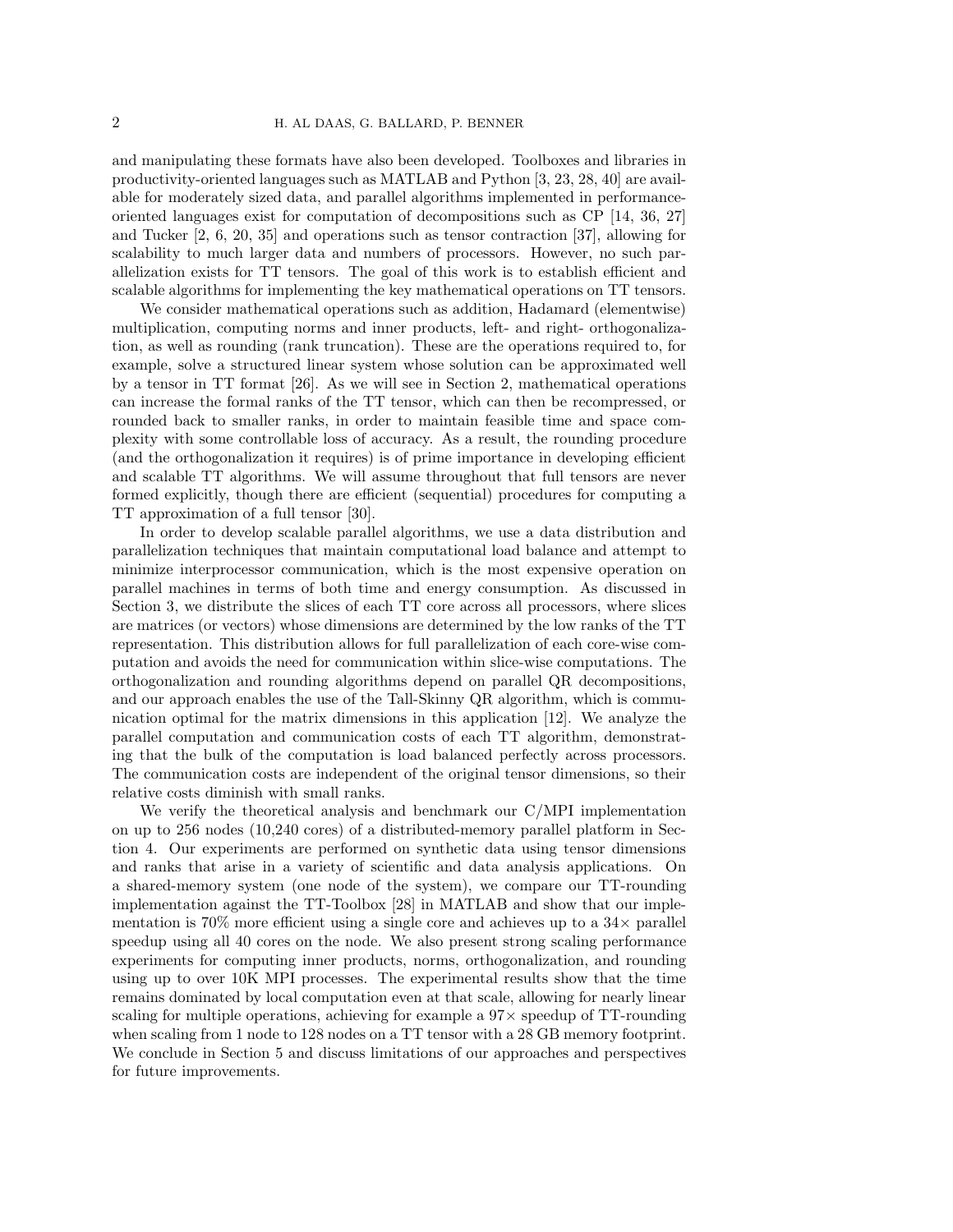

Fig. 2.1: Order-5 TT tensor with a particular slice from each TT core highlighted. The chain product of those slices produces a scalar element of the full tensor with indices corresponding to the slices.

2. Notation and background. In this section, we review the tensor train (TT) format and present a brief overview of the notation and computational kernels associated with it. Tensors are denoted by boldface Euler script letters (e.g.  $\mathfrak{X}$ ), and matrices are denoted by boldface block letters (e.g. A). The number  $I_n$  for  $1 \leq n \leq N$ is referred to as the mode size or mode dimension, and we use  $i_n$  to index that dimension. The order of a tensor is its number of modes, e.g., the order of  $\mathfrak X$  is N. The nth TT core (described below) of a tensor  $\mathfrak X$  is denoted by  $\mathfrak T_{\mathfrak X,n}$ . We use MATLAB-style notation to obtain elements or sub-tensors, where a solitary colon (:) refers to the entire range of a dimension. For example  $\mathfrak{X}(i, j, k)$  is a tensor entry,  $\mathfrak{X}(i, \ldots)$  is a tensor slice (a matrix in this case), and  $\mathfrak{X}(:,j,k)$  is a tensor fiber (a vector).

The mode-n "modal" unfolding (or matricization or flattening) of a tensor  $\mathfrak{X} \in$  $\mathbb{R}^{I_1 \times I_2 \times I_3}$  is the matrix  $\mathbf{X}_{(n)} \in \mathbb{R}^{I_n \times \frac{I}{I_n}}$ , where  $I = I_1 I_2 I_3$ . In this case, the columns of the modal unfolding are fibers in that mode. The mode-n product or tensor-timesmatrix operation is denoted by  $\times_n$  and is defined so that the mode-n unfolding of  $\mathfrak{X} \times_n \mathbf{A}$  is  $\mathbf{AX}_{(n)}$ . We refer to [22, 33] for more details.

**2.1. TT tensors.** A tensor  $\mathcal{X} \in \mathbb{R}^{I_1 \times \cdots \times I_N}$  is in the TT format if there exist strictly positive integers  $R_0, \ldots, R_N$  with  $R_0 = R_N = 1$  and N order-3 tensors  $\mathfrak{T}_{\mathfrak{X},1}, \ldots, \mathfrak{T}_{\mathfrak{X},N}$ , called TT cores, with  $\mathfrak{T}_{\mathfrak{X},n} \in \mathbb{R}^{R_{n-1} \times I_n \times R_n}$ , such that:

$$
\mathbf{\mathfrak{X}}(i_1,\ldots,i_N)=\mathbf{\mathfrak{T}}_{\mathbf{\mathfrak{X}},1}(i_1,:)\cdots\mathbf{\mathfrak{T}}_{\mathbf{\mathfrak{X}},n}(:,i_n,:)\cdots\mathbf{\mathfrak{T}}_{\mathbf{\mathfrak{X}},N}(:,i_N).
$$

We note that because  $R_0 = R_N = 1$ , the first and last TT cores are (order-2) matrices so  $\mathfrak{T}_{\mathfrak{X},1}(i_1,:)\in\mathbb{R}^{R_1}$  and  $\mathfrak{T}_{\mathfrak{X},N}(:,i_N)\in\mathbb{R}^{R_{N-1}}$ . The  $R_{n-1}\times R_n$  matrix  $\mathfrak{T}_{\mathfrak{X},n}(:,i_n,:)$  is referred to as the  $i_n$ th slice of the nth TT core of  $\mathfrak{X}$ , where  $1 \leq i_n \leq I_n$ . Subsection 2.1 shows an illustration of an order-5 TT tensor.

Due to the multiplicative formulation of the TT format, the cores of a TT tensor are not unique. For example, let  $\mathfrak X$  be a TT tensor and  $\mathbf M \in \mathbb R^{R_n \times R_n}$  be an invertible matrix. Then, the TT tensor Y defined such that

$$
\mathcal{Y}(i_1,\ldots,i_N)=\mathcal{T}_{\mathfrak{X},1}(i_1,:)\cdots(\mathcal{T}_{\mathfrak{X},n}(:,i_n,:)\mathbf{M})\cdot(\mathbf{M}^{-1}\mathcal{T}_{\mathfrak{X},n+1}(:,i_{n+1},:))\cdots\mathcal{T}_{\mathfrak{X},N}(:,i_N)
$$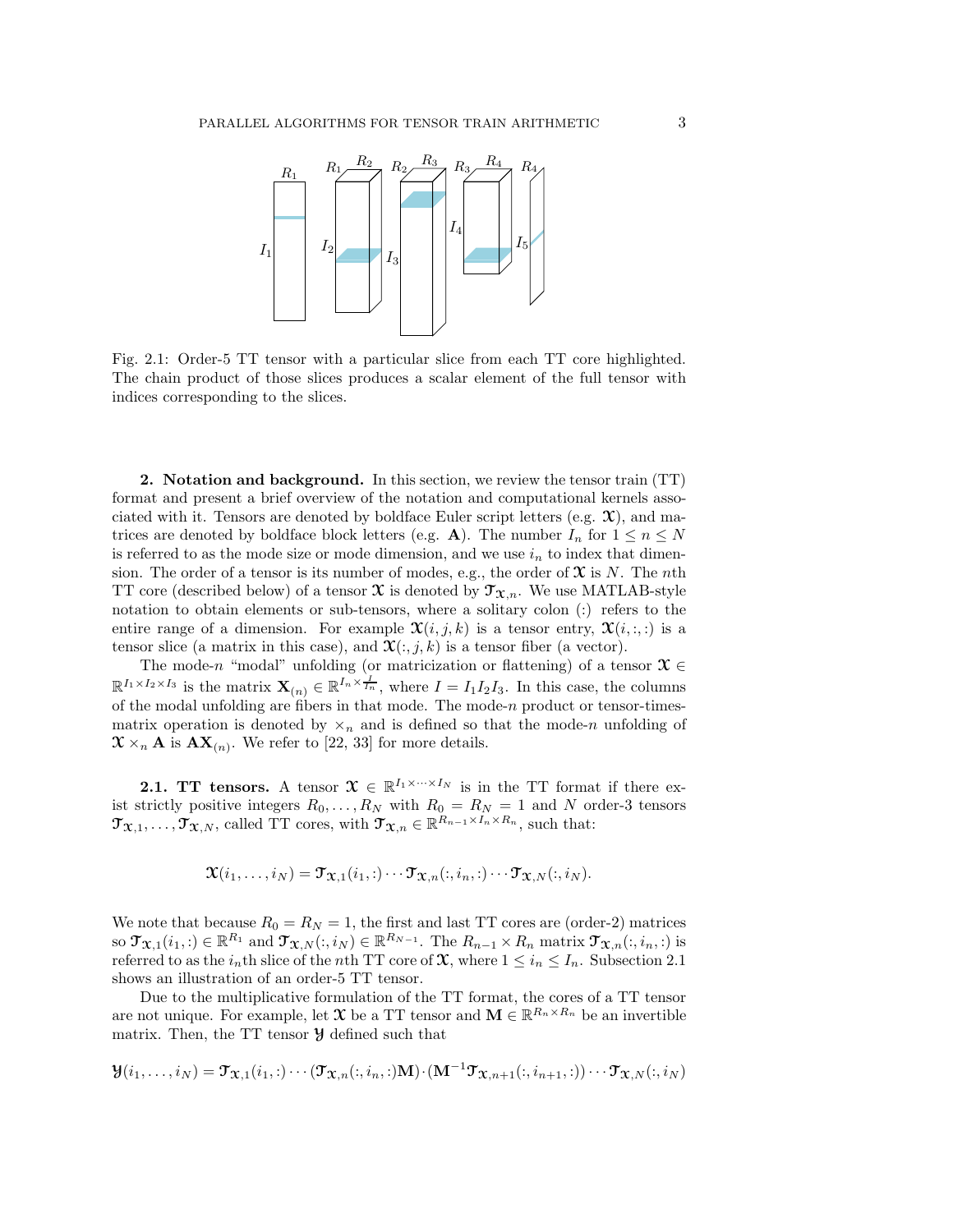

is equal to  $\mathfrak{X}$ . Another important remark is the following:

(2.1) 
$$
\mathfrak{T}_{\mathfrak{X},1}(i_1,:)\cdots(\mathfrak{T}_{\mathfrak{X},n}(i,i_n,:)\mathbf{M})\cdot\mathfrak{T}_{\mathfrak{X},n+1}(i,i_{n+1},:)\cdots\mathfrak{T}_{\mathfrak{X},N}(i,i_N)=
$$

$$
\mathfrak{T}_{\mathfrak{X},1}(i_1,:)\cdots\mathfrak{T}_{\mathfrak{X},n}(i,i_n,:)\cdot(\mathbf{M}\mathfrak{T}_{\mathfrak{X},n+1}(i,i_{n+1},:))\cdots\mathfrak{T}_{\mathfrak{X},N}(i,i_N)
$$

Fig. 2.2: Horizontal and vertical unfoldings of a TT core

where  **in this case need not be invertible. Thus, we can "pass" a matrix between** adjacent cores without changing the tensor. This property is used to orthogonalize TT cores as we will see in Subsection 2.3.

2.2. Unfolding TT cores. In order to express the arithmetic operations on TT cores using linear algebra, we will often use two specific matrix unfoldings of the 3D tensors. The *horizontal unfolding* of TT core  $\mathfrak{T}_{\mathfrak{X},n}$  corresponds to the concatenation of the slices  $\mathfrak{T}_{\mathfrak{X},n}(:, i_n, :)$  for  $i_n = 1, \ldots, I_n$  horizontally. We denote the corresponding operator by H, so that  $\mathcal{H}(\mathfrak{T}_{\mathfrak{X},n})$  is an  $R_{n-1} \times R_n I_n$  matrix. The vertical unfolding corresponds to the concatenation of the slices  $\mathfrak{T}_{\mathfrak{X},n}(:, i_n, :)$  for  $i_n = 1, \ldots, I_n$  vertically. We denote the corresponding operator by V, so that  $\mathcal{V}(\mathcal{T}_{\mathfrak{X},n})$  is an  $R_{n-1}I_n \times R_n$ matrix. These unfoldings are illustrated in Figure 2.2.

Note that the horizontal unfolding is equivalent to the modal unfolding with respect to the 1st mode, often denoted with subscript (1) to denote the mode that corresponds to rows [22]. Similarly, the vertical unfolding is the transpose of the modal unfolding with respect to the 3rd mode, which also corresponds to the more general unfolding that maps the first two modes to rows and the third mode to columns, denoted with subscript (1:2) to denote the modes that correspond to rows [31]. These connections are important for the linearization of tensor entries in memory and our efficient use of BLAS and LAPACK, discussed in Subsection 3.1.

2.3. TT Orthogonalization. Different types of orthogonalization can be defined for TT tensors. We focus in this paper on left and right orthogonalizations which are required in the rounding procedure. We use the terms column orthogonal and row orthogonal to refer to matrices that have orthogonal columns and orthogonal rows, respectively, so that a matrix **Q** is column orthogonal if  $Q'Q = I$  and row orthogonal if  $\mathbf{Q}\mathbf{Q}^{\top} = \mathbf{I}$ .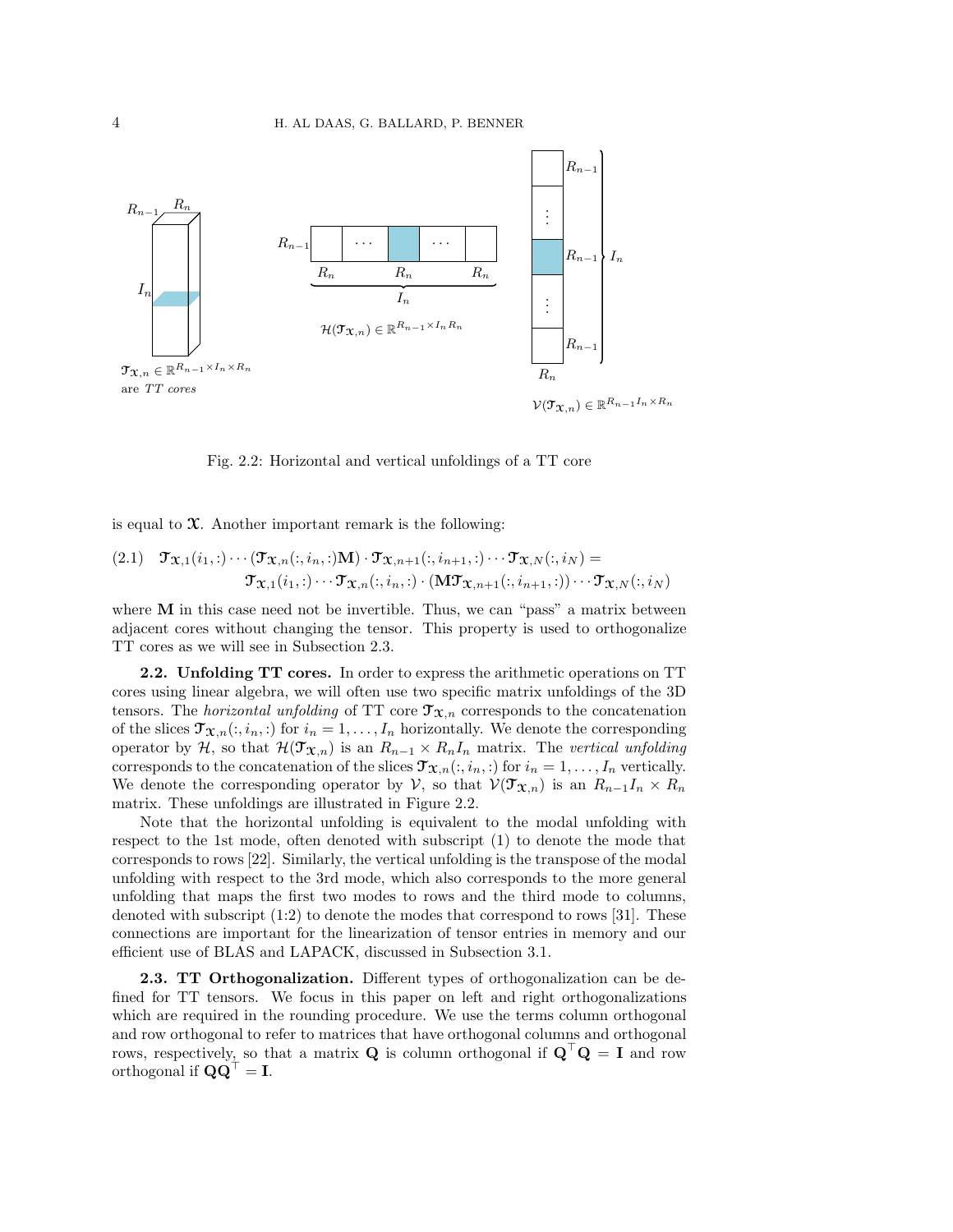A TT tensor is said to be right orthogonal if  $\mathcal{H}(\mathcal{T}_{\mathfrak{X},n})$  is row orthogonal for  $n = 2, \ldots, N$  (all but the first core). On the other hand, a tensor is said to be left orthogonal if  $\mathcal{V}(\mathcal{T}_{\mathcal{X},n})$  is column orthogonal for  $n = 1, ..., N-1$  (all but the last core). More generally, we define a tensor to be  $n$ -right orthogonal if the horizontal unfoldings of cores  $n+1,\ldots,N$  are all row orthogonal, and a tensor is n-left orthogonal if the vertical unfoldings of cores  $1, \ldots, n-1$  are all column orthogonal.

These definitions correspond to the fact that the tensor that represents the contraction of these sets of TT cores inherits their orthogonality. For example, let  $\mathcal X$ be a right-orthogonal TT tensor, then we can write  $X_{(1)} = \mathcal{T}_{X,1}Z_{(1)}$ , where  $\mathcal{Z}$  is a  $R_1 \times I_2 \times \cdots \times I_N$  tensor whose entries are given by

$$
\mathfrak{X}(r_1,i_2,\ldots,i_N)=\mathfrak{T}_{\mathfrak{X},2}(r_1,i_2,:)\cdot\mathfrak{T}_{\mathfrak{X},3}(:,i_3,:)\cdots\mathfrak{T}_{\mathfrak{X},n}(:,i_n,:)\cdots\mathfrak{T}_{\mathfrak{X},N}(:,i_N).
$$

The 1st modal unfolding of  $\mathfrak{S}$  is row orthogonal, as shown below [30, Lemma 3.1]:

$$
\mathbf{Z}_{(1)}\mathbf{Z}_{(1)}^{\top} = \sum_{i_2,\dots,i_N} \mathbf{\Sigma}(:,i_2,\dots,i_N)\mathbf{\Sigma}(:,i_2,\dots,i_N)^{\top}
$$
\n
$$
= \sum_{i_2,\dots,i_N} \mathbf{\mathcal{T}}_{\mathbf{\mathcal{X}},2}(:,i_2,:)\cdots\mathbf{\mathcal{T}}_{\mathbf{\mathcal{X}},N}(:,i_N)\mathbf{\mathcal{T}}_{\mathbf{\mathcal{X}},N}(:,i_N)^{\top}\cdots\mathbf{\mathcal{T}}_{\mathbf{\mathcal{X}},2}(:,i_2,:)^{\top}
$$
\n
$$
= \sum_{i_2} \mathbf{\mathcal{T}}_{\mathbf{\mathcal{X}},2}(:,i_2,:)\cdots\sum_{i_N} \mathbf{\mathcal{T}}_{\mathbf{\mathcal{X}},N}(:,i_N)\mathbf{\mathcal{T}}_{\mathbf{\mathcal{X}},N}(:,i_N)^{\top}\cdots\mathbf{\mathcal{T}}_{\mathbf{\mathcal{X}},2}(:,i_2,:)^{\top}
$$
\n
$$
= \sum_{i_2} \mathbf{\mathcal{T}}_{\mathbf{\mathcal{X}},2}(:,i_2,:)\cdots I_{R_{N-1}}\cdots\mathbf{\mathcal{T}}_{\mathbf{\mathcal{X}},2}(:,i_2,:)^{\top}
$$
\n
$$
= \sum_{i_2} \mathbf{\mathcal{T}}_{\mathbf{\mathcal{X}},2}(:,i_2,:)\cdots I_{R_{N-1}}\cdots\mathbf{\mathcal{T}}_{\mathbf{\mathcal{X}},2}(:,i_2,:)^{\top}
$$
\n
$$
= \sum_{i_2} \mathbf{\mathcal{T}}_{\mathbf{\mathcal{X}},2}(:,i_2,:)\cdots\mathbf{\mathcal{H}}(\mathbf{\mathcal{T}}_{\mathbf{\mathcal{X}},N-1})\mathbf{\mathcal{H}}(\mathbf{\mathcal{T}}_{\mathbf{\mathcal{X}},N-1})^{\top}\cdots\mathbf{\mathcal{T}}_{\mathbf{\mathcal{X}},2}(:,i_2,:)^{\top}
$$
\n
$$
= \cdots = I_{R_1}.
$$

Similar arguments show that the 1st modal unfolding of the tensor representing the last  $N-n$  cores of an n-right orthogonal TT tensor is row orthogonal and that the last modal unfolding of the tensor representing the first  $n-1$  cores of an n-left orthogonal TT tensor is row orthogonal.

Given a TT tensor, we can orthogonalize it by exploiting the non-uniqueness of TT tensors expressed in Equation (2.1). That is, we can right- or left-orthogonalize a TT core using a QR decomposition of one of its unfoldings and pass its triangular factor to its neighbor core without changing the represented tensor. By starting from one end and repeating this process on each core in order, we can obtain a left or right orthogonal TT tensor, as shown in Algorithm 2.1 (for right orthogonalization).

We note that the norm of right- or left-orthogonal TT tensor can be cheaply computed, based on the idea that post-multiplication by a matrix with orthonormal rows or pre-multiplication by a matrix with orthonormal columns does not affect the Frobenius norm of a matrix. Thus, we have that  $\|\mathfrak{X}\| = \|\mathfrak{T}_{\mathfrak{X},1}\|_F$  provided that  $\mathbf{Z}_{(1)}$  has orthonormal rows. Likewise, if  $\mathcal{X}$  is a left-orthogonal TT tensor, then  $\|\mathfrak{X}\| = \|\mathfrak{T}_{\mathfrak{X},N}\|_F.$ 

2.4. TT Rounding. Orthogonalization plays an essential role in compressing the TT format of a tensor (decreasing the TT ranks  $R_n$ ) [30]. This compression is known as TT rounding and is given in Algorithm 2.2.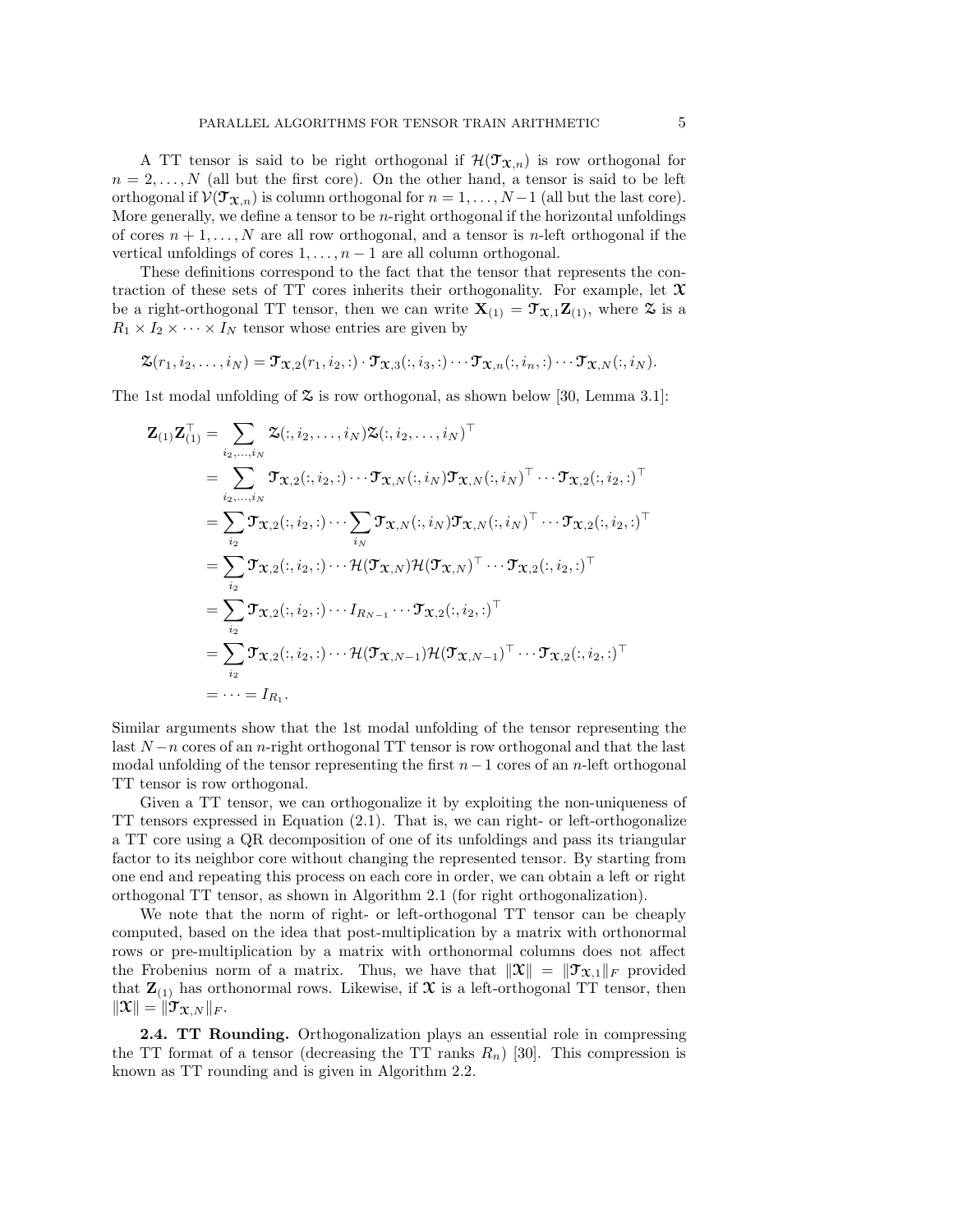### Algorithm 2.1 TT-right-orthogonalization

**Require:** A TT tensor  $\mathfrak{X}$ **Ensure:** A right orthogonal TT tensor  $\mathcal{Y}$  equivalent to  $\mathcal{X}$ 1: function  $\mathcal{Y} = \text{RIGHT-ORTHOGONALIZATION}(\mathcal{X})$ 2: Set  $\mathfrak{T}_{\mathfrak{A},N} = \mathfrak{T}_{\mathfrak{X},N}$ 3: **for**  $n = N$  down to 2 do 4:  $[\mathcal{H}(\mathfrak{I}_{\mathfrak{Y},n})^{\top},\mathbf{R}]=\mathrm{QR}(\mathcal{H}(\mathfrak{I}_{\mathfrak{Y},n}))$ ⊤) ⊲ QR factorization 5:  $\mathcal{V}(\mathfrak{T}_{\mathcal{Y},n-1}) = \mathcal{V}(\mathfrak{T}_{\mathfrak{X},n-1})\mathbf{R}$  $\mathfrak{p}\circ \mathfrak{T}_{\mathfrak{Y},n-1}=\mathfrak{T}_{\mathfrak{X},n-1}\times_3\mathbf{R}^{\top}$ 6: end for 7: end function

The intuition for rounding can be expressed in matrix notation as follows. Suppose we have a matrix represented by a product

$$
(2.2) \t\t\t\tA = QBCZ,
$$

where **Q** and **Z** are column and row orthogonal, respectively. Then the truncated SVD of A can be readily expressed in terms of the truncated SVD of BC. In our case, B is tall and skinny and C is short and wide, so the rank is bounded by their shared dimension. To truncate the rank, one can row-orthogonalize  $C$  and then perform a truncated SVD of **B** (or vice-versa). That is, if we compute  $\mathbf{R}_C \mathbf{Q}_C = \mathbf{C}$ and  $U_B \Sigma_B V_B^{\top} = BR_C$ , then to round A we can replace B with  $\hat{U}_B$  and C with  $\hat{\Sigma}_B \hat{\mathbf{V}}_B^{\dagger} \mathbf{Q}_C$ , where  $\hat{\mathbf{U}}_B \hat{\mathbf{\Sigma}}_B \hat{\mathbf{V}}_B^{\dagger}$  is the SVD truncated to the desired tolerance.

In order to truncate a particular rank  $R_n$  by considering only the nth TT core using this idea, the  $TT$  format should be both *n*-left and *n*-right orthogonal. The unfolding of  $\mathfrak X$  that maps the first n tensor dimensions to rows can be expressed as a product of four matrices:

$$
(2.3) \qquad \mathbf{X}_{(1:n)} = (\mathbf{I}_{I_n} \otimes \mathbf{Q}_{(1:n-1)}) \cdot \mathcal{V}(\mathbf{T}_{\mathbf{X},n}) \cdot \mathcal{H}(\mathbf{T}_{\mathbf{X},n+1}) \cdot (\mathbf{I}_{I_{n+1}} \otimes \mathbf{Z}_{(1)}),
$$

where Q is  $I_1 \times \cdots \times I_{n-1} \times R_{n-1}$  with

 $\mathbf{Q}(i_1, \ldots, i_{n-1}, r_{n-1}) = \mathbf{\mathcal{T}}_{\mathbf{X},1}(i_1, \cdot) \cdot \mathbf{\mathcal{T}}_{\mathbf{X},2}(i, i_2, \cdot) \cdots \mathbf{\mathcal{T}}_{\mathbf{X},n-1}(i, i_{n-1}, r_{n-1}),$ 

and  $\mathfrak{S}$  is  $R_{n+1} \times I_{n+2} \times \cdots \times I_N$  with

$$
\mathfrak{X}(r_{n+1}, i_{n+2}, \ldots, i_N) = \mathfrak{Y}_{\mathfrak{X}, n+2}(r_{n+1}, i_{n+2}, :) \cdot \mathfrak{Y}_{\mathfrak{X}, n+3}(:, i_{n+3}, :) \cdots \mathfrak{Y}_{\mathfrak{X}, N}(:, i_N).
$$

See Figure 2.3 for a visualization and Appendix A for a full derivation of  $(2.3)$ . If  $\mathfrak X$ is n-left and n-right orthogonal, then  $\mathbf{Q}_{(1:n-1)}$  and  $\mathbf{Z}_{(1)}$  are column and row orthogonal (and so are their Kronecker products with an identity matrix), respectively, and  $\mathcal{H}(\mathcal{T}_{\mathfrak{X},n+1})$  is also row orthogonal.

In order to truncate  $R_n$ , we view (2.3) as an instance of (2.2) where  $\mathcal{V}(\mathcal{T}_{\mathfrak{X},n})$ plays the role of **B** and  $\mathcal{H}(\mathcal{T}_{\mathfrak{X},n+1})$  plays the role of **C** (though  $\mathcal{H}(\mathcal{T}_{\mathfrak{X},n+1})$  is already orthogonalized). We compute the truncated SVD  $\mathcal{V}(\mathfrak{T}_{\mathfrak{X},n})\approx \hat{\mathbf{U}}\hat{\mathbf{\Sigma}}\hat{\mathbf{V}}^\top,$  replace  $\mathcal{V}(\mathfrak{T}_{\mathfrak{X},n})$ with  $\mathbf{\hat{U}},$  and apply  $\mathbf{\hat{\Sigma}}\mathbf{\hat{V}}^\top$  to  $\mathcal{H}(\mathbf{\mathcal{T}}_{\mathbf{\mathbf{X}},n+1}).$  In this way,  $R_n$  is truncated,  $\mathcal{V}(\mathbf{\mathcal{T}}_{\mathbf{\mathbf{X}},n})$  becomes column orthogonal, and because Q and  $\mathfrak{X}$  are not modified,  $\mathfrak{X}$  becomes  $(n+1)$ -left and  $(n+1)$ -right orthogonal and ready for the truncation of  $R_{n+1}$ .

The rounding procedure consists of two sweeps along the modes. During the first, the tensor is left or right orthogonalized. On the second, sweeping in the opposite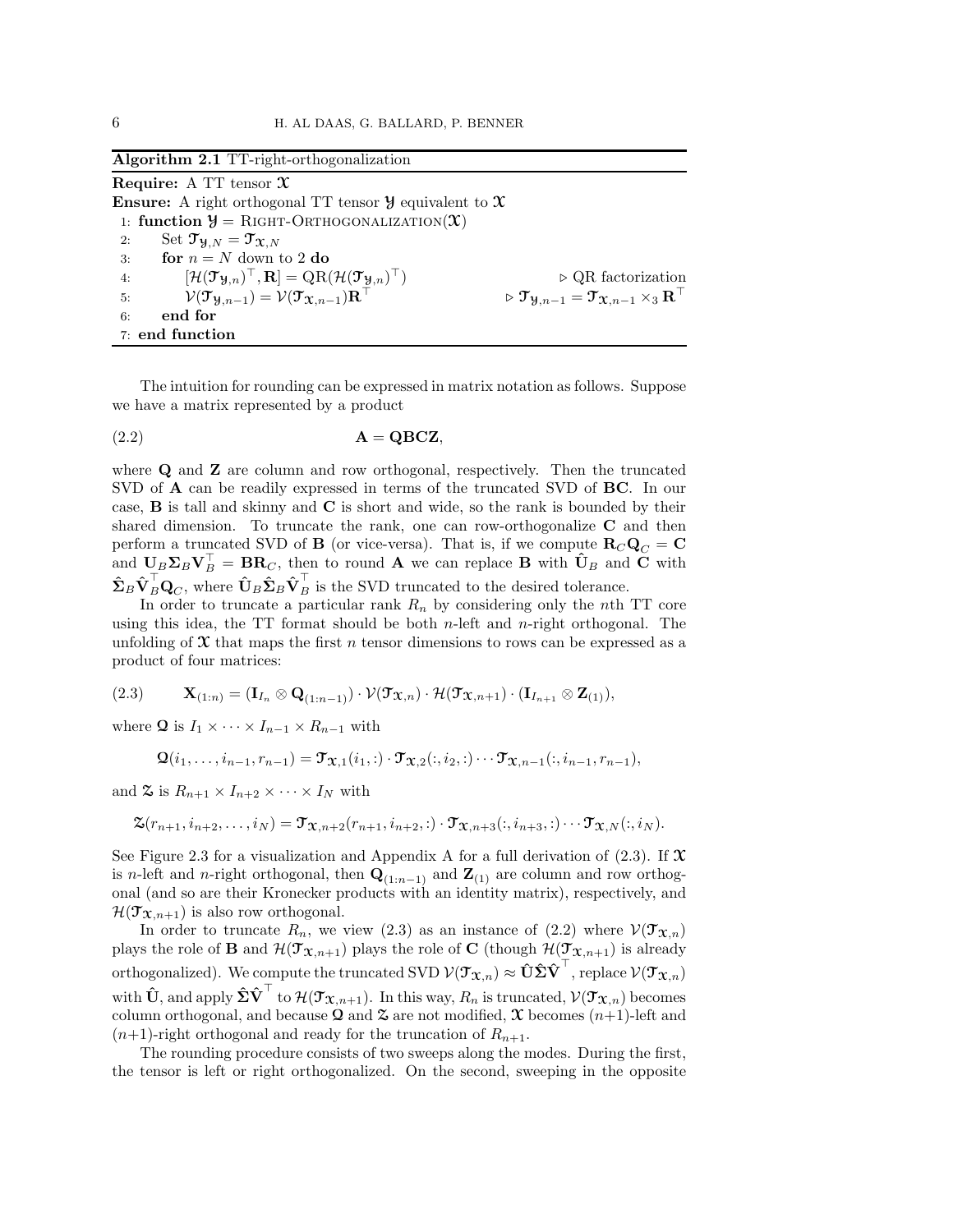

Fig. 2.3: Visualization of identity  $(2.3)$  for  $\mathbf{X}_{(1:n)}$ .

direction, the TT ranks are reduced sequentially via SVD truncation of the matricized cores. The rounding accuracy  $\varepsilon_0$  can be defined a priori such that the rounded TT tensor is  $\varepsilon_0$ -relatively close to the original TT tensor. We note that this method is quasi-optimal in finding the closest TT tensor with prescribed TT ranks to a given TT tensor [29].

Algorithm 2.2 TT-rounding

**Require:** A tensor  $\mathcal{Y}$  in TT format, a threshold  $\varepsilon_0$ **Ensure:** A tensor  $\mathcal{X}$  in TT format with reduced ranks such that  $\|\mathcal{X} - \mathcal{Y}\|_F \leq \varepsilon_0$ 1: function  $\mathfrak{X} = \text{RowDING}(\mathfrak{Y}, \varepsilon_0)$ 2:  $\mathcal{X} = \text{RIGHT-ORTHOGONALIZATION}(\mathcal{Y})$ 3: Compute  $||\mathbf{y}||_F = ||\mathbf{\mathcal{T}}_{\mathbf{\mathcal{X}},1}||_F$  and the truncation threshold  $\varepsilon = \frac{||\mathbf{y}||_F}{\sqrt{N-1}}$  $\frac{\partial ||F}{N-1}\varepsilon_0$ 4: **for**  $n = 1$  to  $N - 1$  do 5:  $[\mathcal{V}(\mathcal{T}_{\mathfrak{X},n}), \Sigma, \mathbf{V}] = \text{SVD}(\mathcal{V}(\mathcal{T}_{\mathfrak{X},n}), \varepsilon)$   $\triangleright \varepsilon$ -truncated SVD factorization<br>6:  $\mathcal{H}(\mathcal{T}_{\mathfrak{X},n+1}) = \Sigma \mathbf{V}^\top \mathcal{H}(\mathcal{T}_{\mathfrak{X},n+1})$   $\triangleright \mathcal{T}_{\mathfrak{X},n+1} = \mathcal{T}_{\mathfrak{X},n+1} \times_1 (\Sigma \mathbf{V}^\top)$ 6:  $\mathcal{H}(\mathfrak{I}_{\mathfrak{X},n+1}) = \Sigma \mathbf{V}^\top \mathcal{H}(\mathfrak{I}_{\mathfrak{X},n+1}) \qquad \qquad \triangleright \mathfrak{I}_{\mathfrak{X},n+1} = \mathfrak{I}_{\mathfrak{X},n+1} \times_1 (\Sigma \mathbf{V}^\top)$ 7: end for 8: end function

3. Parallel Algorithms for Tensor Train. In this section we detail the parallel algorithms for manipulating TT tensors that are distributed over multiple processors' memories. We describe our proposed data distribution of the core tensors in Subsection 3.1, which is designed for efficient orthogonalization and truncation of TT tensors. In Subsection 3.2 we show how to perform basic operations on TT tensors in this distribution such as addition, elementwise multiplication, and applying certain linear operators. Our proposed parallel orthogonalization and truncation routines are presented in Subsections 3.4 and 3.5, respectively. Both of those routines rely on an existing communication-efficient parallel QR decomposition algorithm called Tall-Skinny QR (TSQR) [12], which is given for completeness in Subsection 3.3. A summary of the costs of the parallel algorithms is presented in Table 3.1.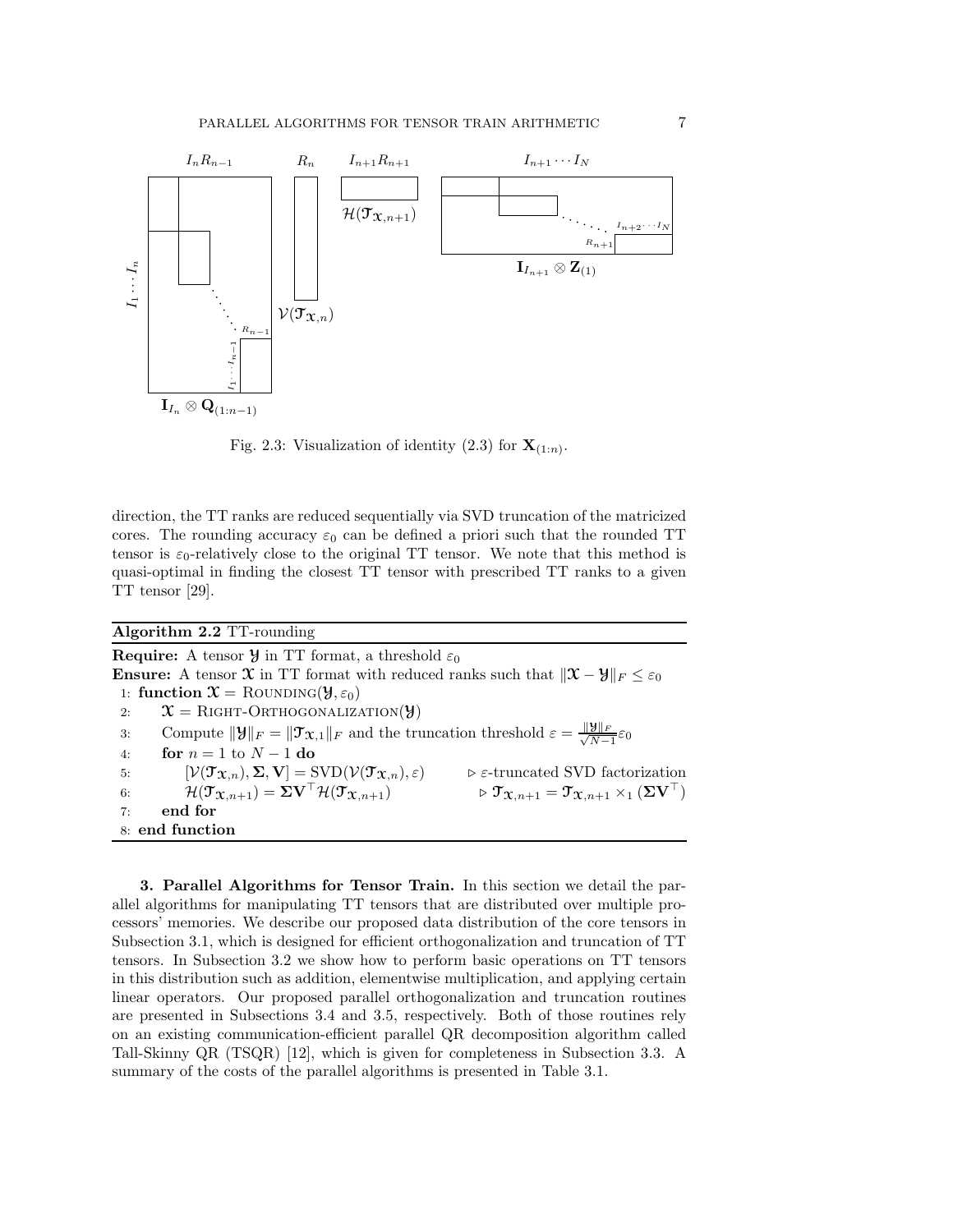| TT Algorithm      | Computation                            |                  | Comm. Data Comm. Msgs |
|-------------------|----------------------------------------|------------------|-----------------------|
| Summation         |                                        |                  |                       |
| Hadamard          | NIR <sup>4</sup>                       |                  |                       |
| Inner Product     | $4\frac{P}{MP^3}$                      | $O(NR^2)$        | $O(N \log P)$         |
| Norm              | $2\frac{NIR^3}{R}$                     | $O(NR^2)$        | $O(N \log P)$         |
| Orthogonalization | $5\frac{NIR^3}{P}+O(NR^3\log P)$       | $O(NR^2 \log P)$ | $O(N \log P)$         |
| Rounding          | $7\frac{N\hat{I}R^3}{D}+O(NR^3\log P)$ | $O(NR^2 \log P)$ | $O(N \log P)$         |

Table 3.1: Summary of computation and communication costs of parallel TT operations using  $P$  processors, assuming inputs are  $N$ -way tensors with identical dimensions  $I_n = I$  and ranks  $R_n = R$ . The computation cost of rounding assumes the original ranks are reduced in half; the constant can range from 3 to 13 depending on the reduced ranks.



Fig. 3.1: In blue, data owned by a processor in a 1D distribution of TT tensor across P processor

**3.1. Data Distribution and Layout.** We are interested in the parallelization of TT operations with a large number of modes and where one or multiple mode sizes are very large comparing to the TT ranks. This type of configuration arises in many applications such as parameter dependent PDEs [26], stochastic PDEs [24], and molecular simulations [34].

To simplify the introduction and without loss of generality, we consider in this paper the case where all mode sizes are very large comparing to the TT ranks. In case there exist TT cores with relatively small mode sizes, those can be stored redundantly on each processor. We note that our implementation can deal with both cases.

Algorithms for orthogonalization and rounding of TT tensors are sequential with respect to the mode; often computation can occur on only one mode at a time. In order to utilize all processors and maintain load balancing in a parallel environment, we choose to distribute each TT core over all processors, so that each processor owns a subtensor of each TT core. To ensure the computations on each core can be done in a communication-efficient way, we choose a 1D distribution for each core, where the mode corresponding to the original tensor is divided across processors. This corresponds to a Cartesian distribution of each  $R_{n-1}\times I_n\times R_n$  core over a  $1\times P\times 1$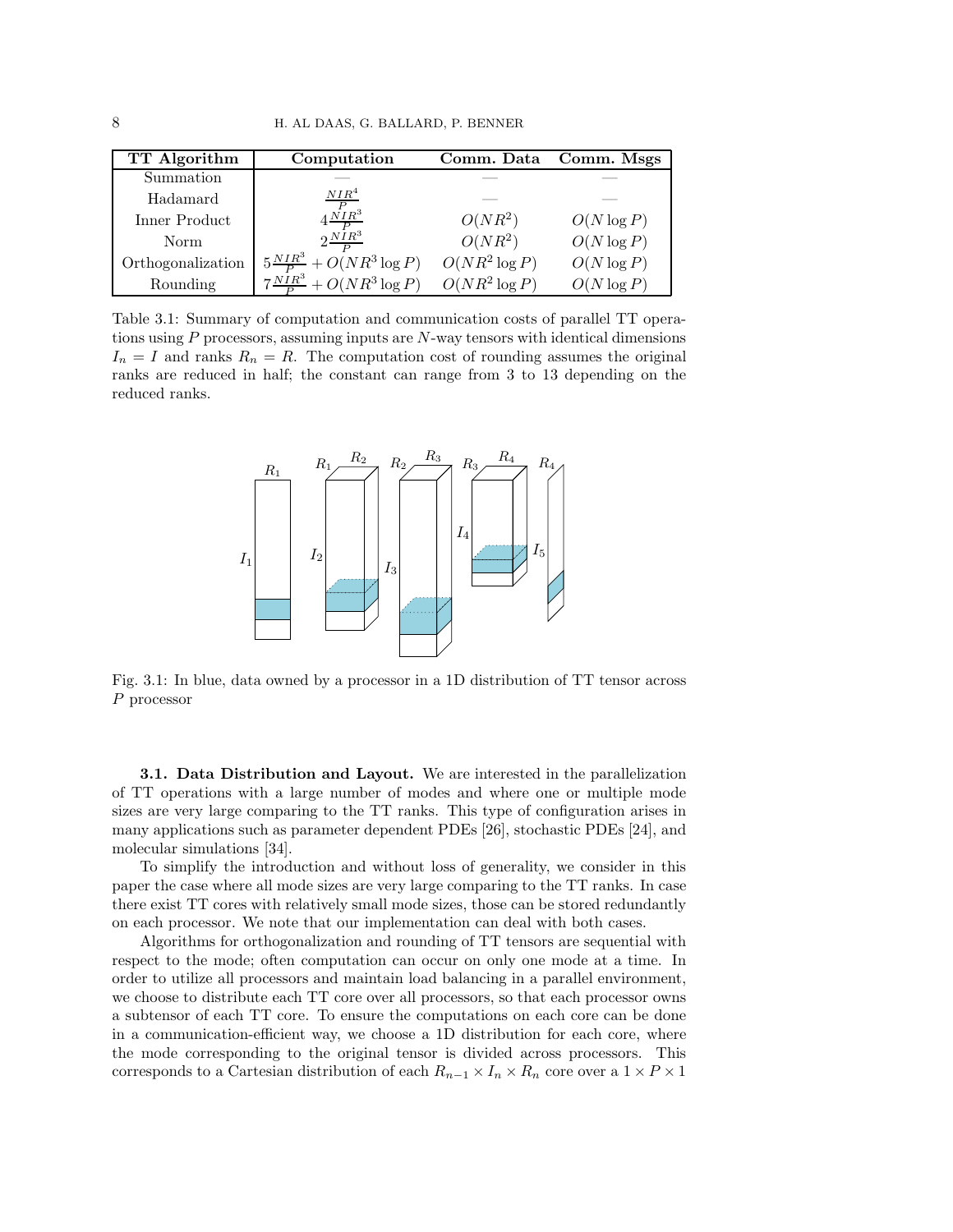processor grid, or equivalently, a block row distribution of  $\mathcal{V}(\mathcal{T}_{\mathfrak{X},n})$  or a block column distribution of  $\mathcal{H}(\mathcal{T}_{\mathfrak{X},n})$ , for  $n = 1, ..., N$ ; see Figure 3.1. In this manner, each processors owns N local subtensors with dimensions  $\{R_{n-1} \times (I_n/P) \times R_n\}$ . The notation  $\mathfrak{T}_{\mathfrak{X},n}^{(p)}$  denotes the local subtensor of the *n*th core owned by processor p.

This distribution allows performing basic operations, such as addition and elementwise multiplication, on the TT representation locally, see Subsection 3.2. Furthermore, the distribution of a TT core in this way can be seen as a generalization of the distribution of a vector in parallel iterative linear solvers  $[1, 19]$ . Indeed, if **A** is an  $I_n \times I_n$  sparse matrix distributed across processors as block row panels, the computation of  $\mathbf{A} \mathcal{T}_{\mathfrak{X},n}(k,:,l)$  can be done by using a sparse-matrix-vector multiplication.

Tensor entries are linearized in memory. Each local core tensor  $\mathfrak{T}_{\mathfrak{X},n}^{(p)}$  is  $R_{n-1} \times$  $(I_n/P) \times R_n$ , and we store it in the "vec-oriented" or "natural descending" order [6, 33] in memory. For 3-way tensors, this means that mode-1 fibers (of length  $R_{n-1}$ ) are contiguous in memory, as this corresponds to the mode-1 modal unfolding. Additionally, the mode-3 slices (of size  $R_{n-1} \times (I_n/P)$ ) are also contiguous in memory and internally linearized in column-major order, as this corresponds to the more general (1:2) unfolding [31, 33]. In particular, these facts imply that both the vertical and horizontal unfoldings are column major in memory.

BLAS and LAPACK routines require either row- or column-major ordering (unit stride for one dimension and constant stride for the other), but this property of the vertical and horizontal unfoldings means that we can operate on them without any physical permutation of the tensor data. For example, we can perform operations such as QR factorization of  $\mathcal{V}(\mathcal{T}_{\mathfrak{X},n})$  and  $\mathcal{V}(\mathcal{T}_{\mathfrak{X},n})\mathbf{R}$ , where  $\mathbf{R} \in \mathbb{R}^{R_n \times R_n}$ , with a single LAPACK or BLAS call.

This choice of ordering comes at the expense of less convenient access to the mode-2 modal unfolding (of dimension  $(I_n/P) \times R_{n-1}R_n$ ), which is neither row or column major in memory. This unfolding can be visualized in memory as a concatenation of  $R_n$  contiguous submatrices, each of dimension  $(I_n/P) \times R_{n-1}$  and each stored in rowmajor order [6]. In order to perform the mode-2 multiplication (tensor times matrix operation), as is necessary in the application of a spacial operator on the core, we must make a sequence of calls to the matrix-matrix multiplication BLAS subroutine. That is, we make  $R_n$  calls for multiplications of the same  $I_n \times I_n$  matrix with different  $I_n \times R_{n-1}$  matrices.

# 3.2. Basic Operations.

**3.2.1. Summation.** To sum two tensors  $\mathfrak{X}$  and  $\mathfrak{Y}$ , we can write [30]:

$$
\mathfrak{X}(i_1,\ldots,i_N) = \mathfrak{X}(i_1,\ldots,i_N) + \mathfrak{Y}(i_1,\ldots,i_N)
$$
\n
$$
= \mathfrak{Y}_{\mathfrak{X},1}(i_1,:)\cdots\mathfrak{Y}_{\mathfrak{X},N}(:,i_N) + \mathfrak{Y}_{\mathfrak{Y},1}(i_1,:)\cdots\mathfrak{Y}_{\mathfrak{Y},N}(:,i_N)
$$
\n
$$
= (\mathfrak{Y}_{\mathfrak{X},1}(i_1,:) \quad \mathfrak{Y}_{\mathfrak{Y},1}(i_1,:)) \begin{pmatrix} \mathfrak{Y}_{\mathfrak{X},2}(:,i_2,:) \\ & \mathfrak{Y}_{\mathfrak{Y},2}(:,i_2,:) \end{pmatrix}
$$
\n
$$
\cdots \begin{pmatrix} \mathfrak{Y}_{\mathfrak{X},N-1}(:,i_{N-1},:) \\ & \mathfrak{Y}_{\mathfrak{Y},N-1}(:,i_{N-1},:) \end{pmatrix} \begin{pmatrix} \mathfrak{Y}_{\mathfrak{X},N}(:,i_N) \\ \mathfrak{Y}_{\mathfrak{Y},N}(:,i_N) \end{pmatrix}.
$$

Thus, the TT representation of  $\mathcal{Z} = \mathcal{X} + \mathcal{Y}$  is given by the following slice-wise formula:

$$
\mathfrak{T}_{\mathfrak{D},n}(:,i_n,:)=\begin{pmatrix}\mathfrak{T}_{\mathfrak{X},n}(:,i_n,:)&\\&\mathfrak{T}_{\mathfrak{Y},n}(:,i_n,:)\end{pmatrix}
$$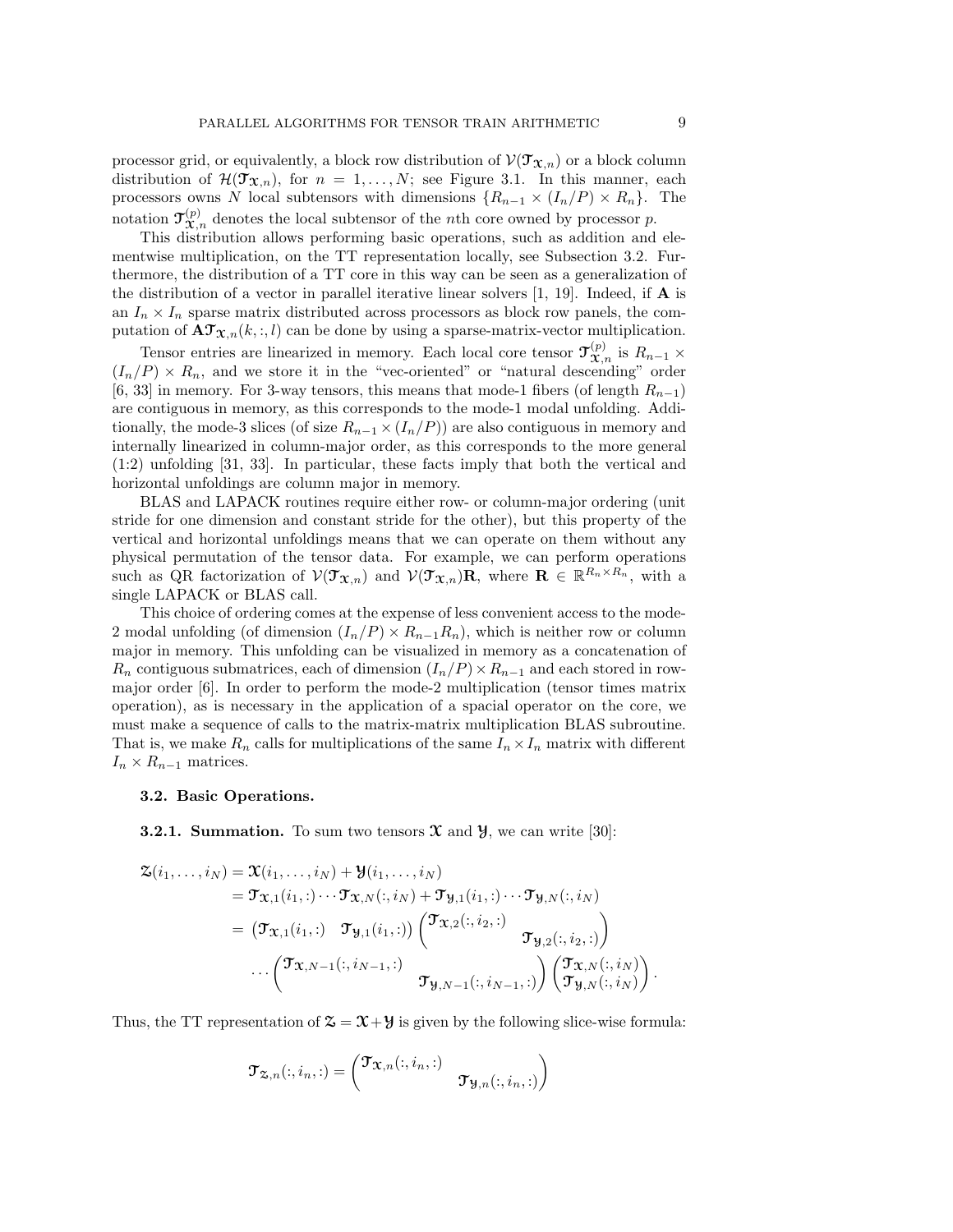for  $2 \leq n \leq N-1$ , and  $1 \leq i_n \leq I_n$ . We also have  $\mathfrak{T}_{\mathfrak{A},1} = (\mathfrak{T}_{\mathfrak{X},1} \ \ \mathfrak{T}_{\mathfrak{Y},1})$  and  $\mathfrak{T}_{\mathfrak{X},N}=\begin{pmatrix} \mathfrak{T}_{\mathfrak{X},N} \ \mathfrak{T}_{\mathfrak{Y},N} \end{pmatrix}$ . Note that the formal TT ranks of  $\mathfrak{X}$  are the sums of the TT ranks of  $\mathfrak X$  and  $\mathfrak Y$ .

Given the 1D data distribution of each core described in Subsection 3.1, the summation operation can be performed locally with no interprocessor communication. That is, because  $\mathfrak{X}, \mathcal{Y},$  and  $\mathfrak{X}$  have identical dimensions, they will have identical distributions, and each slice of a core tensor of  $\mathfrak{S}$  will be owned by the processor that owns the corresponding slices of cores of  $\mathfrak X$  and  $\mathfrak Y$ .

3.2.2. Hadamard Product. To compute the Hadamard (elementwise) product of two tensors  $\mathfrak X$  and  $\mathfrak Y$ , we can write [30]:

$$
\mathfrak{X}(i_1,\ldots,i_N) = \mathfrak{X}(i_1,\ldots,i_N) \cdot \mathfrak{Y}(i_1,\ldots,i_N)
$$
\n
$$
= (\mathfrak{Y}_{\mathfrak{X},1}(i_1,:)\cdots \mathfrak{Y}_{\mathfrak{X},N}(:,i_N)) \cdot (\mathfrak{Y}_{\mathfrak{Y},1}(i_1,:)\cdots \mathfrak{Y}_{\mathfrak{Y},N}(:,i_N))
$$
\n
$$
= (\mathfrak{Y}_{\mathfrak{X},1}(i_1,:)\cdots \mathfrak{Y}_{\mathfrak{X},N}(:,i_N)) \otimes (\mathfrak{Y}_{\mathfrak{Y},1}(i_1,:)\cdots \mathfrak{Y}_{\mathfrak{Y},N}(:,i_N))
$$
\n
$$
= (\mathfrak{Y}_{\mathfrak{X},1}(i_1,:)\otimes \mathfrak{Y}_{\mathfrak{Y},1}(i_1,:))\cdots (\mathfrak{Y}_{\mathfrak{X},N}(:,i_N)\otimes \mathfrak{Y}_{\mathfrak{Y},N}(:,i_N)).
$$

Thus, the TT representation of  $\mathcal{Z} = \mathcal{X} * \mathcal{Y}$  is given by the following slice-wise formula:  $\mathfrak{T}_{\mathfrak{X},n}(:,i_n,:)=\mathfrak{T}_{\mathfrak{X},n}(:,i_n,:)\otimes \mathfrak{T}_{\mathfrak{Y},n}(:,i_n,:)$  for  $1\leq n\leq N$  and  $1\leq i_n\leq I_n$ . Here, the formal TT ranks of  $\mathfrak S$  are the products of the TT ranks of  $\mathfrak X$  and  $\mathfrak Y$ .

Again, given the 1D data distribution of each core and the fact that each core is computed slice-wise, the Hadamard product can be performed locally with no interprocessor communication. We note that because of the extra expense of the Hadamard product (due to computing explicit Kronecker products of slices), it is likely advantageous to maintain Hadamard products in implicit form for later operations such as rounding. The combination of Hadamard products and recompression has been shown to be effective for Tucker tensors [25].

**3.2.3.** Inner Product. To compute the inner product of two tensors  $\mathfrak{X}$  and  $\mathfrak{Y}$ , using similar identities as for the Hadamard product, we can write [30]:

hX,Yi = X i1,...,i<sup>N</sup> X(i1, . . . , i<sup>N</sup> ) · Y(i1, . . . , i<sup>N</sup> ) = X i1,...,i<sup>N</sup> (T<sup>X</sup>,1(i1, :) ⊗ T<sup>Y</sup>,1(i1, :))· · ·(T<sup>X</sup>,N (:, i<sup>N</sup> ) ⊗ T<sup>Y</sup>,N (:, i<sup>N</sup> )) = X i1 (TX,1(i1, :) ⊗ TY,1(i1, :))X i2 (TX,2(:, i2, :) ⊗ TY,2(:, i2, :)) · · ·X iN (TX,N (:, i<sup>N</sup> ) ⊗ TY,N (:, i<sup>N</sup> )).

This expression can be evaluated efficiently by a sequence of structured matrix-vector products that avoid forming Kronecker products of matrices, and these matrix-vector products are cast as matrix-matrix multiplications.

To see how, we assume that the TT ranks of  $\mathfrak X$  and  $\mathfrak Y$  are  $\{R_n^{\mathfrak X}\}$  and  $\{R_n^{\mathfrak Y}\}$ , respectively. First, we explicitly construct the row vector

$$
\mathbf{w}_1 = \sum_{i_1} \mathbf{\mathcal{T}}_{\mathbf{\mathcal{X}},1}(i_1,:) \otimes \mathbf{\mathcal{T}}_{\mathbf{\mathcal{Y}},1}(i_1,:),
$$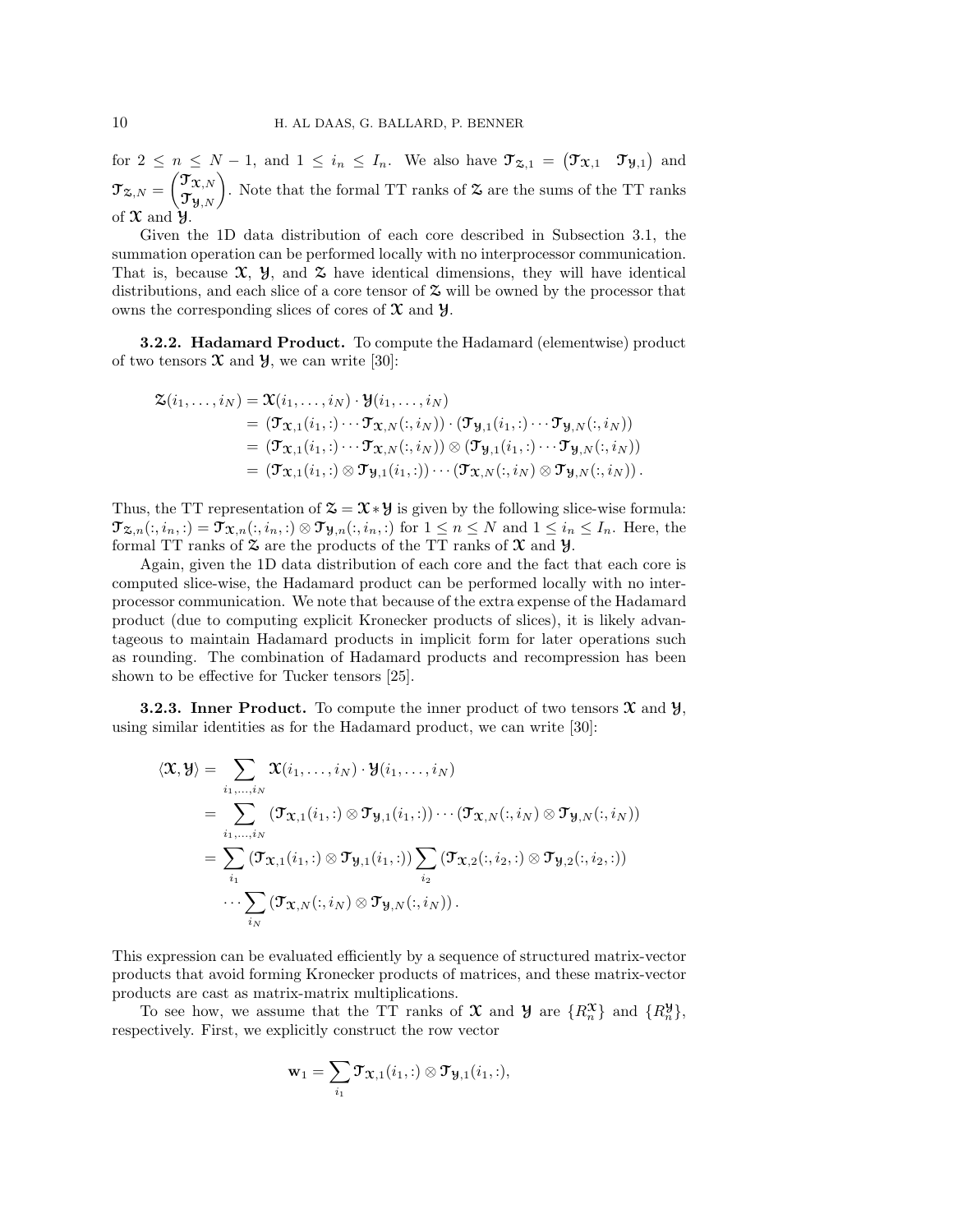which has dimension  $R_1^{\mathfrak{X}} \cdot R_1^{\mathfrak{Y}}$ . Note that  $\mathbf{w}_1$  is the vectorization of the matrix  $V(\mathfrak{I}_{\mathfrak{Y},1})^{\top}V(\mathfrak{I}_{\mathfrak{X},1})$ . Then we distribute  $\mathbf{w}_1$  to all terms within the next summation to compute  $w_2$  using

$$
\mathbf{w}_2 = \sum_{i_2} \mathbf{w}_1 \left( \mathbf{\mathcal{T}}_{\mathbf{\mathcal{X}},2}(:,i_2,:) \otimes \mathbf{\mathcal{T}}_{\mathbf{\mathcal{Y}},2}(:,i_2,:) \right),
$$

with each term in the summation evaluated via  $\text{vec}(\mathcal{T}_{\mathcal{Y},2}(:,i_2,:)^{\top} \mathbf{W}_1 \mathcal{T}_{\mathcal{X},2}(:,i_2,:)),$ where  $\mathbf{W}_1$  is a reshaping of the vector  $\mathbf{w}_1$  into a  $R_1^{\mathcal{Y}} \times R_1^{\mathcal{X}}$  matrix and vec is a rowwise vectorization operator. We note that  $\mathcal{T}_{\mathfrak{X},2}(:,i_2,:)$  is  $R_1^{\mathfrak{X}} \times R_2^{\mathfrak{X}}$ , and  $\mathcal{T}_{\mathfrak{Y},2}(:,i_2,:)$ is  $R_1^{\mathcal{Y}} \times R_2^{\mathcal{Y}}$ , and  $\mathbf{w}_2$  therefore has dimension  $R_2^{\mathcal{X}} \cdot R_2^{\mathcal{Y}}$ . This process is repeated with

(3.1) 
$$
\mathbf{W}_n = \sum_{i_n} \mathbf{\mathcal{T}} \mathbf{y}_{,n}(:,i_n,:)^{\top} \mathbf{W}_{n-1} \mathbf{\mathcal{T}} \mathbf{x}_{,n}(:,i_n,:),
$$

until the last core, when we compute the inner product as

$$
\langle \mathfrak{X}, \mathfrak{Y} \rangle = \sum_{i_N} \mathfrak{Y}_{\mathfrak{Y}, N}(:,i_N)^\top \mathbf{W}_{N-1} \mathbf{\mathfrak{T}}_{\mathfrak{X}, N}(:,i_N),
$$

where  $\mathbf{W}_{N-1}$  is a  $R_{N-1}^{\mathbf{y}} \times R_{N-1}^{\mathbf{x}}$  matrix.

If all the tensor dimensions are the same and all TT ranks are the same, i.e.,  $I = I_1 = \cdots = I_N$  and  $R = R_1^{\mathfrak{X}} = R_1^{\mathfrak{Y}} = \cdots = R_{N-1}^{\mathfrak{X}} = R_{N-1}^{\mathfrak{Y}}$ , the computational complexity is approximately  $4NIR^3$ .

Evaluating (3.1) directly can exploit the efficiency of dense matrix multiplication, but it requires many calls to the BLAS subroutine. With some extra temporary memory, we can reduce the number of BLAS calls to 2, performing the same overall number of flops. Let  $\mathfrak{Z}$  be defined such that  $\mathcal{H}(\mathfrak{T}_{\mathfrak{Z},n}) = \mathbf{W}_{n-1}\mathcal{H}(\mathfrak{T}_{\mathfrak{X},n})$ , or the mode-1 multiplication between the core and the matrix, for  $n = 1, \ldots, N$  (with  $\mathbf{W}_0 = 1$ ). Then, we have  $\mathbf{W}_n$  as a contraction of modes 1 and 2 between cores of  $\mathcal{Y}$  and  $\mathcal{Z}$ , or that

$$
\mathbf{W}_n = \mathcal{V}(\mathcal{T}_{\mathcal{Y},n})^\top \mathcal{V}(\mathcal{T}_{\mathcal{Z},n}), \quad \text{ for } n = 1,\ldots,N.
$$

Each of these two multiplications requires a single BLAS call because horizontal and vertical unfoldings are column major in memory. We note the final contraction in mode N is a dot product instead of a matrix multiplication.

When the input TT tensors are distributed across processors as described in Subsection 3.1, we can compute the inner product using this technique. Each term in the summation of (3.1), which involves corresponding slices of the input tensors, is evaluated by a single processor as long as the matrix  $\mathbf{W}_n$  is available on each processor. Thus, the computation can be load balanced across processors as long as the distribution is load balanced, and each processor can apply the optimization to reduce BLAS calls independently. We perform an ALLREDUCE collective operation to compute the summation for each mode. With constant tensor dimensions and TT ranks, the computational cost is approximately  $4NIR^3/P$  and the communication cost is  $\beta \cdot O(NR^2) + \alpha \cdot O(N \log P)$ .

**3.2.4.** Norms. To compute the norm of a tensor in TT format, we consider two approaches. The first approach is to use the inner product algorithm described in Subsection 3.2.3 and the identity  $\|\mathbf{\mathcal{X}}\|^2 = \langle \mathbf{\mathcal{X}}, \mathbf{\mathcal{X}} \rangle$ . We note that in this case, the matrices  ${W_n}$  are symmetric and positive semi-definite, see (3.1), and the structured matrixvector products can exploit this property to save roughly half the computation. Since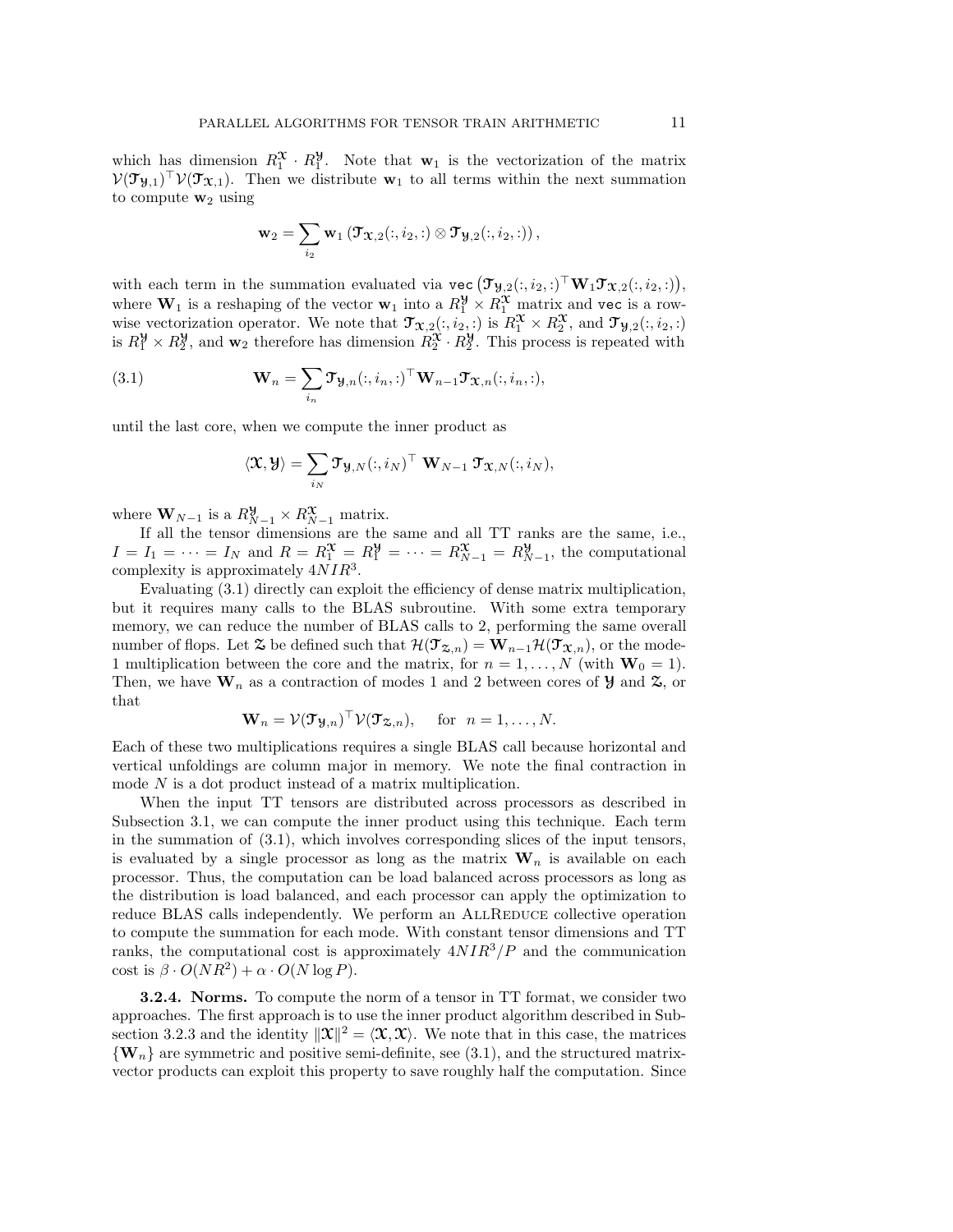$W_n$  is SPSD, it admits a triangular factorization given by pivoted Cholesky (or LDL):  $\mathbf{W}_n = \mathbf{P}_n \mathbf{L}_n \mathbf{L}_n^{\top} \mathbf{P}_n^{\top}$ . Thus, the matrix  $\mathbf{W}_n$  is computed as  $\mathbf{W}_n = \mathcal{V}(\mathcal{T}_{\mathbf{X},n})^{\top} \mathcal{V}(\mathcal{T}_{\mathbf{X},n})$ , where  $\mathcal{H}(\mathcal{T}_{\mathcal{Z},n}) = \mathbf{L}_{n-1}^{\perp}(\mathbf{P}_{n-1}^{\perp}\mathcal{H}(\mathcal{T}_{\mathcal{X},n}))$ . The triangular multiplication to compute the nth core of  $\mathfrak{S}$  and the symmetric multiplication to compute  $\mathbf{W}_n$  each require half the flops of a normal matrix multiplication, so the overall computational complexity of this approach is  $2NIR^3$ . It is parallelized in the same way as the general inner product.

The second approach is to first right- or left-orthogonalize the tensor using Algorithm 2.1, and then the norm of the tensor is given by  $\|\mathcal{T}_{X,1}\|_F$  or  $\|\mathcal{T}_{X,N}\|_F$  as shown in Subsection 2.3. When the TT tensor is distributed, the orthogonalization procedure is more complicated than computing inner products; we describe the parallel algorithm in Subsection 3.4.

3.2.5. Matrix-Vector Multiplication. In order to build Krylov-like iterative methods to solve linear systems with solutions in TT-format, we must also be able to apply a matrix operator to a vector in TT-format. We will consider a restricted set of matrix operators: sums of Kronecker products of matrices [10, 24, 26, 39].

Each term in the sum can be seen as a generalization of a rank-one tensor to the operator case. We use the notation

$$
\mathbf{A} = \mathbf{A}_1 \otimes \cdots \otimes \mathbf{A}_N
$$

to denote a single Kronecker product of matrices, where the dimensions of  $\mathbf{A}_n$  are  $I_n \times I_n$ , conforming to the dimensions of  $\mathfrak X$  in TT-format. In this case, we can compute the matrix-vector multiplication  $\text{vec}(\mathcal{Y}) = \mathbf{A} \cdot \text{vec}(\mathcal{X})$ , where

$$
\mathbf{Y}(i_1,\ldots,i_N) = \sum_{j_1,\ldots,j_N} \mathbf{A}_1(i_1,j_1)\cdots\mathbf{A}_N(i_N,j_N)\cdot\mathbf{X}(j_1,\ldots,j_N)
$$
  
\n
$$
= \sum_{j_1,\ldots,j_N} \mathbf{A}_1(i_1,j_1)\cdots\mathbf{A}_N(i_N,j_N)\cdot\mathbf{T}_{\mathbf{X},1}(j_1,:)\cdots\mathbf{T}_{\mathbf{X},N}(:,j_N)
$$
  
\n
$$
= \sum_{j_1} \mathbf{A}_1(i_1,j_1)\mathbf{T}_{\mathbf{X},1}(j_1,:)\cdots\sum_{j_N} \mathbf{A}_N(i_N,j_N)\mathbf{T}_{\mathbf{X},N}(:,j_N)
$$
  
\n
$$
= \mathbf{T}_{\mathbf{Y},1}(i_1,:)\cdots\mathbf{T}_{\mathbf{Y},N}(:,i_N)
$$

with  $\mathfrak{T}_{\mathfrak{Y},1} = \mathbf{A}_1 \mathfrak{T}_{\mathfrak{X},1}, \, \mathfrak{T}_{\mathfrak{Y},n} = \mathfrak{T}_{\mathfrak{X},n} \times_2 \mathbf{A}_n$  for  $1 < n < N$ , and  $\mathfrak{T}_{\mathfrak{Y},N} = \mathfrak{T}_{\mathfrak{X},N} \mathbf{A}_N^{\top}$ . Here the notation  $x_2$  refers to the mode-2 tensor-matrix product, defined so that

$$
\mathfrak{T}_{\mathcal{Y},n}(r_{n-1},:,r_n)=\mathbf{A}_n \mathfrak{T}_{\mathcal{X},n}(r_{n-1},:,r_n)
$$

for  $1 < n < N$ ,  $1 \le r_{n-1} \le R_{n-1}$ , and  $1 \le r_n \le R_n$ .

Thus, applying a Kronecker product of matrices to a vector in TT-format maintains the TT-format with the same ranks, and operations on cores can be performed independently. In order to apply an operator that is a sum of multiple Kronecker products of matrices, we can apply each term separately and use the summation procedure described in Subsection 3.2.1 along with TT-rounding to control rank growth. We note that it is possible to apply more general forms of tensorized operators to vectors in TT-format [30], but we do not consider them here.

When the vector in TT-format is distributed as described in Subsection 3.1, we must perform the mode-2 tensor-matrix product using a parallel algorithm. We can view the mode-2 tensor-matrix product as applying the matrix to the mode-2 unfolding of the tensor core  $\mathfrak{T}_{\mathfrak{X},n}$  (often denoted with subscript (2) [22]), which has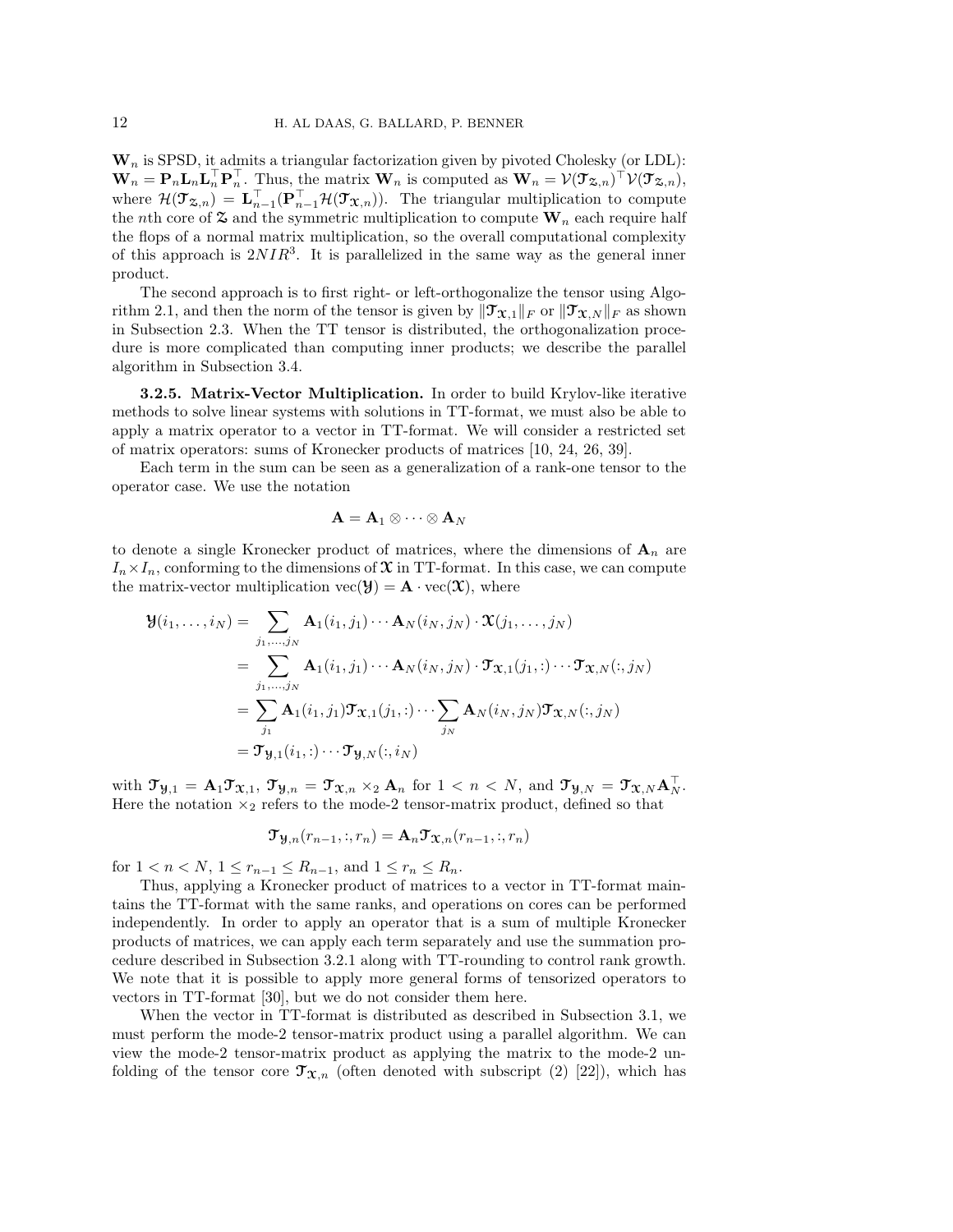dimensions  $I_n \times R_{n-1}R_n$ . We observe that the parallel distribution of the mode-2 unfolding of  $\mathfrak{T}_{\mathfrak{X},n}$  is 1D row-distributed: each processor owns a subset of the rows of the matrix (corresponding to slices of the core tensor). Thus, the application of  $\mathbf{A}_n$  to this unfolding has the same algorithmic structure as the sparse-matrix-timesmultiple-vectors operation (SpMM) where all vectors have the same parallel distribution. Assuming the matrix  $\mathbf{A}_n$  is sparse and also row-distributed, as is common in libraries such as PETSc [4] and Trilinos [17], the parallel algorithm involves communication of input tensor core slices among processors, where the communication pattern is determined by  $A_n$  and its distribution. We do not explore experimental results for such matrix-vector multiplications in this paper, as the performance depends heavily on the application and sparsity structure of the operator matrices.

**3.3. TSQR.** To compute the QR factorizations within the TT-rounding procedure in parallel, we use the Tall-Skinny QR algorithm [12], which is designed (and communication efficient) for matrices with many more rows than columns. For completeness, we present the TSQR subroutine as Algorithm 3.1, which corresponds to [5, Alg. 7], and the TSQR-Apply-Q subroutine as Algorithm 3.2. The subroutines assume a power-of-two number of processors to simplify the pseudocode; see Appendix B for the generalizations to any number of processors.

For a tall-skinny matrix that is 1D row distributed over processors (as is the case for the vertical unfolding and the transpose of the horizontal unfolding), the parallel Householder QR algorithm requires synchronizations for each column of the matrix (to compute and apply each Householder vector). The idea of the TSQR algorithm is that the entire factorization can be computed using a single reduction across processors. The price of this reduction is that the implicit representation of the orthogonal factor is more complicated than a single set of Householder vectors, and that the representation depends on the structure of the reduction tree. We can maintain and apply the orthogonal factor in this implicit form as long as the parallel algorithm for applying it uses a consistent tree structure. We note that we employ the "butterfly" variant of TSQR, which corresponds to an all-reduce-like collective operation such that at the end of the algorithm the triangular factor  **is owned by** all processors redundantly. Another variant uses a binomial tree, corresponding to a reduce-like collective with the triangular factor owned by a single processor. We compare performance of these two variants in Subsection 4.2.1.

**3.3.1. Factorization.** TSQR (Algorithm 3.1) has two phases: orthogonalization of local submatrix (Algorithm 3.1) and parallel reduction of remaining triangular factors (Algorithm 3.1 through Algorithm 3.1). The cost of the TSQR is as follows:

(3.2) 
$$
\gamma \cdot \left(2\frac{mb^2}{P} + O(b^3 \log P)\right) + \beta \cdot O(b^2 \log P) + \alpha \cdot O(\log P),
$$

where m is the number of rows and b is the number of columns  $[12]$ . The leading order flop cost is the (Householder) QR of the local  $(m/P) \times b$  submatrix (Algorithm 3.1), the leaf of the TSQR tree. The communication costs come from the TSQR tree, which has height  $O(\log P)$ .

**3.3.2.** Applying and Forming  $Q$ . The structure of the TSQR-Apply-Q algorithm (Algorithm 3.2) matches that of TSQR, but in reverse order (because the TSQR algorithm corresponds to applying  $Q^{\top}$ ). Thus, the root of the tree is applied first and the leaves last. However, by using a butterfly tree the communication cost of the TSQR-Apply-Q algorithm  $(Algorithm 3.2)$  is 0 if the number of processors is a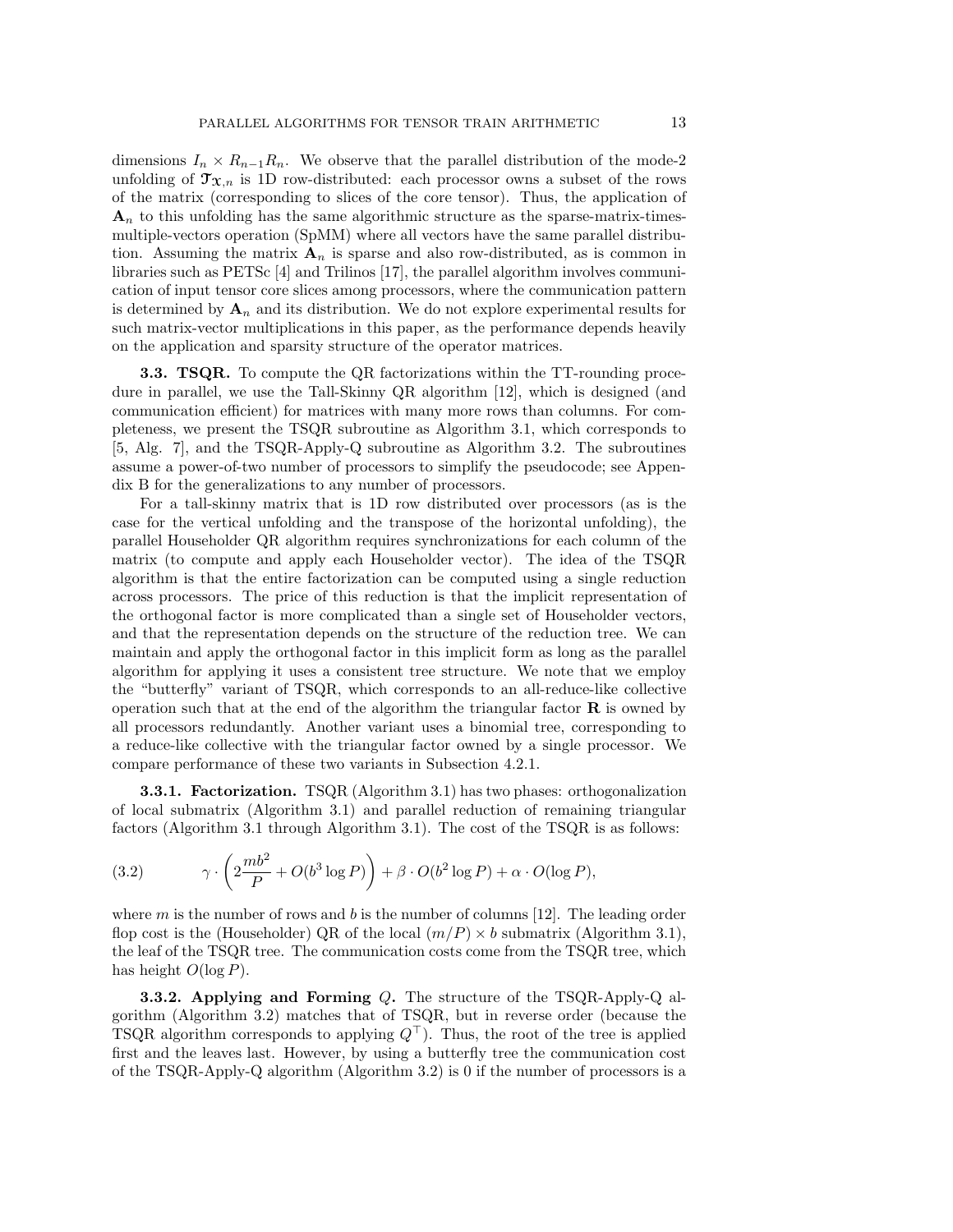# Algorithm 3.1 Parallel Butterfly TSQR

**Require:** A is an  $m \times b$  matrix 1D-distributed so that proc p owns row block  $\mathbf{A}^{(p)}$ Require: Number of procs is power of two; see Algorithm B.1 for general case **Ensure:**  $A = QR$  with R owned by all procs and Q represented by  $\{Y_{\ell}^{(p)}\}$  with redundancy  $\mathbf{Y}_{\ell}^{(p)} = \mathbf{Y}_{\ell}^{(q)}$  for  $p \equiv q \mod 2^{\ell}$  and  $\ell < \log P$ 1: function  $[\{Y_{\ell}^{(p)}\},R] = PAR-TSQR(A^{(p)})$ 2:  $p = \text{MYPROCID}()$ 3:  $\mathbf{Y}_{\text{log}}^{(p)}$  $\mathbf{R}_{\log P}^{(p)}, \mathbf{\bar{R}}_{\log P}^{(p)}]=\operatorname{Local-QR}(\mathbf{A}^{(p)})$ ) ⊲ Leaf node QR 4: for  $\ell = \log P - 1$  down to 0 do 5:  $j = 2^{\ell+1} \lfloor \frac{p}{2^{\ell+1}} \rfloor + (p+2^{\ell})$ ⊳ Determine partner 6: Send  $\bar{\mathbf{R}}_{\ell+1}^{(p)}$  to and receive  $\bar{\mathbf{R}}_{\ell+1}^{(j)}$  from proc j  $\triangleright$  Communication 7: if  $p < j$  then 8:  $\qquad \qquad [\mathbf{Y}_{\ell}^{(p)}]$  $_{\ell}^{(p)},\mathbf{\bar{R}}_{\ell}^{(p)}$  $\mathbf{I}_{\ell}^{(p)}]=\operatorname{Local-QR}\left(\begin{bmatrix} \mathbf{\bar{R}}_{\ell+1}^{(p)} \ \mathbf{\bar{n}}_{\ell+1}^{(p)} \end{bmatrix}\right)$  $\mathbf{\bar{R}}_{\ell+1}^{(j)}$  $\begin{pmatrix} (p) \\ \ell(j) \\ (j) \\ \ell+1 \end{pmatrix}$   $\triangleright$  Tree node QR 9: else 10:  $\left[\mathbf{Y}_{\ell}^{(p)}, \mathbf{\bar{R}}_{\ell}^{(p)}\right]$  $\mathbf{I}_{\ell}^{(p)}]=\operatorname{Local-QR}\left(\begin{bmatrix} \mathbf{\bar{R}}_{\ell+1}^{(j)} \ \mathbf{\bar{n}}_{\ell+1}^{(p)} \end{bmatrix}\right)$  $\frac{\mathbf{R}_{\ell+1}^{(p)}}{\mathbf{R}_{\ell+1}^{(p)}}$  $\triangleright$  Partner tree node QR 11: end if 12: end for 13:  $\mathbf{R} = \mathbf{\bar{R}}_0^{(p)}$  $\mathbf{0}$ 14: end function

power of 2 and  $\beta \cdot bc + \alpha$  otherwise (the cost of one message; see Appendix B). The cost of TSQR-Apply-Q is then,

(3.3) 
$$
\gamma \cdot \left(4 \frac{mbc}{P} + O(b^2 c \log P)\right) + \beta \cdot bc + \alpha,
$$

where the additional parameter  $c$  is the number of columns of  $C$ . The leading order flop cost is the application of the local Q matrix at the leaf of the TSQR tree (Algorithm 3.2).

Using a binomial tree TSQR algorithm requires more communication in the application phase (see [5, Algorithm 8], for example). We also note that if the input matrix C is upper triangular, then the leading constant can be reduced from 4 to 2 by exploiting the sparsity structure in this local application (and within the tree because all  $\bar{\mathbf{B}}_{\ell}^{(p)}$  matrices are upper triangular in this case, throughout the algorithm), which matches the computation cost of the factorization. In particular, when we form Q explicitly, we can use this algorithm with  $C$  as the identity matrix, which is upper triangular.

3.4. TT Orthogonalization. Algorithm 3.3 shows right orthogonalization and is a parallelization of Algorithm 2.1. The approach for left orthogonalization is analogous. The algorithm is performed via a sequential sweep over the cores, where at each iteration, an LQ factorization row-orthogonalizes the horizontal unfolding of a core and the triangular factor is applied to its left neighbor core. The 1D parallel distribution of each core implies that the transpose of the horizontal unfolding is 1D row distributed, fitting the requirements of the TSQR algorithm. Note that we perform a QR factorization of the transpose of the horizontal unfolding, which corresponds to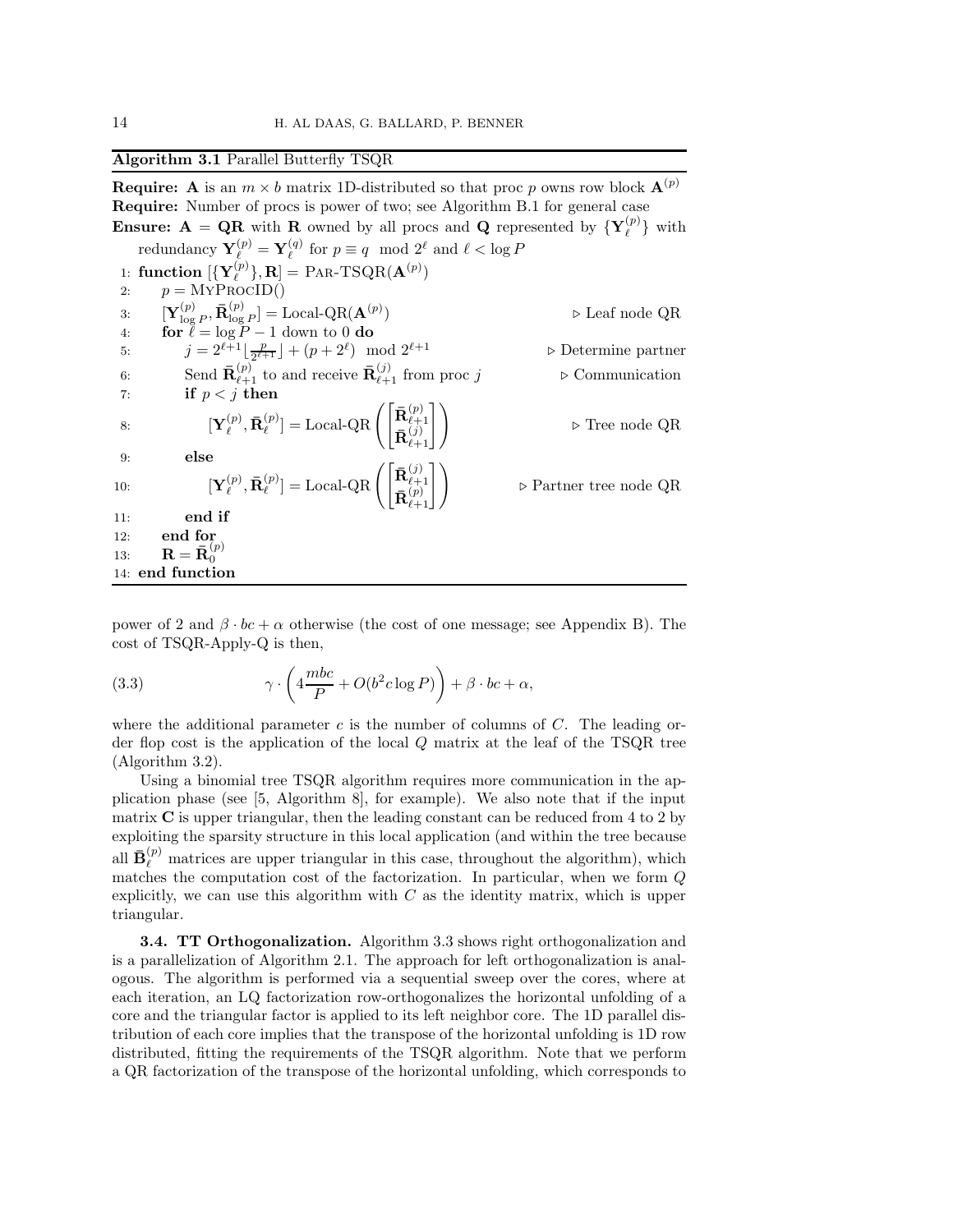Algorithm 3.2 Parallel Application of Implicit Q from Butterfly TSQR **Require:**  $\{Y_{\ell}^{(p)}\}$  represents orthogonal matrix  $Q$  computed by Algorithm 3.1 **Require:**  $\ddot{C}$  is  $b \times c$  and redundantly owned by all processors Require: Number of procs is power of two; see Algorithm B.2 for general case Ensure:  $B = Q \begin{bmatrix} C \\ 0 \end{bmatrix}$ 0 is  $m \times c$  and 1D-distributed so that proc p owns row block  $\mathbf{B}^{(p)}$ 1: function  $\mathbf{B} = \text{PAR-TSQR-APPLY-Q}(\{\mathbf{Y}_{\ell}^{(p)}\}, \mathbf{C})$ 2:  $p = \text{MYPROCID}()$ 3:  $\bar{\mathbf{B}}_0^{(p)} = \mathbf{C}$ 4: for  $\ell = 0$  to  $\log P - 1$  do 5:  $j = 2^{\ell+1} \lfloor \frac{p}{2^{\ell+1}} \rfloor + (p+2^{\ell})$  $\frac{p}{2^{\ell+1}}$  +  $(p+2^{\ell})$  mod  $2^{\ell+1}$   $\triangleright$  Determine partner 6: if  $p < j$  then 7:  $\left[\begin{matrix} \bar{\mathbf{B}}_{\ell+}^{(p)} \\ \bar{\mathbf{B}}_{\ell+}^{(p)} \end{matrix}\right]$  $\mathbf{B}_{\ell+1}^{(j)}$  $\genfrac{(}{)}{}{}{p\choose j}}{\binom{j}{j}}=\mathrm{LOC}\text{-}{\mathrm{APPLY-Q}}\left(\begin{bmatrix}\mathbf{I}_b\ \mathbf{Y}_\ell^{(j)} \end{bmatrix}\right)$  ${\bf Y}^{(p)}_\ell$  ,  $\left[\bar{\mathbf{B}}_{\ell}^{(p)}\right]$  $\begin{bmatrix} \mathbf{v}^{(p)} \\ \mathbf{0} \end{bmatrix}$  > Tree node apply 8: else 9:  $\left[\begin{matrix} \bar{\mathbf{B}}_{\ell+}^{(j)} \\ \bar{\mathbf{B}}_{\ell+}^{(j)} \end{matrix}\right]$  $\mathbf{B}_{\ell+1}^{(p)}$  $\left[\begin{smallmatrix} (j)\ \ell+1\ (p) \end{smallmatrix}\right]=\text{LOC-APPLY-Q}\left(\begin{bmatrix} \mathbf{I}_b\ \mathbf{Y}_\ell^{(p)} \end{bmatrix}\right)$  ${\bf Y}^{(p)}_\ell$  ,  $\left[\bar{\textbf{B}}_{\ell}^{(p)}\right]$  $\begin{bmatrix} 1(p) \\ \ell \end{bmatrix}$   $\triangleright$  Part. tree node apply 10: end if 11: end for 12:  $\mathbf{B}^{(p)} = \text{LOC-APPLY-Q}\left(\mathbf{Y}_{\text{loc}}^{(p)}\right)$  $\frac{(p)}{\log P},$  $\left[\bar{\mathbf{B}}_{\text{log}}^{(p)}\right]$  $\frac{\log P}{0}$ #! <sup>⊲</sup> Leaf node apply 13: end function

an LQ factorization of the unfolding itself.

Figure 3.2 depicts the operations within a single iteration of the sweep. At iteration n, TSQR is applied to the nth core in Algorithm 3.3 (Figure 3.2c) and then the orthogonal factor is formed explicitly in Algorithm 3.3 (Figure 3.2b). The notation  $\{Y_{\ell,n}^{(p)}\}$  signifies the set of triangular matrices owned by processor p in the implicit representation of the QR factorization of the nth core, where  $\ell$  refers to the level of the tree and indexes the set. In the case  $P$  is a power of 2, each processor owns  $\log P$ matrices in its set. Because the TSQR subroutine ends with all processors owning the triangular factor  $\mathbf{R}_n$ , each processor can apply it to core  $n-1$  in the 3rd mode without further communication via local matrix multiplication in Algorithm 3.3 (Figure 3.2d).

Algorithm 3.3 have the costs, given by (3.2) and (3.3) with  $m = I_n R_n$  and  $b = c = R_{n-1}$ . Since the computation to form the explicit Q matrix exploits the sparsity structure of the identity matrix the constant  $4$  in  $(3.3)$  is reduced to 2. These two lines together cost

$$
\gamma \cdot \left(4\frac{I_n R_n R_{n-1}^2}{P} + O(R_{n-1}^3 \log P)\right) + \beta \cdot O(R_{n-1}^2 \log P) + \alpha \cdot O(\log P).
$$

Algorithm 3.3 is a local triangular matrix multiplication that costs  $\gamma I_{k-1}R_{k-2}R_{k-1}^2/P$ . Assuming  $I_k = I$  and  $R_k = R$  for  $1 \leq k \leq N-1$ , the total cost of TT orthogonalization is then

(3.4) 
$$
\gamma \cdot \left(5\frac{NIR^3}{P} + O(NR^3\log P)\right) + \beta \cdot O(NR^2\log P) + \alpha \cdot O(N\log P).
$$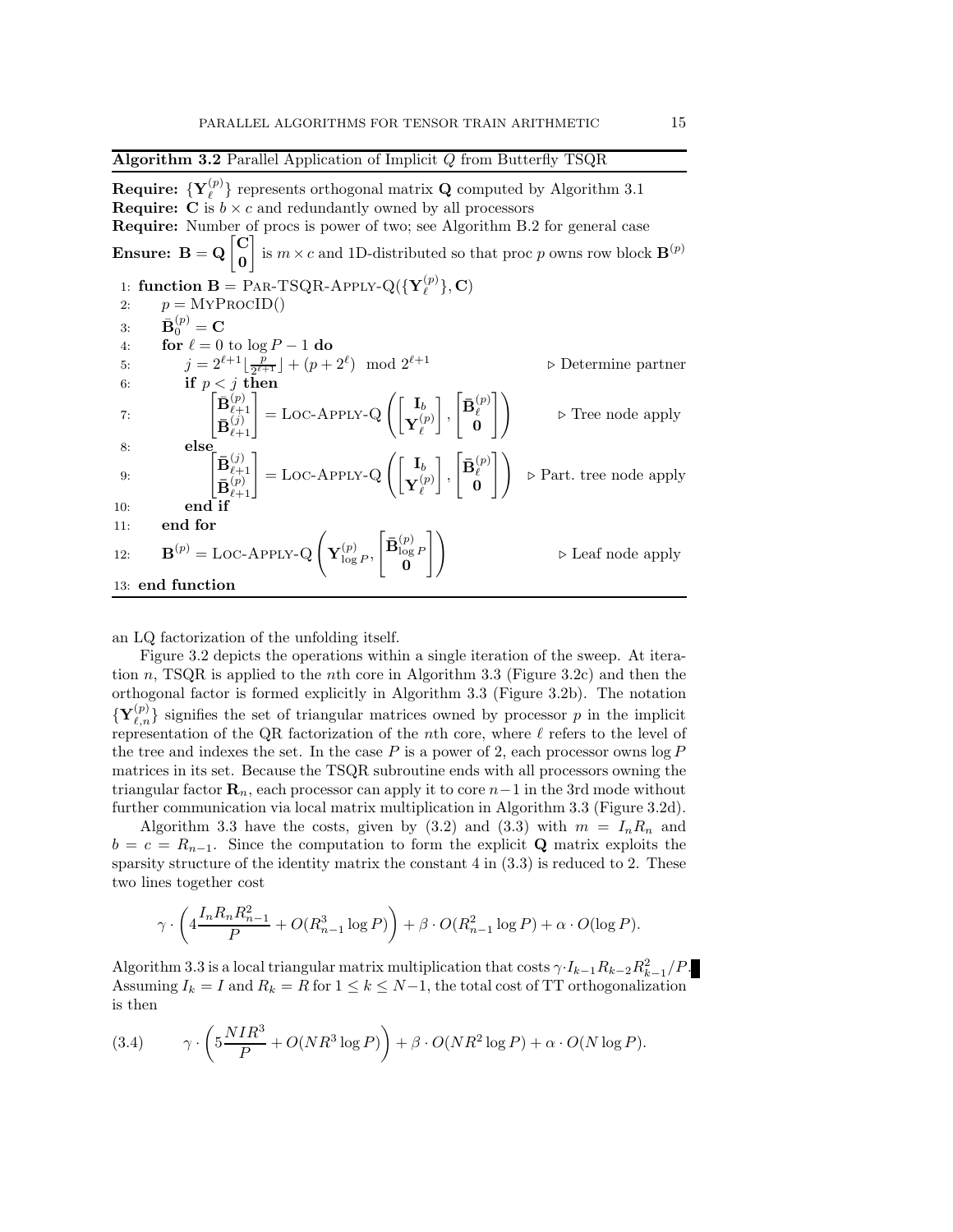

Fig. 3.2: Steps performed in TT right orthogonalization

3.5. TT Rounding. We present the parallel TT rounding procedure in Algorithm 3.4, which is a parallelization of Algorithm 2.2. The computation consists of two sweeps over the cores, one to orthogonalize and one to truncate. The algorithm shown performs right-orthogonalization and then truncates left to right, and the other ordering works analogously.

Algorithm 3.4 does not call Algorithm 3.3 to perform the orthogonalization sweep. This is because Algorithm 3.3 forms the orthogonalized cores explicitly, and Algorithm 3.4 can leave the orthogonalized cores from the first sweep in implicit form to be applied during the second sweep.

Iteration n of the right-to-left orthogonalization sweep occurs in Algorithm 3.4, which matches Algorithm 3.3 except for the explicit formation of the orthogonal factor.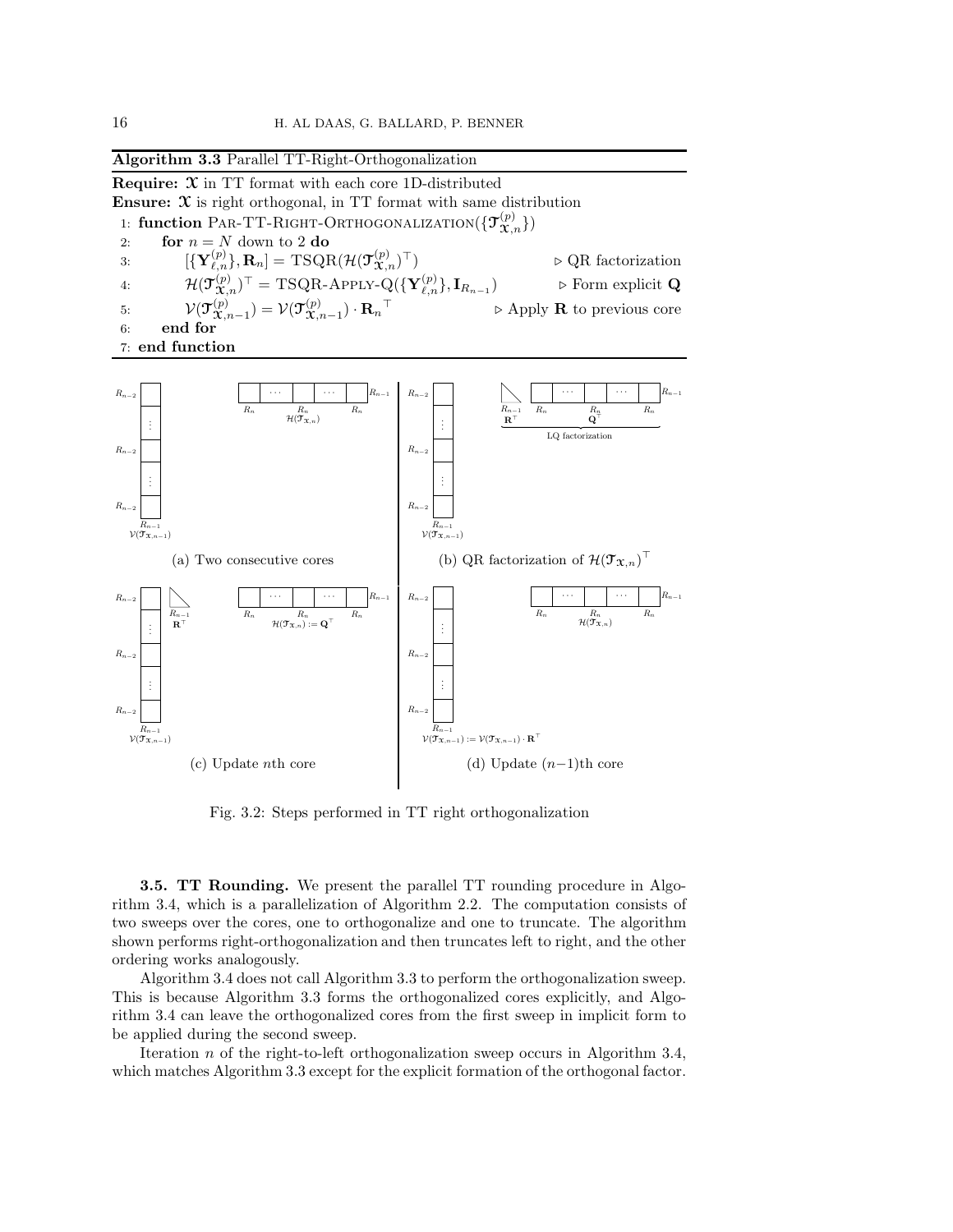Algorithm 3.4 Parallel TT-Rounding

**Require:**  $\mathfrak{X}$  in TT format with each core 1D-distributed over  $1 \times P \times 1$  processor grid Ensure: Y in TT format with reduced ranks identically distributed across processors 1: function  $\{ {\bf \mathfrak{T}}_{\bf \mathfrak{Y},n}^{(p)} \} =$  Par-TT-Rounding $(\{ {\bf \mathfrak{T}}_{\bf \mathfrak{X},n}^{(p)} \},\epsilon)$ 

2: for  $n = N$  down to 2 do 3:  $[\{ {\bf Y}^{(p)}_{\ell,n} \}, {\bf R}_n] = {\rm TSQR}(\mathcal{H}(\mathcal{T}_{\mathcal{X},n}^{(p)})$ ⊤) ⊲ QR factorization 4:  $\mathcal{V}(\mathfrak{I}_{\mathfrak{X},n-1}^{(p)}) = \mathcal{V}(\mathfrak{I}_{\mathfrak{X},n-1}^{(p)}) \cdot \mathbf{R}_n$ <sup>⊤</sup> ⊲ Apply R to previous core 5: end for 6: Compute  $\|\mathbf{x}\|$ 7:  $\mathcal{Y} = \mathcal{X}$ 8: **for**  $n = 1$  to  $N - 1$  do 9:  $\qquad \quad \ \ \left[ \{\mathbf{Y}_{\ell,n}^{(p)}\},\mathbf{R}_n \right] = \mathrm{TSQR}(\mathcal{V}(\mathbf{\mathcal{T}}^{(p)}_{\mathbf{y},n})$ ⊳ QR factorization 10:  $[\hat{\mathbf{U}}_R, \hat{\Sigma}, \hat{\mathbf{V}}] = \text{TSVD}(\mathbf{R}_n, \frac{\epsilon}{\sqrt{N-1}} ||\mathbf{X}||) \Rightarrow \text{Redundant truncated SVD of } \mathbf{R}$  $N-1$ 11:  $\mathcal{V}(\mathcal{T}_{\mathcal{Y},n}^{(p)}) = \text{TSQR-APPLY-Q}(\{\mathbf{Y}_{\ell,n}^{(p)}\}, \hat{\mathbf{U}}_R) \qquad \qquad \triangleright \text{Form explicit } \hat{\mathbf{U}}$ 12:  $\mathcal{H}(\mathbf{\mathcal{T}}^{(p)}_{\mathbf{\mathcal{Y}},n+1})^{\top} = \text{TSQR-APPLY-Q}(\{\mathbf{Y}^{(p)}_{\ell,n+1}\}, \hat{\mathbf{V}}\hat{\Sigma}) \qquad \qquad \triangleright \text{Apply } \hat{\mathbf{\Sigma}}\hat{\mathbf{V}}$ ⊳ Apply  $\hat{\Sigma} \hat{\textbf{V}}^{\top}$ 13: end for 14: end function

Thus, the cost of the orthogonalization sweep is

(3.5) 
$$
\gamma \cdot \left(3 \frac{NIR^3}{P} + O(NR^3 \log P)\right) + \beta \cdot O(NR^2 \log P) + \alpha \cdot O(N \log P).
$$

At iteration n of the second loop, Algorithm 3.4 implement the left-to-right truncation procedure for the nth core in parallel. Algorithm 3.4 is a QR factorization and has cost given by Equation (3.2) with  $m = I_n L_{n-1}$  and  $b = R_n$ , as the number of rows of  $\mathcal{V}(\mathfrak{T}_{\mathfrak{Y},n}^{(p)})$  has been reduced from  $I_n R_{n-1}$  to  $I_n L_{n-1}$  during iteration  $n-1$ :

$$
\gamma \cdot \left(2\frac{I_n L_{n-1} R_n^2}{P} + O(R_n^3 \log P)\right) + \beta \cdot O(R_n^2 \log P) + \alpha \cdot O(\log P).
$$

We note that we re-use the notation  $\{Y_{\ell,n}^{(p)}\}$  to store the implicit factorization; while the same variable stored the orthogonal factor of the nth core's horizontal unfolding from the orthogonalization sweep, it can be overwritten by this step of the algorithm (the set of matrices will now have different dimensions). Algorithm 3.4 requires  $O(R_n^3)$  flops, assuming the full SVD is computed before truncating. Algorithm 3.4 implicitly applies an orthogonal matrix to an  $R_n \times L_n$  matrix  $\hat{\mathbf{U}}_R$  with cost given by Equation (3.3) with  $m = I_n L_{n-1}$ ,  $b = R_n$ , and  $c = L_n$ :

$$
\gamma \cdot \left( 4 \frac{I_n L_{n-1} R_n L_n}{P} + O(R_n^2 L_n \log P) \right) + \beta \cdot R_n L_n + \alpha.
$$

Algorithm 3.4 implicitly applies an orthogonal matrix to an  $R_n \times L_n$  matrix  $\hat{V}\hat{\Sigma}$  with cost given by Equation (3.3) with  $m = I_{n+1}R_{n+1}$ ,  $b = R_n$ , and  $c = L_n$ :

$$
\gamma \cdot \left( 4 \frac{I_{n+1} R_{n+1} R_n L_n}{P} + O(R_n^2 L_n \log P) \right) + \beta \cdot R_n L_n + \alpha.
$$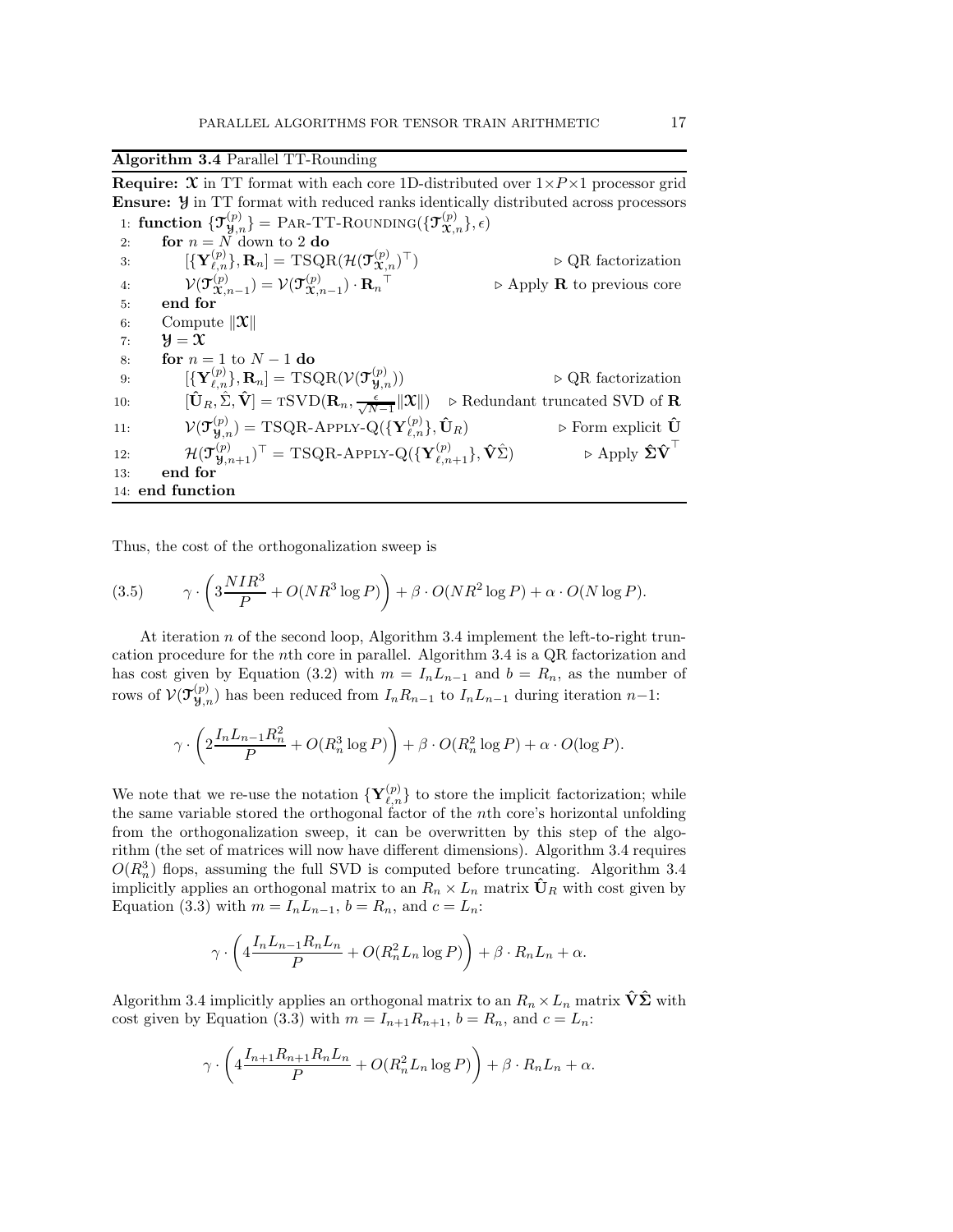

Fig. 3.3: Steps performed in iteration of the TT left-to-right truncation

Assuming  $I_k = I$ ,  $R_k = R$ , and  $L_k = L$  for  $1 \leq k \leq N-1$ , the total cost of Algorithm 3.4 is then  $(3.6)$ 

$$
\gamma \cdot \left( NIR \frac{3R^2 + 6RL + 4L^2}{P} + O(NR^3 \log P) \right) + \beta \cdot O(NR^2 \log P) + \alpha \cdot O(N \log P).
$$

We note that leaving the orthogonal factors in implicit form during the orthogonalization sweep (as opposed to calling Algorithm 3.3) saves up to 40% of the computation,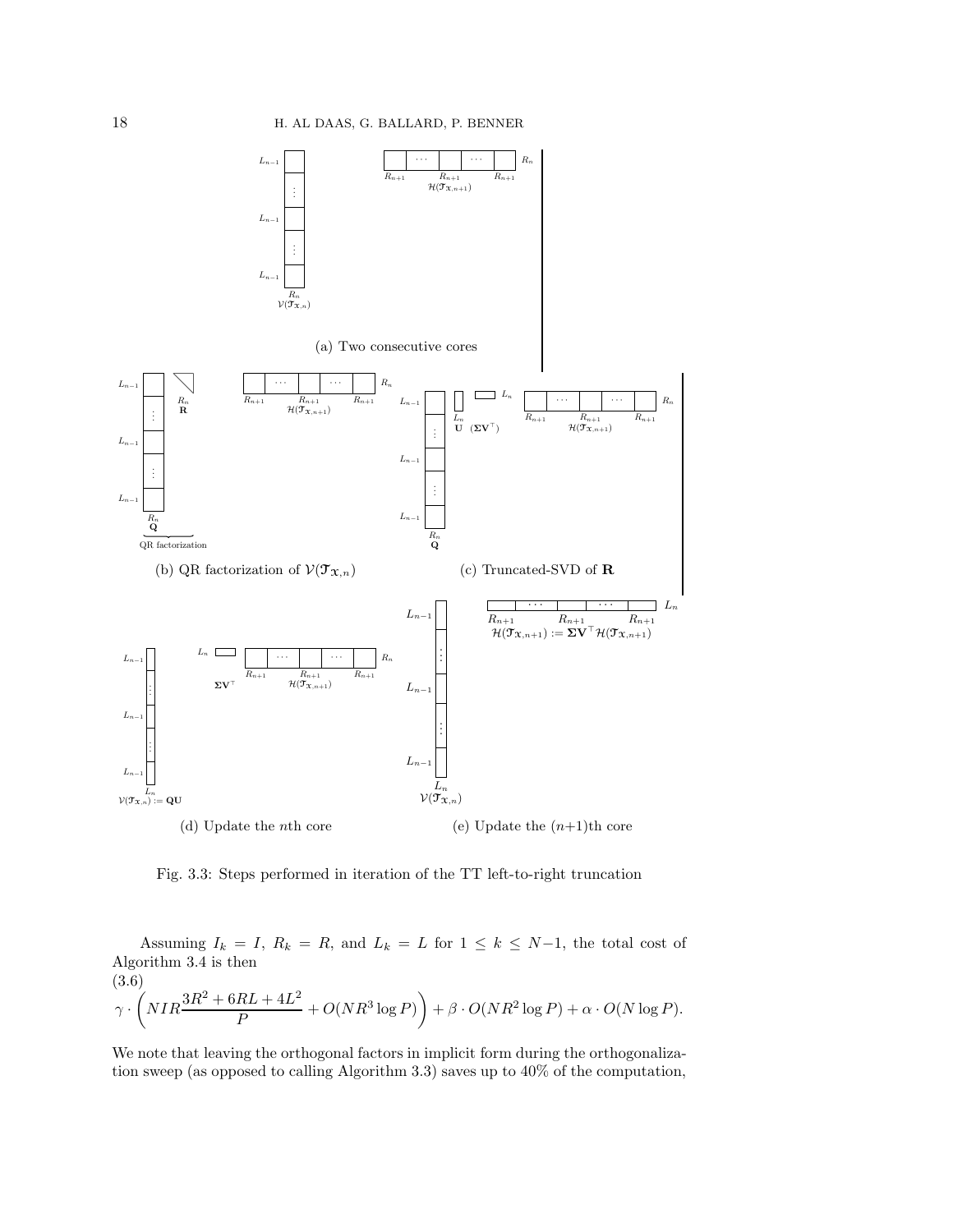| Model | $#$ Modes | Dimensions                                           | Ranks | Memory |
|-------|-----------|------------------------------------------------------|-------|--------|
|       | 50        | $2K \times \cdots \times 2K$                         | 50    | $2$ GB |
| 2     | 16        | $100M \times 50K \times \cdots \times 50K \times 1M$ | 30    | 28 GB  |
|       | 30        | $2M \times \cdots \times 2M$                         | 30    | 385 GB |

Table 4.1: Synthetic TT models used for performance experiments. In each case the formal ranks are all the same and are cut in half by the TT rounding procedure.

when the reduced ranks  $L_n$  are much smaller than the original ranks  $R_n$ . As the rank reduction diminishes, so does the advantage of the implicit optimization. For example, when the ranks are all cut in half, the reduction in leading order flop cost is 12.5%.

4. Numerical Experiments. In this section we present performance results for TT computations using synthetic tensors with mode and dimension parameters inspired by physics and chemistry applications, as described in Subsection 4.1. We first present microbenchmarks in Subsection 4.2 to justify key design decisions, and then demonstrate performance efficiency and parallel scaling in Subsection 4.3.

All numerical experiments are run on the Max Planck Society supercomputer CO-BRA. All computation nodes contain two Intel Xeon Gold 6148 processors (Skylake, 20 cores each at 2.4 GHz) and 192 GB of memory, and the nodes are connected through a 100 Gb/s OmniPath interconnect. We link to MKL 2020.1 for single-threaded BLAS and LAPACK subroutines.

4.1. Synthetic TT Models. As we are interested in large scale systems, we consider two contexts of applications in which large number of modes exists. The first context is the existence of many modes with each mode of relatively the same (large) dimension, and the second context is a single or a few modes with large dimension as well as many modes of relatively smaller dimension. Table 4.1 presents the details of the three models of synthetic tensors we use in the experiments, in order of their memory size. The first and third models correspond to the first context (all modes of the same dimension) and the second model corresponds to the second context (two large modes and many more smaller modes). The first model is chosen to be small enough to be processed by a single core, while the second and third are larger and benefit more from distributed-memory parallelization (the third does not fit in the memory of a single node). The paragraphs below describe the applications that inspire these choices of modes and dimensions.

In all experiments, we generate a random  $TT$  tensor  $\mathcal X$  with a given number of modes N, modes sizes  $I_n$  for  $n = 1, ..., N$ , and TT ranks  $R_n^{\mathfrak{X}}$  for  $n = 1, ..., N - 1$ . Then, we form the formal TT tensor  $\mathcal{Y} = 2\mathcal{X} - \mathcal{X}$  which has the formal ranks  $R_n^{\mathcal{Y}} =$  $2R_n^{\mathfrak{X}}$  for  $n = 1, ..., N-1$ . The algorithms are then applied on the TT tensor **y**. Note that the minimal TT ranks of  $\mathcal Y$  are less or equal than the TT ranks of  $\mathfrak X$ .

High-Order Correlation Functions. In the study of stochastic processes, Gaussian random fields are widely used. If  $f$  is a Gaussian random field defined on a bounded domain  $\Omega \subset \mathbb{R}^N$ , an N-point correlation function for f is defined on  $\Omega^N$ . These Npoint correlation functions can often be efficiently approximated in TT format via a cross approximation algorithm [24]. Typically, cross approximation algorithms induce larger ranks. Thus, compressing the resulting TT tensors is required to maintain the tractability of computations.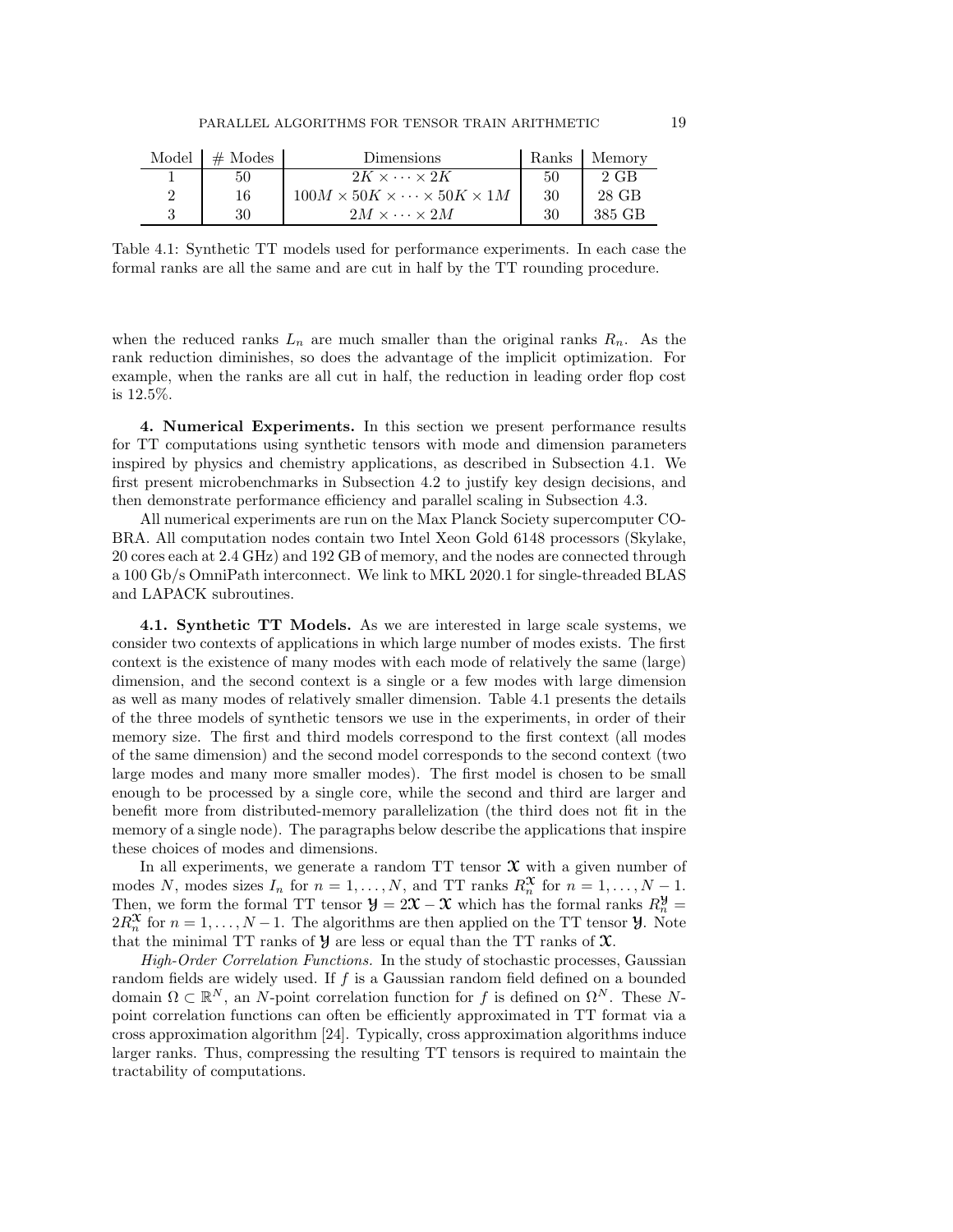Molecular Simulations. Another important class of applications is molecular simulations. For example, when a spin system can be considered as a weakly branched linear chain, it is typical to represent it as a TT tensor [34]. Each branch is then considered as a spatial coordinate (mode). The number of branches can be arbitrarily large; for example, a simple backbone protein may have hundreds of branches. The TT representation is then inherited from the weak correlation between the branches. However, in the same branch, the correlation between spins cannot be ignored, and thus the exponential growth in the number of states cannot be avoided.

Parameter-Dependent PDEs. In the second context, one or a few modes may be much larger than the rest. This is typically the case in physical applications such as parameter dependent PDEs, stochastic PDEs, uncertainty quantification, and optimal control systems [7, 8, 9, 13, 18, 26, 32]. In such applications, the spatial discretization leads to a high number of degrees of freedom. This typically results from large domains, refinement procedures, and a large number of parameter samples. Most of other modes correspond to control or uncertainty parameters and can have relatively smaller dimension.

4.2. Microbenchmarks. We next present experimental results for microbenchmarks to justify our choices for subroutine algorithms and optimizations. The results presented in Subsection 4.3 use the best-performing variants and optimizations demonstrated in this section.

**4.2.1. TSQR.** As discussed in Subsection 3.3, the TSQR algorithm depends on a hierarchical tree. Two tree choices are commonly used in practice, the binomial tree and the butterfly tree. In both cases the TSQR computes the QR decomposition sharing the same complexity and communication costs along the critical path, whereas the butterfly requires less communication cost along the critical path of the application of the implicit orthogonal factor.

Here we compare the performance of the TSQR algorithms using the binomial and butterfly trees for both factorization and single application of the orthogonal factor. Since the difference in their costs is solely related to the number of columns, we fix the number of rows in the comparison and vary the number of columns. Figure 4.1 reports the breakdown of time of the variants using 256 nodes with 4 MPI processes per node (2 cores per socket). The local matrix size on each processor is  $1,000 \times b$  where b varies in {40, 80, 120, 160}. We observe that the butterfly tree has better performance in terms of communication time in the application phase. Note that the factorization runtime (computation and communication) is relatively the same for both variants. We also time the cost of communication of the triangular factor **, which is required** of the binomial variant in the context of TT-rounding, but that cost is negligible in these experiments.

Based on these results (and corroborating experiments with various other parameters), we use the butterfly variant of TSQR for TT computations that require TSQR in all subsequent numerical experiments.

4.2.2. TT Rounding. In this section, we consider 4 variants of TT rounding (Algorithm 3.4), based on the orthogonalization/truncation ordering and the use of the implicit orthogonal factor optimization. As discussed in Subsection 2.4, the rounding procedure can perform right- or left- orthogonalization followed by a truncation phase in the opposite direction. We refer to the ordering based on right-orthogonalization and left-truncation as RLR and the ordering based on leftorthogonalization and right-truncation as LRL. The implicit optimization avoids the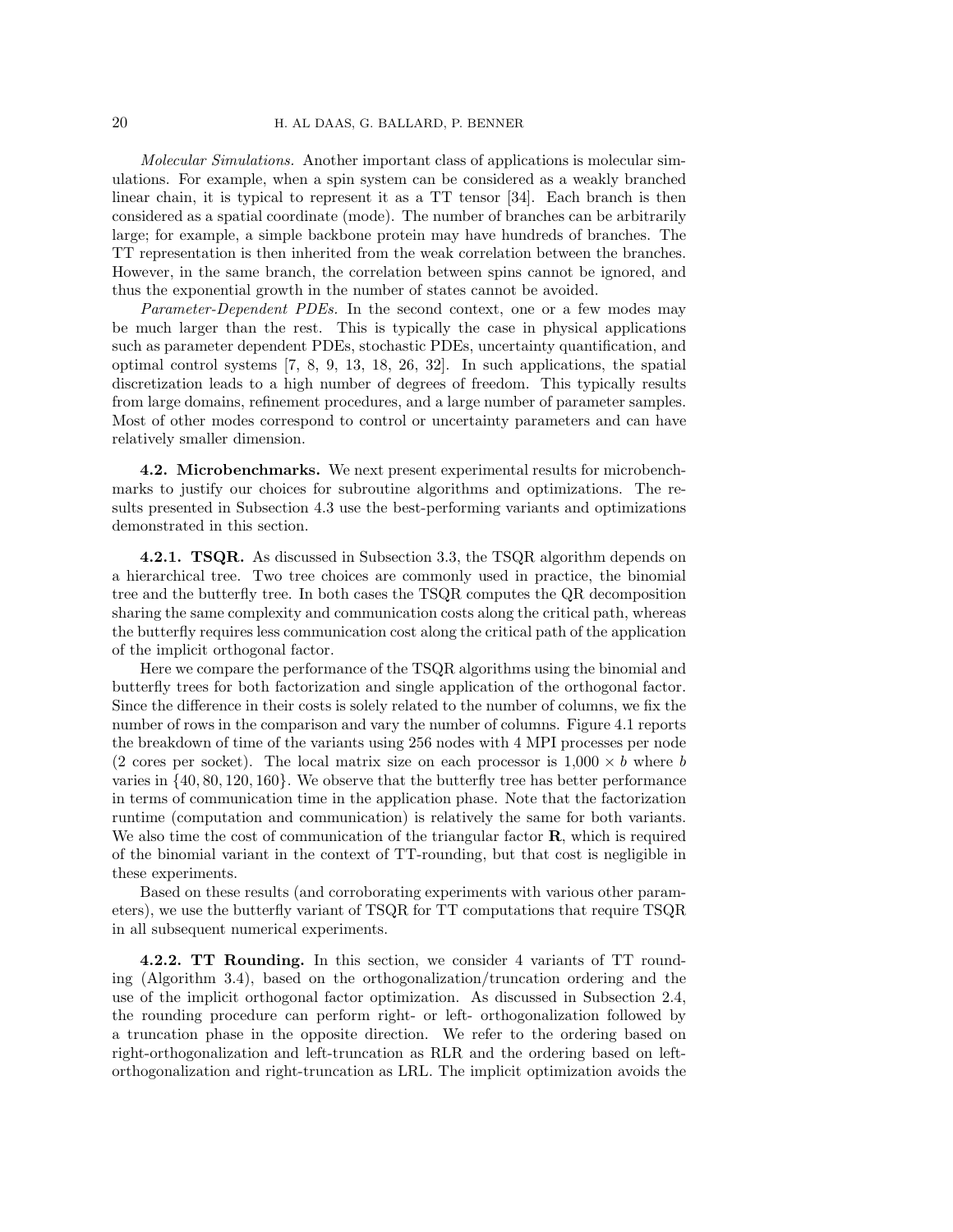

Fig. 4.1: Time breakdown for TSQR variants for  $1,024,000 \times b$  matrix over 1024 processors, including both factorization and application of the orthogonal factor to a dense  $b \times b$  matrix.

explicit formation of orthogonal factors during the orthogonalization phase; instead of using Algorithm 3.3 as a black-box subroutine, Algorithm 3.4 leaves orthogonal factors in implicit TSQR form as much as possible, saving a constant factor of computation (and a small amount of communication).

Although the asymptotic complexity of the variants of the rounding procedure are equal, their performance is not the same. This disparity between RLR and LRL orderings is because of the performance difference between the QR and the LQ implementations of the LAPACK subroutines provided by the MKL implementations. Despite the same computation complexity, the QR subroutines has much better performance than the LQ subroutines.

In the LRL ordering, a sequence of calls to the QR subroutine are performed on the vertically unfolded TT cores  $\mathcal{T}_{\mathfrak{X},n}$  with the increased ranks  $R_{n-1}, R_n$ . Along the truncation sweep, the LQ subroutine is called in a sequence to factor the horizontally unfolded TT cores  $\mathfrak{T}_{\mathfrak{X},n}$  with one reduced rank  $R_{n-1}, L_n$ . As presented in Subsections 3.4 and 3.5, the RLR ordering employs the QR and LQ subroutines in the opposite order. Because the truncation phase involves less computation within local QR/LQ subroutine calls than the orthogonalization phase, the LRL ordering has the advantage that it spends computation time in LQ subroutine calls than the RLR ordering.

The effect of the implicit optimization is a reduction in computation (approximately 12.5% in these experiments) and communication, but this advantage is offset in part by the performance of local subroutines. The implicit application of the orthogonal factor involves auxiliary LAPACK routines for applying sets of Householder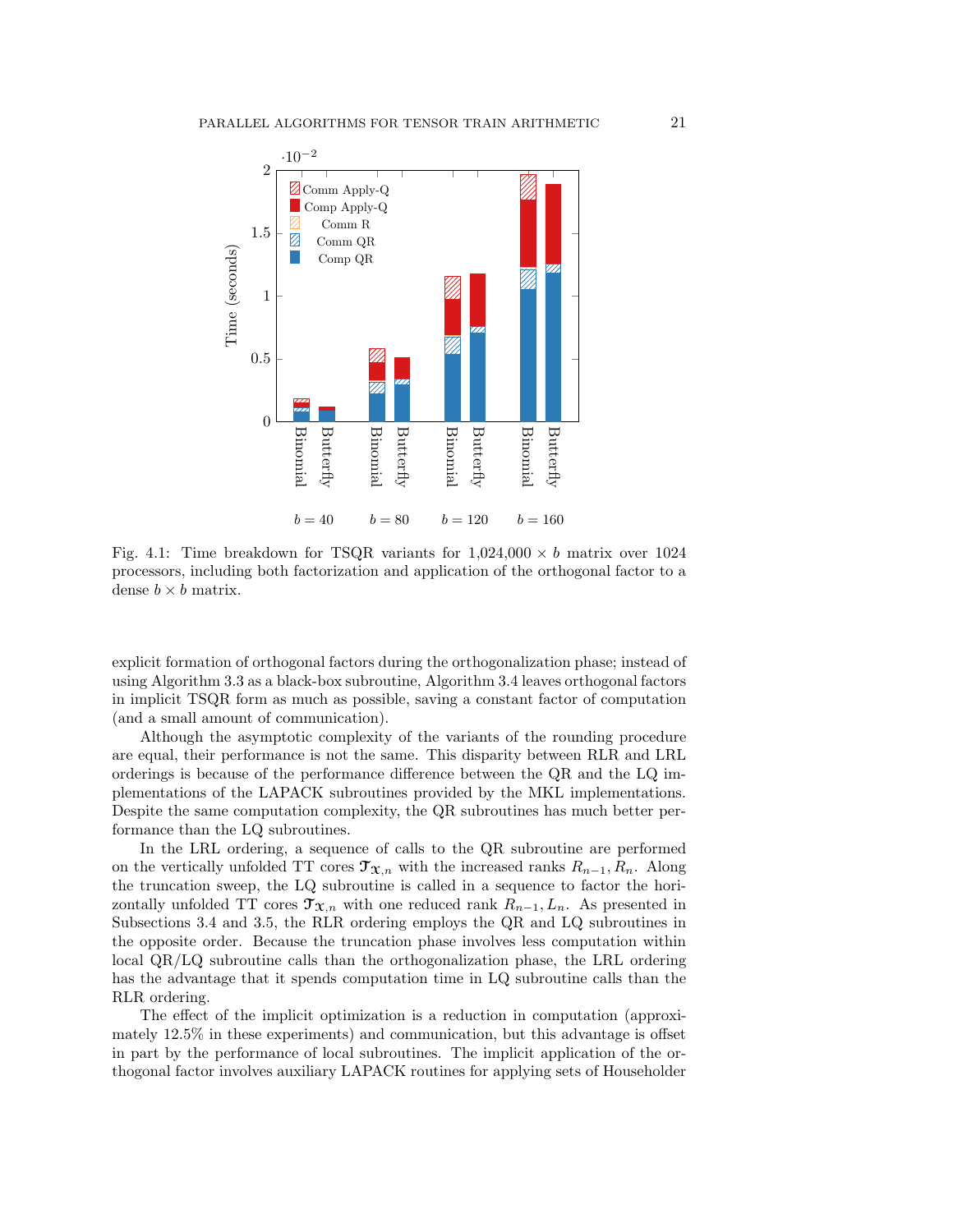

Fig. 4.2: Performance comparison of TT-Rounding variants for large TT models on 32 nodes (1,280 cores). LRL refers to left-orthogonalization followed by right-truncation (vice versa for RLR) and I indicates the use of the implicit optimization.

vectors in various formats. The explicit multiplication of an orthogonal factor to a small square matrix involves a broadcast and a local subroutine call to matrix multiplication, which has much higher performance than the auxiliary routines involving Householder vectors. We use an "I" to indicate the use of the implicit optimization, so that the 4 variants are LRLI, LRL, RLRI, and RLR.

Figure 4.2 presents the performance results for TT Models 2 and 3 running on 256 nodes. We see that for both models, the LRL ordering with the implicit optimization (LRLI) is the fastest. In the case of Model 2, the implicit optimization makes more of a difference than the ordering. This is because a considerable amount of time is spent in the first mode, where the QR is used (once) in either ordering. In the case of Model 3, the ordering makes a much larger difference in running time, as the internal modes dominate the running time and the QR/LQ difference has a large effect. The implicit optimization still improves performance, but it has less of an effect than the ordering. Based on these results, we use the LRLI variant of TT-rounding in all the experiments presented in Subsection 4.3.

### 4.3. Parallel Scaling.

4.3.1. Norms. In this section we compare the performance and parallel scaling of three different algorithms for computing the norm of a TT tensor as discussed in Subsection 3.2.4. We focus on this computation because the multiple approaches represent the performance of algorithms for computing inner products and orthogonalization, which are essential on their own in other contexts. We use "Ortho" to denote the approach of first right- or left-orthogonalizing the TT tensor and then (cheaply) computing the norm of the first or last core, respectively. Thus, Ortho performance represents that of Algorithm 3.3. The name "InnPro" refers to the approach of computing the inner product of the TT tensor with itself, and "InnPro-Sym" includes the optimization that exploits the symmetry in the inner product to save up to half the computation. InnPro captures the performance of the algorithm described in Subsection 3.2.3 for general TT inner products as well.

We report parallel scaling and a breakdown of computation and communication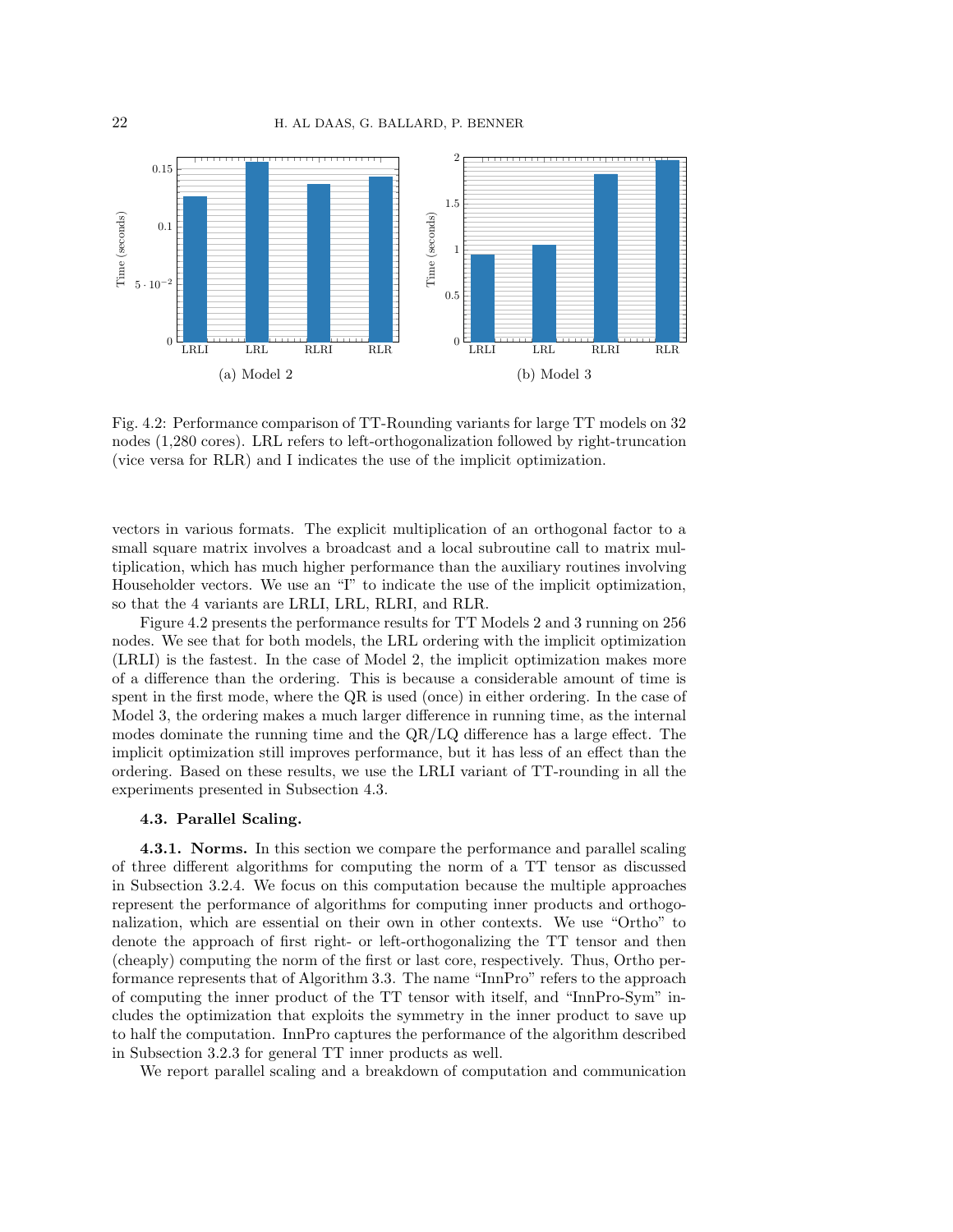

Fig. 4.3: Time breakdown and and parallel scaling of variants for TT norm computation. "Ortho" refers to orthogonalization (following by computing the norm of a single core), "InnPro" refers to using the inner product algorithm, and "InnPro-Sym" refers to using the inner product algorithm with symmetric optimization.

for all three algorithms and TT Models 2 and 3 in Figure 4.3. Model 2 can be processed on a single node, but Model 3 requires 16 nodes to achieve sufficient memory; we scale both models up to 256 nodes (10,240 cores). Based on the theoretical analysis (see Table 3.1), when all tensor dimensions are equivalent such as Model 3, Ortho has a leading-order flop constant of 5, InnPro has a constant of 4, and InnPro-Sym has a constant of 2. Ortho also requires more complicated TSQR reductions compared to the All-Reduces performed in InnPro and InnPro-Sym, involving an extra log P factor in data communicated in theory and slightly less efficient implementations in practice. In addition, the efficiencies of the local computations differ across approaches: Ortho is bottlenecked by local QR, InnPro is bottlenecked by local matrix multiplication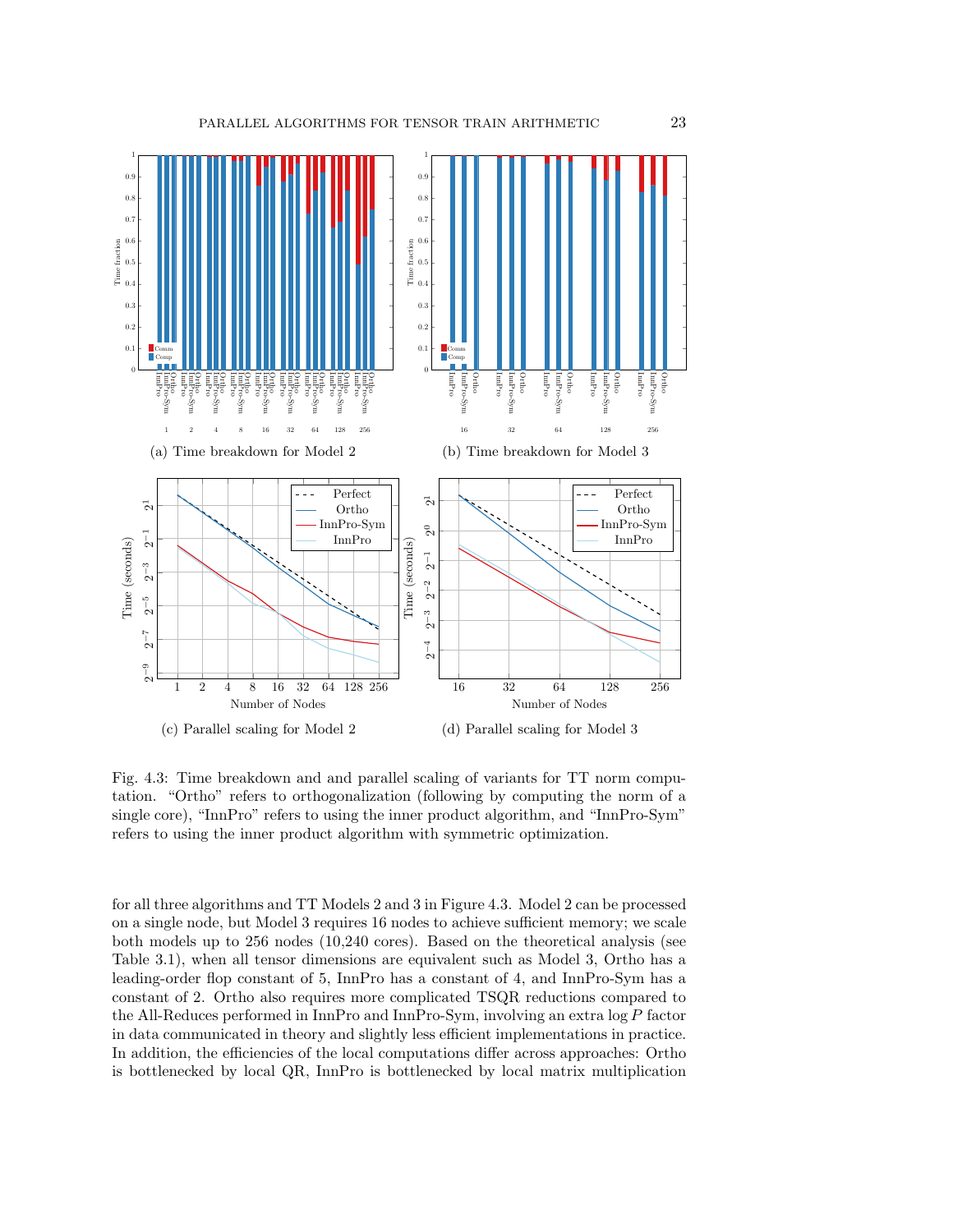|                    |             |                            | 1 core   20 cores   Par. Speedup   40 cores   Par. Speedup |              |              |
|--------------------|-------------|----------------------------|------------------------------------------------------------|--------------|--------------|
| TT-Toolbox         | 15.68       | 8.34                       | $1.9\times$                                                | 8.752        | $1.8\times$  |
| Our Implementation | 9.2         | 0.44                       | $20.9\times$                                               | 0.27         | $33.9\times$ |
| Speedup            | $1.7\times$ | $\parallel$ 18.95 $\times$ |                                                            | $32.2\times$ |              |

Table 4.2: Single-node performance results on TT Model 1 and comparison with the MATLAB TT-Toolbox.

(GEMM), and InnPro-Sym is bottlenecked by local triangular matrix multiplication (TRMM).

Overall, we see that InnPro is typically the best performing approach. The main factor in its superiority is that its computation is cast as GEMM calls, which are more efficient than TRMM and QR subroutines. Although InnPro-Sym performs half the flops of InnPro, the relative inefficiency of those flops translates to a less than 2× speedup over InnPro for Model 3 and a slight slowdown for Model 2. We also note that for high node counts, the cost of the LDLT factorization performed within InnPro-Sym becomes nonneglible and begins to hinder parallel scaling.

Based on the breakdown of computation and communication, we see that all three approaches are able to scale reasonably well because they remain computation bound up to 256 nodes. For Model 2, we see that communication costs are relatively higher, as that tensor is much smaller. Note that Ortho scales better than InnPro-Sym and InnPro, even superlinearly for Model 3, which is due in large part to the higher flop count and relative inefficiency of the local QRs, allowing it to remain more computation bound than the alternatives. Overall, these results confirm that the parallel distribution of TT cores allows for high performance and scalability of the basic TT operations as described in Subsection 3.2.

### 4.3.2. TT Rounding.

Single-Node Performance. We compare in this section our implementation of TT rounding against the MATLAB TT-Toolbox [28] rounding process. Table 4.2 presents a performance comparison on a single node of COBRA, which has 40 cores available. We run the experiment on TT Model 1, which is small enough to be processed by a single core. Because it is written in MATLAB, the TT-Toolbox accesses the available parallelism only through underlying calls to a multithreaded implementation of BLAS and LAPACK. However, the bulk of the computation occurs in MATLAB functions that make direct calls to efficient BLAS and LAPACK subroutines, so it can achieve relatively high sequential performance.

We observe from Table 4.2 that the single-core performance of the two implementations is similar, with a 70% speedup from our implementation. The single-core implementations are employing the same algorithm, and we attribute the speedup to our lower-level interface to LAPACK subroutines and the ability to maintain implicit orthogonal factors to reduce computation. The parallel strong scaling differs more drastically, as expected. The MATLAB implementation, which is not designed for parallelization, achieves less than a  $2\times$  speedup when using 20 or 40 cores. Our parallelization, which is designed for distributed-memory systems, also scales very well on this shared-memory machine, achieving over  $20\times$  speedup on 20 cores and  $34\times$ speedup on 40 cores.

Distributed-Memory Strong Scaling. We now present the parallel performance of TT rounding scaling up to hundreds of nodes (over 10,000 cores). As in the case of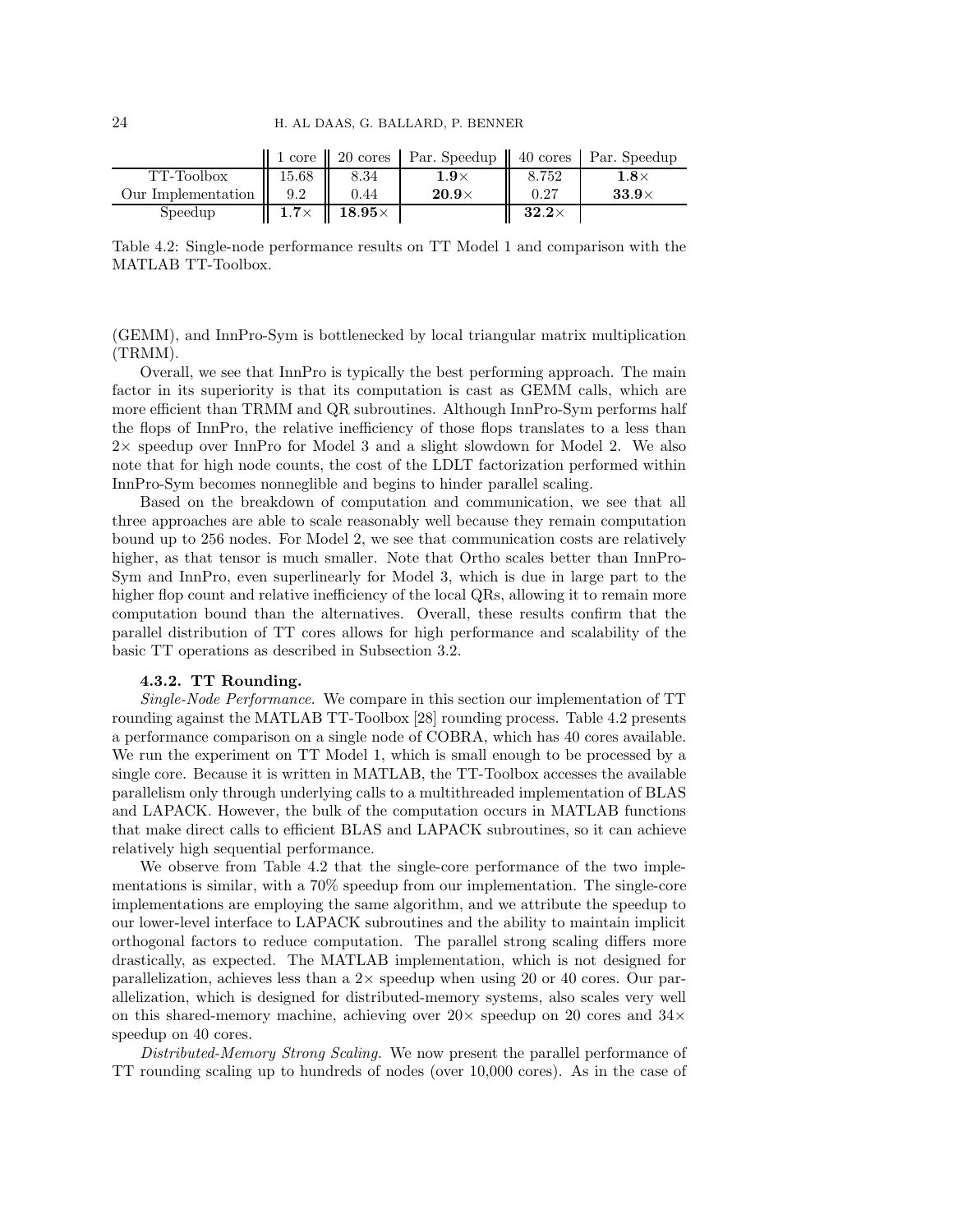Subsection 4.3.1, we consider Models 2 and 3. Figure 4.4 presents the relative time breakdown and raw timing numbers for each model. We use the 'LRLI' variant of TT rounding in these experiments per the results of Subsection 4.2.2. As in other rounding experiments, the ranks are cut in half for each model.

In the time breakdown plots of Figures 4.4a and 4.4b, we distinguish among TSQR factorization (TSQR), application of orthogonal factors (AppQ), and the rest of the computation that includes SVDs and triangular multiplication (Other). We also separate the computation and communication of each category. In the context of Algorithm 3.4, TSQR corresponds to Algorithm 3.4, AppQ corresponds to Algorithm 3.4, and Other corresponds to Algorithm 3.4.

In Figures 4.4c and 4.4d, we observe the strong scaling raw times in log scale compared to perfect scaling (based on time at the fewest number of nodes). We see nearly perfect scaling for Model 2 until 128 nodes; time continues to decrease but is not cut in half when scaling to 256 nodes. The parallel speedup numbers for Model 2 are  $97\times$  for 128 nodes and  $108\times$  for 256 nodes, compared to performance on 1 node. In the case of Model 3, we see super-linear scaling, even at 256 nodes. We attribute this scaling in part to the baseline comparison of 16 nodes, which already involves parallelization/communication, and in part to local data fitting into higher levels of cache as the number of processors increases, which particularly helps memory-bound local computations. We observe a  $48\times$  speedup for Model 3, scaling from 16 to 256 nodes.

The time breakdown plots also help to explain the scaling performance. We see that for Model 2, over 70% of the time is spent in local computation, while for Model 3, over 90% of the time is computation. Of this computation, the majority is spent in TSQR, which itself is dominated by the initial local leaf QR computations. If the rank is reduced by a smaller factor, then relatively more flops will occur in AppQ. We note that AppQ involves minimal communication because of the use of the Butterfly TSQR variant. The Other category is dominated by the triangular matrix multiplication, which achieves higher performance than the LAPACK subroutines involving orthogonal factors.

5. Conclusions. This work presents the parallel implementation of the basic computational algorithms for tensors represented in low-rank TT format. Because most TT computations involve dependence through the train, we specify a data distribution that distributes each core across all processors and show that the computations and communication costs of our proposed algorithms enable efficiency and scalability for each core computation. The orthogonalization and rounding procedures for TT tensors depend heavily on the TSQR algorithm, which is designed to scale well on architectures with a large number of processors for matrices with highly skewed aspect ratios. Our numerical experiments show that our algorithms are indeed efficient and scalable, outperforming productivity-oriented implementations on a single core and single node and scaling well to hundreds of nodes (thousands of cores). Thus, we believe our approach is useful to applications and users who are restricted to a shared-memory workstation as well to those requiring the memory and performance of a supercomputer.

We note that the raw performance of our implementation depends heavily on the local BLAS/LAPACK implementation and the efficiency of the QR decomposition and related subroutines. For example, we observe significant performance differences between MKL's implementations of QR and LQ subroutines, which caused the LRL ordering of TT-rounding to outperform RLR. We also observe performance differences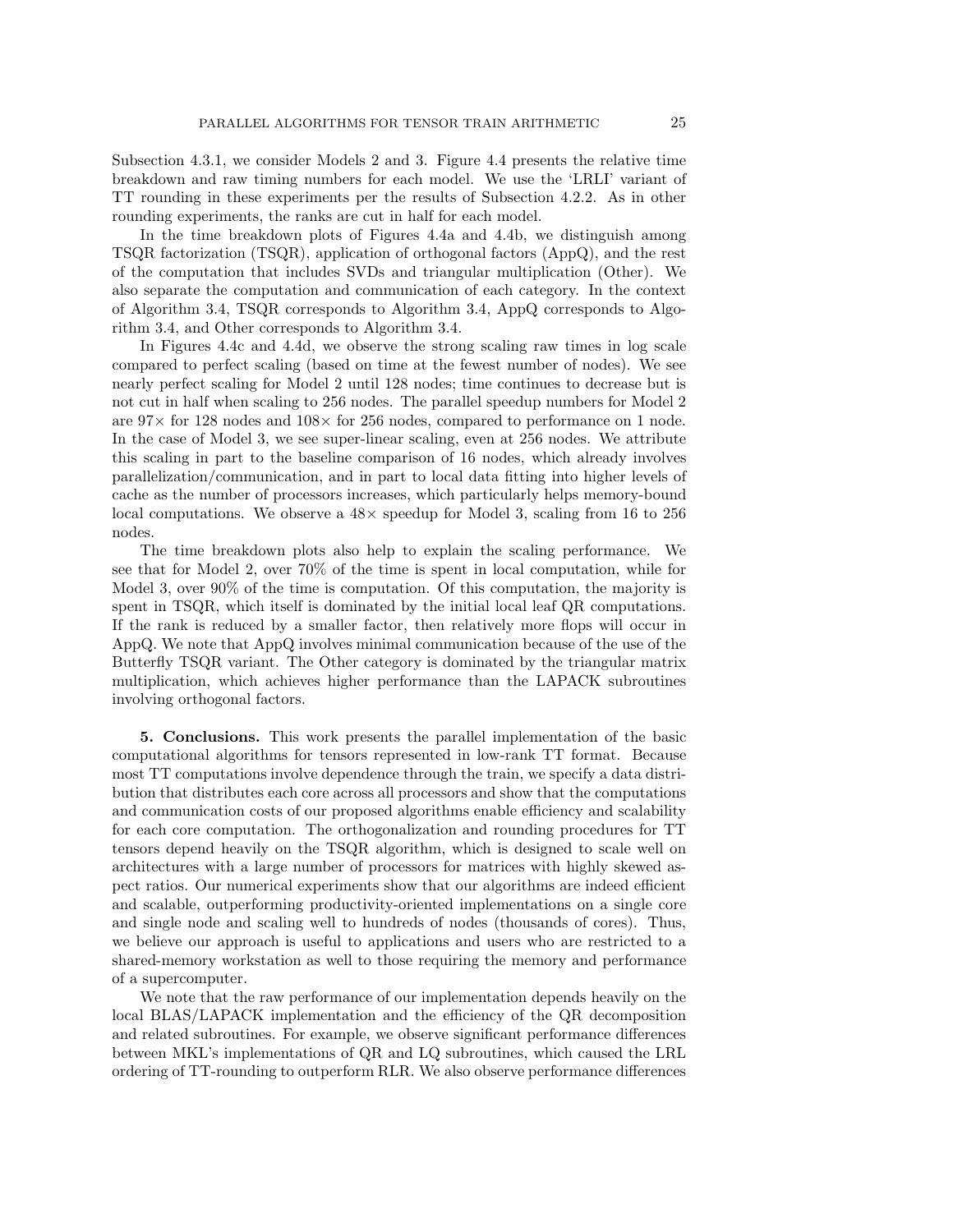

Fig. 4.4: Time breakdown and and parallel scaling of LRLI variant of TT rounding.

among other subroutines, such as triangular matrix multiplication and general matrix multiplication, again confirming that simple flop counting (even tracking constants closely) does not always accurately predict running times.

There do exist limitations of the parallelization approach proposed in this paper. In particular, modes with small dimensions benefit less from parallelization and can become bottlenecks if there are too many of them. For example, we see the limits of scalability with TT Model 2, which has large first and last modes but smaller internal modes. In fact, the distribution scheme assumes that  $P \leq I_n$  for  $n = 1, ..., N$ , and involves idle processors when the assumption is broken. We also note that TSQR may not be the optimal algorithm to factor the unfolding, which can happen if two successive ranks differ greatly and  $P$  is large with respect to the original tensor dimensions.

Alternative possibilities to avoid these limitations include cheaper but less accurate methods for the SVD, including via the associated Gram matrices or by using randomization. We plan to pursue such strategies in the future, in addition to considering the case of computing a TT approximation from a tensor in explicit full format.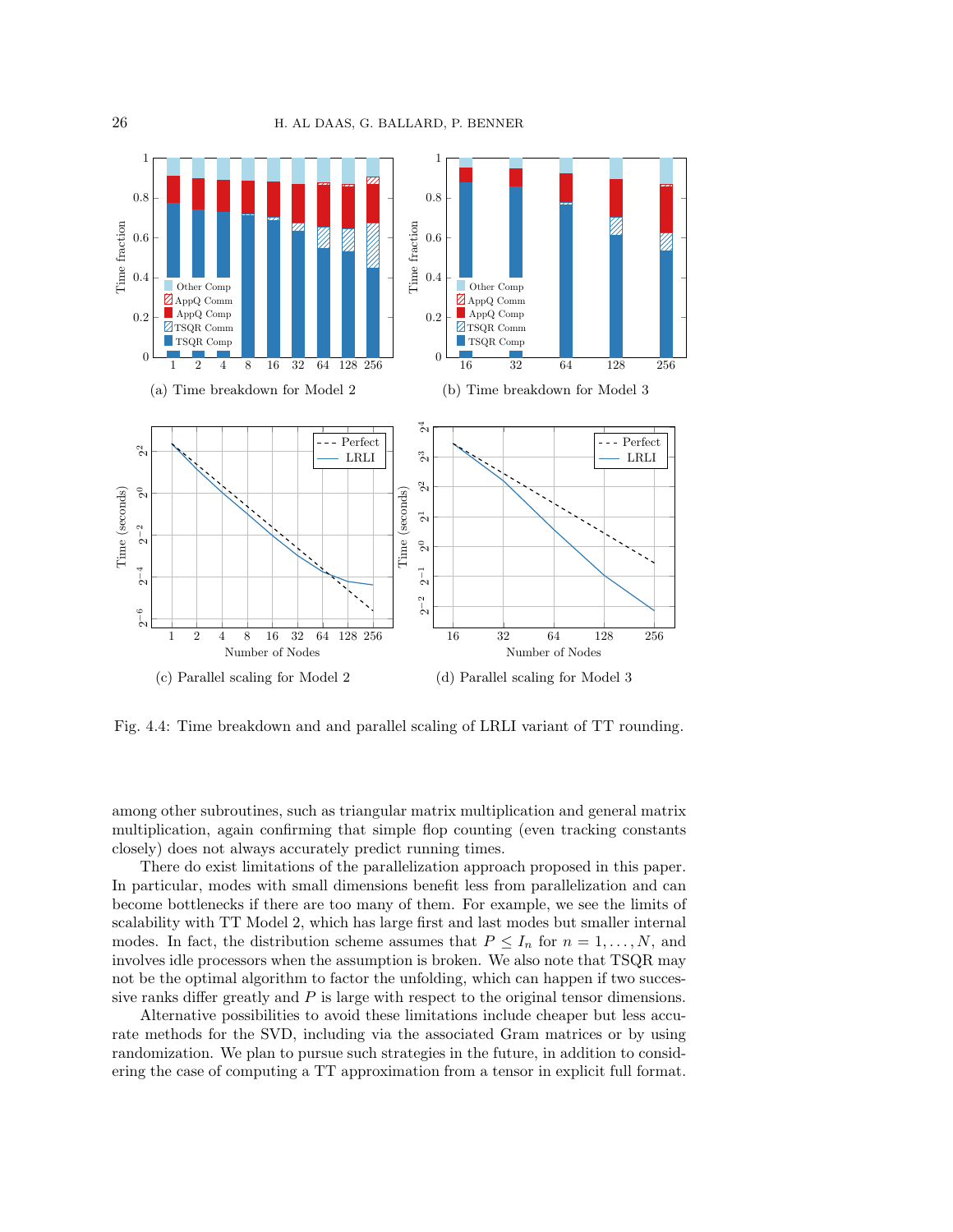Given these efficient computational building blocks, the next step is to build scalable Krylov and alternating-scheme based solvers that exploit the TT format.

#### REFERENCES

- [1] H. At DAAS, Solving linear systems arising from reservoirs modeling, theses, Inria Paris; Sorbonne Université, UPMC University of Paris 6, Laboratoire Jacques-Louis Lions, Dec. 2018.
- [2] W. AUSTIN, G. BALLARD, AND T. G. KOLDA, Parallel tensor compression for large-scale scientific data, in Proceedings of the 30th IEEE International Parallel and Distributed Processing Symposium, May 2016, pp. 912–922.
- [3] B. W. BADER, T. G. KOLDA, ET AL., *MATLAB Tensor Toolbox version 3.0-dev.* Available online, Oct. 2017.
- [4] S. Balay, S. Abhyankar, M. F. Adams, J. Brown, P. Brune, K. Buschelman, L. Dalcin, A. Dener, V. Eijkhout, W. D. Gropp, D. Karpeyev, D. Kaushik, M. G. Knepley, D. A. May, L. C. McInnes, R. T. Mills, T. Munson, K. Rupp, P. Sanan, B. F. Smith, S. Zampini, H. Zhang, and H. Zhang, PETSc Web page. [https://www.mcs.anl.gov/petsc,](https://www.mcs.anl.gov/petsc) 2019.
- [5] G. Ballard, J. Demmel, L. Grigori, N. Knight, M. Jacquelin, and H. D. Nguyen, Reconstructing Householder vectors from tall-skinny QR, Journal of Parallel and Distributed Computing, 85 (2015), pp. 3–31.
- [6] G. Ballard, A. Klinvex, and T. G. Kolda, TuckerMPI: A parallel C++/MPI software package for large-scale data compression via the Tucker tensor decomposition, ACM Trans. Math. Softw., 46 (2020).
- [7] P. BENNER, S. DOLGOV, A. ONWUNTA, AND M. STOLL, Low-rank solvers for unsteady stokes– brinkman optimal control problem with random data, Computer Methods in Applied Mechanics and Engineering, 304 (2016), pp. 26–54.
- [8]  $\longrightarrow$ , Low-rank solution of an optimal control problem constrained by random navier-stokes equations, International Journal for Numerical Methods in Fluids, 92 (2020), pp. 1653– 1678.
- [9] P. Benner, S. Gugercin, and K. Willcox, A survey of projection-based model reduction methods for parametric dynamical systems, SIAM Review, 57 (2015), pp. 483–531.
- [10] G. Beylkin and M. J. Mohlenkamp, Numerical operator calculus in higher dimensions, Proceedings of the National Academy of Sciences, 99 (2002), pp. 10246–10251.
- [11] J. D. CARROLL AND J.-J. CHANG, Analysis of individual differences in multidimensional scaling via an n-way generalization of "Eckart-Young" decomposition, Psychometrika, 35 (1970), pp. 283–319.
- [12] J. DEMMEL, L. GRIGORI, M. HOEMMEN, AND J. LANGOU, Communication-optimal parallel and sequential QR and LU factorizations, SIAM Journal on Scientific Computing, 34 (2012), pp. A206–A239.
- [13] S. DOLGOV AND M. STOLL, Low-rank solution to an optimization problem constrained by the Navier-Stokes equations, SIAM J. Sci. Comput., 39 (2017), pp. A255–A280.
- [14] S. Eswar, K. Hayashi, G. Ballard, R. Kannan, M. A. Matheson, and H. Park, PLANC: Parallel low rank approximation with non-negativity constraints, Tech. Rep. 1909.01149, arXiv, 2019.
- [15] W. HACKBUSCH AND S. KÜHN, A new scheme for the tensor representation, J. Fourier Anal. Appl., 15 (2009), pp. 706–722.
- [16] R. A. Harshman, Foundations of the PARAFAC procedure: Models and conditions for an explanatory multimodal factor analysis, Working Papers in Phonetics, 16 (1970), pp.  $1$  – 84.
- [17] M. A. Heroux, R. A. Bartlett, V. E. Howle, R. J. Hoekstra, J. J. Hu, T. G. Kolda, R. B. Lehoucq, K. R. Long, R. P. Pawlowski, E. T. Phipps, A. G. Salinger, H. K. Thornquist, R. S. Tuminaro, J. M. Willenbring, A. Williams, and K. S. Stanley, An overview of the Trilinos project, ACM Transactions on Mathematical Software, 31 (2005), pp. 397–423.
- [18] J. Hesthaven, G. Rozza, and B. Stamm, Certified Reduced Basis Methods for Parametrized Partial Differential Equations, SpringerBriefs in Mathematics, Springer International Publishing, 2015.
- [19] P. Jolivet, Domain decomposition methods. Application to high-performance computing, theses, Université de Grenoble, Oct. 2014.
- [20] O. KAYA AND B. UCAR, High performance parallel algorithms for the Tucker decomposition of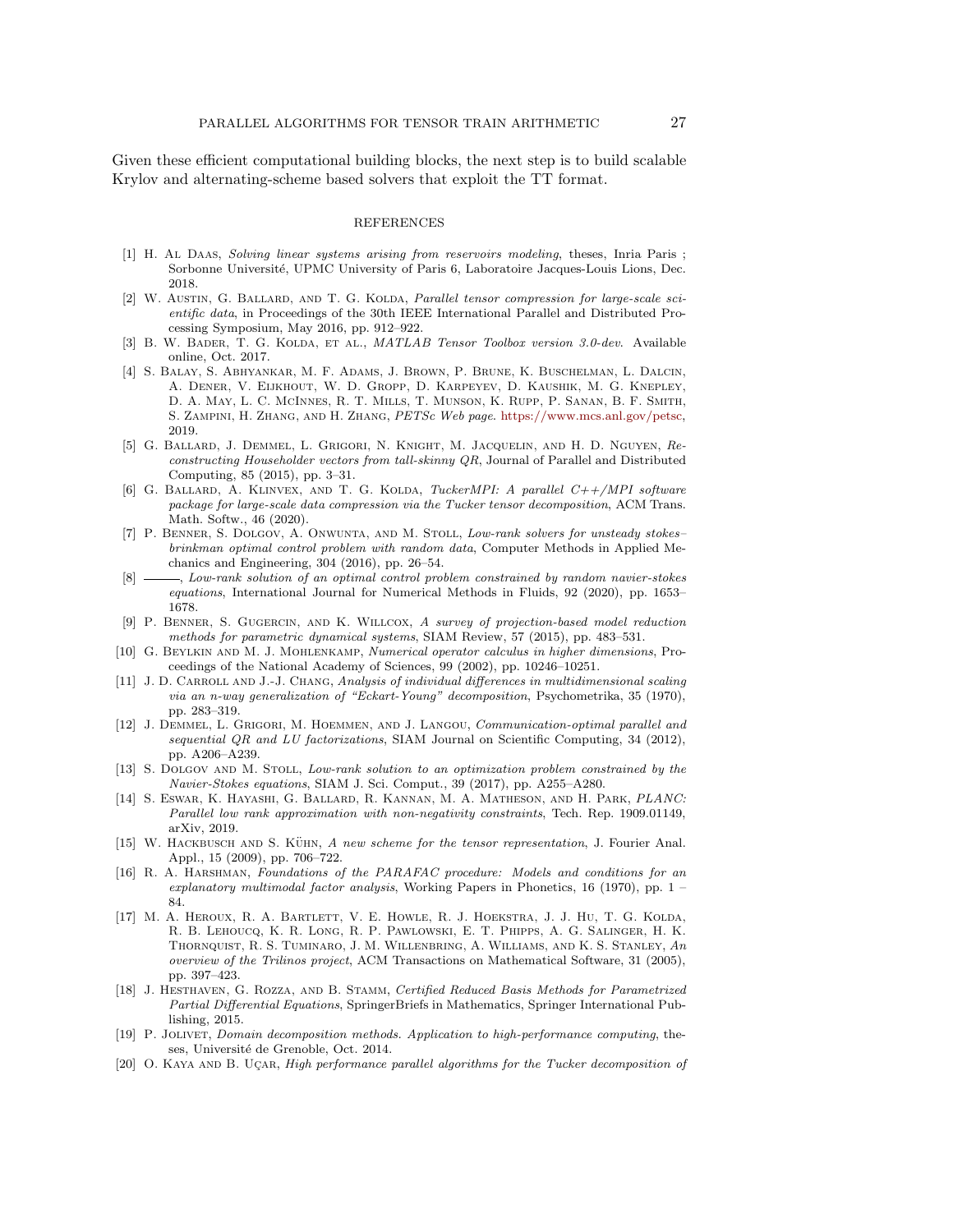sparse tensors, in 45th International Conference on Parallel Processing (ICPP '16), 2016, pp. 103–112.

- [21] B. N. KHOROMSKIJ,  $O(d \log N)$ -quantics approximation of N-d tensors in high-dimensional numerical modeling, Constr. Approx., 34 (2011), pp. 257–280.
- [22] T. G. KOLDA AND B. W. BADER, Tensor decompositions and applications, SIAM Rev., 51 (2009), pp. 455–500.
- [23] J. Kossaifi, Y. Panagakis, A. Anandkumar, and M. Pantic, TensorLy: Tensor learning in python, Tech. Rep. 1610.09555, arXiv, 2018.
- [24] D. Kressner, R. Kumar, F. Nobile, and C. Tobler, Low-rank tensor approximation for high-order correlation functions of Gaussian random fields, SIAM/ASA Journal on Uncertainty Quantification, 3 (2015), pp. 393–416.
- [25] D. KRESSNER AND L. PERIŠA, Recompression of Hadamard products of tensors in Tucker format, SIAM Journal on Scientific Computing, 39 (2017), pp. A1879–A1902.
- [26] D. KRESSNER AND C. TOBLER, Krylov subspace methods for linear systems with tensor product structure, SIAM J. Matrix Anal. Appl., 31 (2009/10), pp. 1688–1714.
- [27] J. Li, J. Choi, I. Perros, J. Sun, and R. Vuduc, Model-driven sparse CP decomposition for higher-order tensors, in IEEE International Parallel and Distributed Processing Symposium, IPDPS, May 2017, pp. 1048–1057.
- [28] I. OSELEDETS ET AL., Tensor Train Toolbox version 2.2.2. Available online, Apr. 2020.
- [29] I. OSELEDETS AND E. TYRTYSHNIKOV, TT-cross approximation for multidimensional arrays, Linear Algebra and its Applications, 432 (2010), pp. 70–88.
- [30] I. V. OSELEDETS, *Tensor-train decomposition*, SIAM J. Sci. Comput., 33 (2011), pp. 2295–2317.
- [31] A.-H. PHAN, P. TICHAVSKY, AND A. CICHOCKI, Fast alternating LS algorithms for high order CANDECOMP/PARAFAC tensor factorizations, IEEE Transactions on Signal Processing, 61 (2013), pp. 4834–4846.
- [32] A. Quarteroni, A. Manzoni, and F. Negri, Reduced Basis Methods for Partial Differential Equations: An Introduction, UNITEXT, Springer International Publishing, 2015.
- [33] S. RAGNARSSON AND C. F. VAN LOAN, *Block tensor unfoldings*, SIAM Journal on Matrix Analysis and Applications, 33 (2012), pp. 149–169.
- [34] D. V. Savostyanov, S. V. Dolgov, J. M. Werner, and I. Kuprov, Exact NMR simulation of protein-size spin systems using tensor train formalism, Phys. Rev. B, 90 (2014), p. 085139.
- [35] S. Smith and G. Karypis, Accelerating the Tucker decomposition with compressed sparse tensors, in Euro-Par 2017, F. F. Rivera, T. F. Pena, and J. C. Cabaleiro, eds., Cham, 2017, Springer International Publishing, pp. 653–668.
- [36] S. Smith, N. Ravindran, N. D. Sidiropoulos, and G. Karypis, SPLATT: Efficient and parallel sparse tensor-matrix multiplication, in Proceedings of the 2015 IEEE International Parallel and Distributed Processing Symposium, IPDPS '15, Washington, DC, USA, 2015, IEEE Computer Society, pp. 61–70.
- [37] E. SOLOMONIK, D. MATTHEWS, J. R. HAMMOND, J. F. STANTON, AND J. DEMMEL, A massively parallel tensor contraction framework for coupled-cluster computations, Journal of Parallel and Distributed Computing, 74 (2014), pp. 3176–3190.
- [38] L. R. Tucker, Some mathematical notes on three-mode factor analysis, Psychometrika, 31 (1966), pp. 279–311.
- [39] E. E. Tyrtyshnikov, Tensor approximations of matrices generated by asymptotically smooth functions, Sbornik: Mathematics, 194 (2003), pp. 941–954.
- [40] N. Vervliet, O. Debals, L. Sorber, M. Van Barel, and L. De Lathauwer, Tensorlab 3.0. [http://www.tensorlab.net,](http://www.tensorlab.net) Mar. 2016.

### Appendix A. TT Rounding Identity.

We provide the full derivation of (2.3), which we repeat here. The unfolding of  $\mathfrak X$  that maps the first n tensor dimensions to rows can be expressed as a product of four matrices:

 $\mathbf{X}_{(1:n)} = (\mathbf{I}_{I_n} \otimes \mathbf{Q}_{(1:n-1)}) \cdot \mathcal{V}(\mathbf{T}_{\mathbf{X},n}) \cdot \mathcal{H}(\mathbf{T}_{\mathbf{X},n+1}) \cdot (\mathbf{I}_{I_{n+1}} \otimes \mathbf{Z}_{(1)}),$ 

where Q is  $I_1 \times \cdots \times I_{n-1} \times R_{n-1}$  with

 $\mathbf{Q}(i_1, \ldots, i_{n-1}, r_{n-1}) = \mathbf{\mathcal{T}}_{\mathbf{X},1}(i_1, \cdot) \cdot \mathbf{\mathcal{T}}_{\mathbf{X},2}(i, i_2, \cdot) \cdots \mathbf{\mathcal{T}}_{\mathbf{X},n-1}(i, i_{n-1}, r_{n-1}),$ 

and  $\mathfrak{S}$  is  $R_{n+1} \times I_{n+2} \times \cdots \times I_N$  with

 $\mathfrak{X}(r_{n+1}, i_{n+2}, \ldots, i_N) = \mathfrak{T}_{\mathfrak{X},n+2}(r_{n+1}, i_{n+2}, \cdot) \cdot \mathfrak{T}_{\mathfrak{X},n+3}(i, i_{n+3}, \cdot) \cdots \mathfrak{T}_{\mathfrak{X},N}(i, i_N).$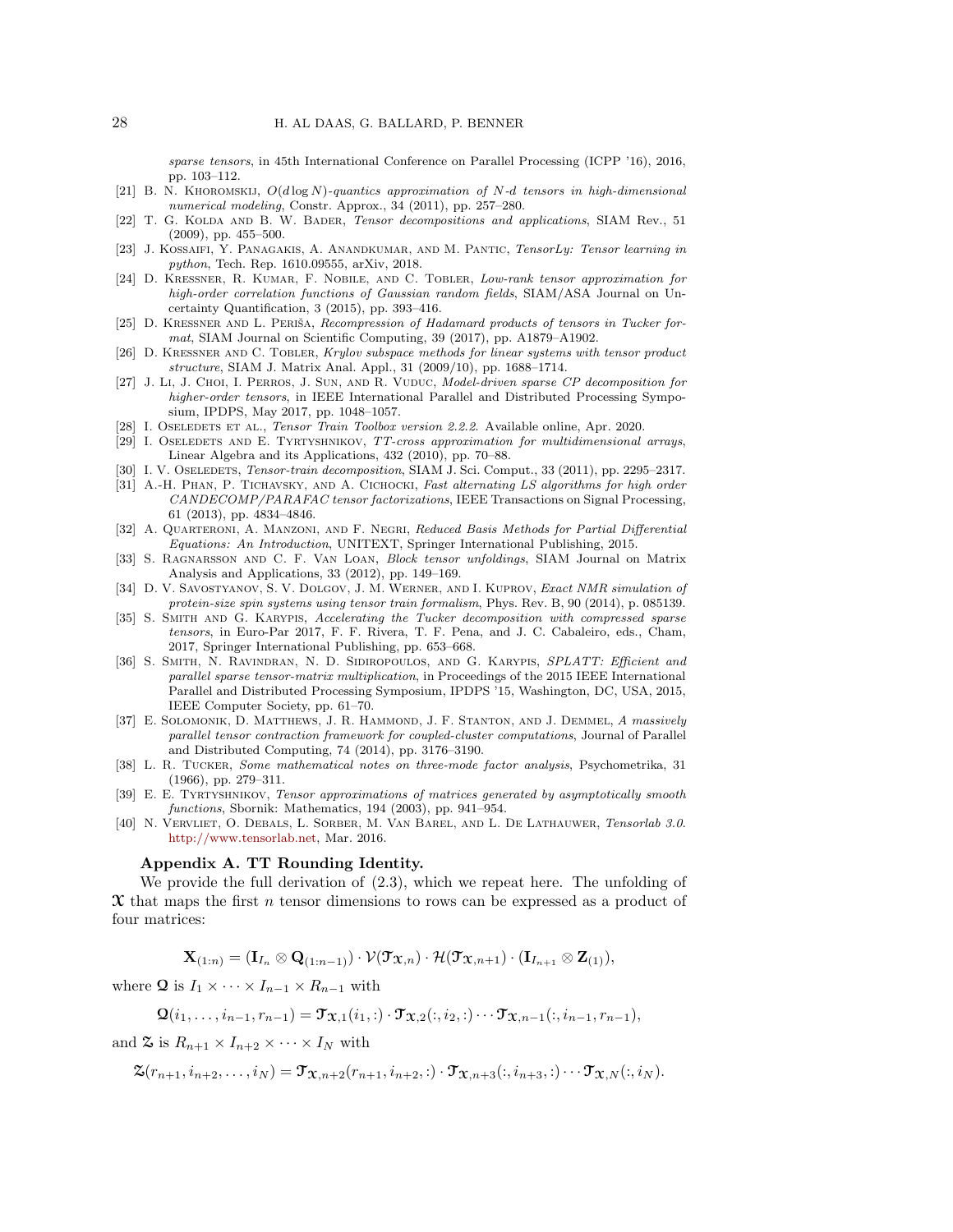Let  $\mathcal{U}$  be  $I_1 \times \cdots \times I_n \times R_n$  such that  $\mathbf{U}_{(1:n)} = (\mathbf{I}_{I_n} \otimes \mathbf{Q}_{(1:n-1)}) \mathcal{V}(\mathcal{T}_{\mathfrak{X},n})$ , then

$$
\mathbf{u}(i_1, \ldots, i_n, r_n) = \sum_{i'_n} \sum_{r_{n-1}} \delta_{(i'_n, i_n)} \mathbf{\Omega}(i_1, \ldots, i_{n-1}, r_{n-1}) \mathbf{\mathcal{T}}_{\mathbf{X},n}(r_{n-1}, i'_n, r_n)
$$
  
= 
$$
\sum_{r_{n-1}} \mathbf{\Omega}(i_1, \ldots, i_{n-1}, r_{n-1}) \mathbf{\mathcal{T}}_{\mathbf{X},n}(r_{n-1}, i_n, r_n)
$$
  
= 
$$
\mathbf{\Omega}(i_1, \ldots, i_{n-1}, :) \cdot \mathbf{\mathcal{T}}_{\mathbf{X},n}(:, i_n, r_n)
$$
  
= 
$$
\mathbf{\mathcal{T}}_{\mathbf{X},1}(i_1, :) \cdots \mathbf{\mathcal{T}}_{\mathbf{X},n-1}(:, i_{n-1}, :) \cdot \mathbf{\mathcal{T}}_{\mathbf{X},n}(:, i_n, r_n).
$$

Let  $\mathcal V$  be  $R_n \times I_{n+1} \times \cdots \times I_N$  such that  $\mathbf V_{(1)} = \mathcal H(\mathcal T_{\mathcal X,n+1})(\mathbf I_{I_{n+1}} \otimes \mathbf Z_{(1)})$ , then

$$
\mathbf{\mathcal{V}}(r_n, i_{n+1}, \dots, i_N) = \sum_{i'_{n+1}} \sum_{r_{n+1}} \mathbf{\mathcal{T}}_{\mathbf{\mathcal{X}},n+1}(r_n, i'_{n+1}, r_{n+1}) \delta_{(i'_{n+1}, i_{n+1})} \mathbf{\mathcal{Z}}(r_{n+1}, i_{n+2}, \dots, i_N)
$$
  
\n
$$
= \sum_{r_{n-1}} \mathbf{\mathcal{T}}_{\mathbf{\mathcal{X}},n+1}(r_n, i_{n+1}, r_{n+1}) \mathbf{\mathcal{Z}}(r_{n+1}, i_{n+2}, \dots, i_N)
$$
  
\n
$$
= \mathbf{\mathcal{T}}_{\mathbf{\mathcal{X}},n+1}(r_n, i_{n+1}, \dots) \cdot \mathbf{\mathcal{Z}}(:, i_{n+2}, \dots, i_N)
$$
  
\n
$$
= \mathbf{\mathcal{T}}_{\mathbf{\mathcal{X}},n+1}(r_n, i_{n+1}, \dots) \cdot \mathbf{\mathcal{T}}_{\mathbf{\mathcal{X}},n+2}(:, i_{n+2}, \dots) \cdot \mathbf{\mathcal{T}}_{\mathbf{\mathcal{X}},N}(:, i_N).
$$

Then we confirm that  $\mathbf{\mathcal{Y}} = \mathbf{\mathcal{X}}$  for  $\mathbf{Y}_{(1:n)} = \mathbf{U}_{(1:n)} \cdot \mathbf{V}_{(1)}$ :

$$
\mathcal{Y}(i_1,\ldots,i_N) = \sum_{r_n} \mathcal{U}(i_1,\ldots,i_n,r_n) \mathcal{V}(r_n,i_{n+1},\ldots,i_N)
$$
  
\n
$$
= \sum_{r_n} \mathcal{T}_{\mathfrak{X},1}(i_1,:)\cdots\mathcal{T}_{\mathfrak{X},n-1}(:,i_{n-1},:)\cdot\mathcal{T}_{\mathfrak{X},n}(:,i_n,r_n)
$$
  
\n
$$
\mathcal{T}_{\mathfrak{X},n+1}(r_n,i_{n+1},:)\cdot\mathcal{T}_{\mathfrak{X},n+2}(:,i_{n+2},:)\cdots\mathcal{T}_{\mathfrak{X},N}(:,i_N)
$$
  
\n
$$
= \mathcal{T}_{\mathfrak{X},1}(i_1,:)\cdots\mathcal{T}_{\mathfrak{X},n-1}(:,i_{n-1},:)
$$
  
\n
$$
\left(\sum_{r_n} \mathcal{T}_{\mathfrak{X},n}(:,i_n,r_n)\cdot\mathcal{T}_{\mathfrak{X},n+1}(r_n,i_{n+1},:)\right)\cdot
$$
  
\n
$$
\mathcal{T}_{\mathfrak{X},n+2}(:,i_{n+2},:)\cdots\mathcal{T}_{\mathfrak{X},N}(:,i_N)
$$
  
\n
$$
= \mathcal{T}_{\mathfrak{X},1}(i_1,:)\cdots\mathcal{T}_{\mathfrak{X},n}(:,i_n,:)\cdot\mathcal{T}_{\mathfrak{X},n+1}(:,i_{n+1},:)\cdots\mathcal{T}_{\mathfrak{X},N}(:,i_N).
$$

### Appendix B. TSQR Subroutines for Non-Powers-of-Two.

We provide here the full details of the butterfly TSQR algorithm and the algorithm for applying the resulting implicit orthogonal factor to a matrix. These two algorithms generalize Algorithms 3.1 and 3.2 presented in Subsection 3.3 which can run only on powers-of-two processors. To handle a non-power-of-two number of processors, we consider the first  $2^{\lfloor \log P \rfloor}$  processors to be "regular" processors and the last  $P - 2^{\lfloor \log P \rfloor}$ processors to be "remainder" processors. Each remainder process has a partner in the set of regular processors, and we perform cleanup steps between remainder processors and their partners before and after the regular butterfly loop of the TSQR algorithm. For the application algorithm, the clean up occurs after the butterfly on the regular processors (which requires no communication) and involves a single message between remainder processors and their partners. We note that the notation and indexing matches that of Algorithms 3.1 and 3.2, so that the algorithms coincide when  $P$  is a power of two.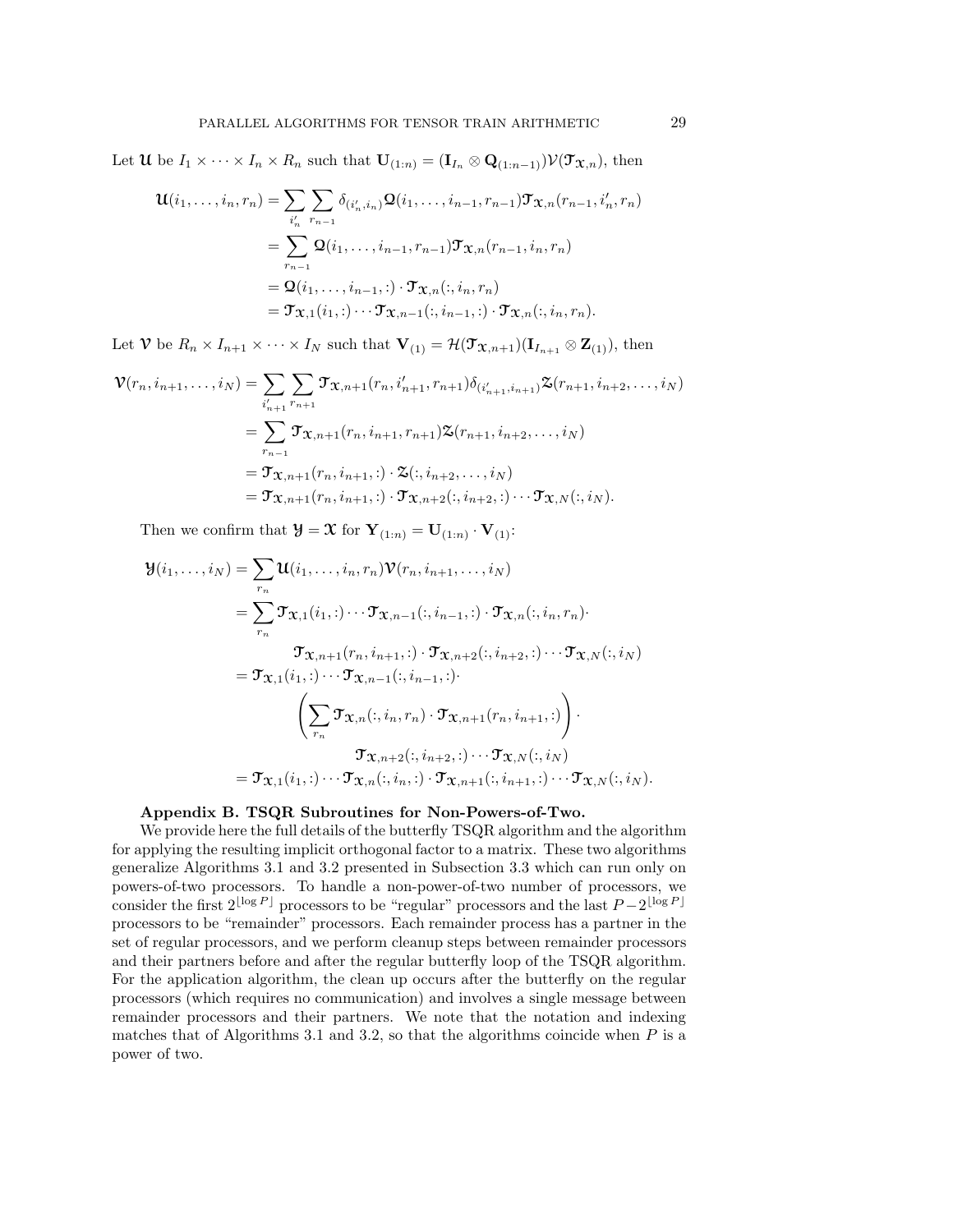### Algorithm B.1 Parallel Butterfly TSQR

**Require:** A is an  $m \times b$  matrix 1D-distributed so that proc p owns row block  $\mathbf{A}^{(p)}$ **Ensure:**  $A = QR$  with R owned by all procs and Q represented by  $\{Y_{\ell}^{(p)}\}$  with redundancy  $\mathbf{Y}_{\ell}^{(p)} = \mathbf{Y}_{\ell}^{(q)}$  for  $p \equiv q \mod 2^{\ell}$  where  $p, q < 2^{\lfloor \log P \rfloor}$  and  $l < \lceil \log P \rceil$ 1: function  $[\{Y_{\ell}^{(p)}\},R] = PAR-TSQR(A^{(p)})$ 2:  $p = \text{MYPROCID}()$ 3:  $\mathbf{Y}_{\text{flo}}^{(p)}$  $\overline{\left[\log P\right]}, \mathbf{\bar{R}}^{(p)}_{\vert}$  $\binom{p}{\lceil \log P \rceil}$  = Local-QR( $\mathbf{A}^{(p)}$ ) ⊲ Leaf node QR 4: if  $\lceil \log P \rceil \neq \lfloor \log P \rfloor$  then  $\triangleright$  Non-power-of-two case 5:  $j = (p + 2^{\lfloor \log P \rfloor}) \mod 2^{\lceil \log P \rceil}$ 6: if  $p \geq 2^{\lfloor \log P \rfloor}$ ⊳ Remainder processor 7: Send  $\bar{\mathbf{R}}_{\text{To}}^{(p)}$  $\left[\log P\right]$  to proc j 8: else if  $p < P - 2^{\lfloor \log P \rfloor}$ ⊳ Partner of remainder processor 9: Receive  $\bar{\mathbf{R}}_{\text{Ilo}}^{(j)}$  $\lim_{|I| \log P}$  from proc j 10:  $\left[\mathbf{Y}^{(p)}_{\star}, \bar{\mathbf{R}}^{(p)}_{\text{[lo]}}\right]$  $\begin{equation} \begin{bmatrix} \left( p \right) \left[ \log P \right] \end{bmatrix} = \operatorname{Local-QR} \left( \begin{bmatrix} \bar{\mathbf{R}} \begin{bmatrix} \left( p \right) \ \bar{\mathbf{R}} \end{bmatrix} \end{bmatrix} \right) \end{equation}$  $\lceil \log P \rceil$  $\bar{\mathbf{R}}_\text{Ilo}^{(j)}$  $\lceil \log P \rceil$ 11 11: end if 12: end if 13: if  $p < 2^{\lfloor \log P \rfloor}$ ⊳ Butterfly tree on power-of-two procs 14: **for**  $\ell = \lceil \log P \rceil - 1$  down to 0 **do** 15:  $j = 2^{\ell+1} \left[ \frac{p}{2^{\ell+1}} \right] + (p+2^{\ell})$ 16:  $J = 2 \int_{\lfloor 2^{\ell+1} \rfloor}^{\lfloor 2^{\ell+1} \rfloor + \lfloor p+2 \rfloor} \mod 2$ <br>
16: Send  $\overline{\mathbf{R}}_{\ell+1}^{(p)}$  to and receive  $\overline{\mathbf{R}}_{\ell+1}^{(j)}$  from proc  $j \rightharpoonup$  Communication ) mod 2<sup>ℓ</sup>+1 ⊲ Determine partner 17: if  $p < j$  then 18:  $\left[\mathbf{Y}_{\ell}^{(p)}, \mathbf{\bar{R}}_{\ell}^{(p)}\right]$  $\mathbf{I}_{\ell}^{(p)}]=\operatorname{Local-QR}\left(\begin{bmatrix} \mathbf{\bar{R}}^{(p)}_{\ell+1} \ \mathbf{\bar{n}}^{(p)}_{\ell+1} \end{bmatrix}\right)$  $\mathbf{\bar{R}}_{\ell+1}^{(j)}$  $\begin{pmatrix} (p) \\ \ell_{j+1} \\ (\ell_1) \\ \ell_{+1} \end{pmatrix}$   $\triangleright$  Tree node QR 19: else 20:  $\left[\mathbf{Y}_{\ell}^{(p)}, \mathbf{\bar{R}}_{\ell}^{(p)}\right]$  $\mathbf{I}_{\ell}^{(p)}]=\operatorname{Local-QR}\left(\begin{bmatrix} \mathbf{\bar{R}}_{\ell+1}^{(j)} \ \mathbf{\bar{n}}_{\ell+1}^{(p)} \end{bmatrix}\right)$  $\mathbf{\bar{R}}^{(p)}_{\ell+1}$  $\triangleright$  Partner tree node QR 21: end if 22: end for 23:  ${\bf R} = {\bf R}^{(p)}_0$  $\mathbf{0}$ 24: end if 25: if  $|\log P| \neq \lceil \log P \rceil$  then  $\triangleright$  Non-power-of-two case 26:  $j = (p + 2^{\lfloor \log P \rfloor}) \mod 2^{\lceil \log P \rceil}$ 27: **if**  $p < P - 2^{\lfloor \log P \rfloor}$ ⊳ Partner of remainder proc 28: Send **R** to proc  $j$ 29: **else if**  $p \geq 2^{\lfloor \log P \rfloor}$ ⊳ Remainder proc 30: Receive **R** from proc  $i$ 31: end if 32: end if 33: end function